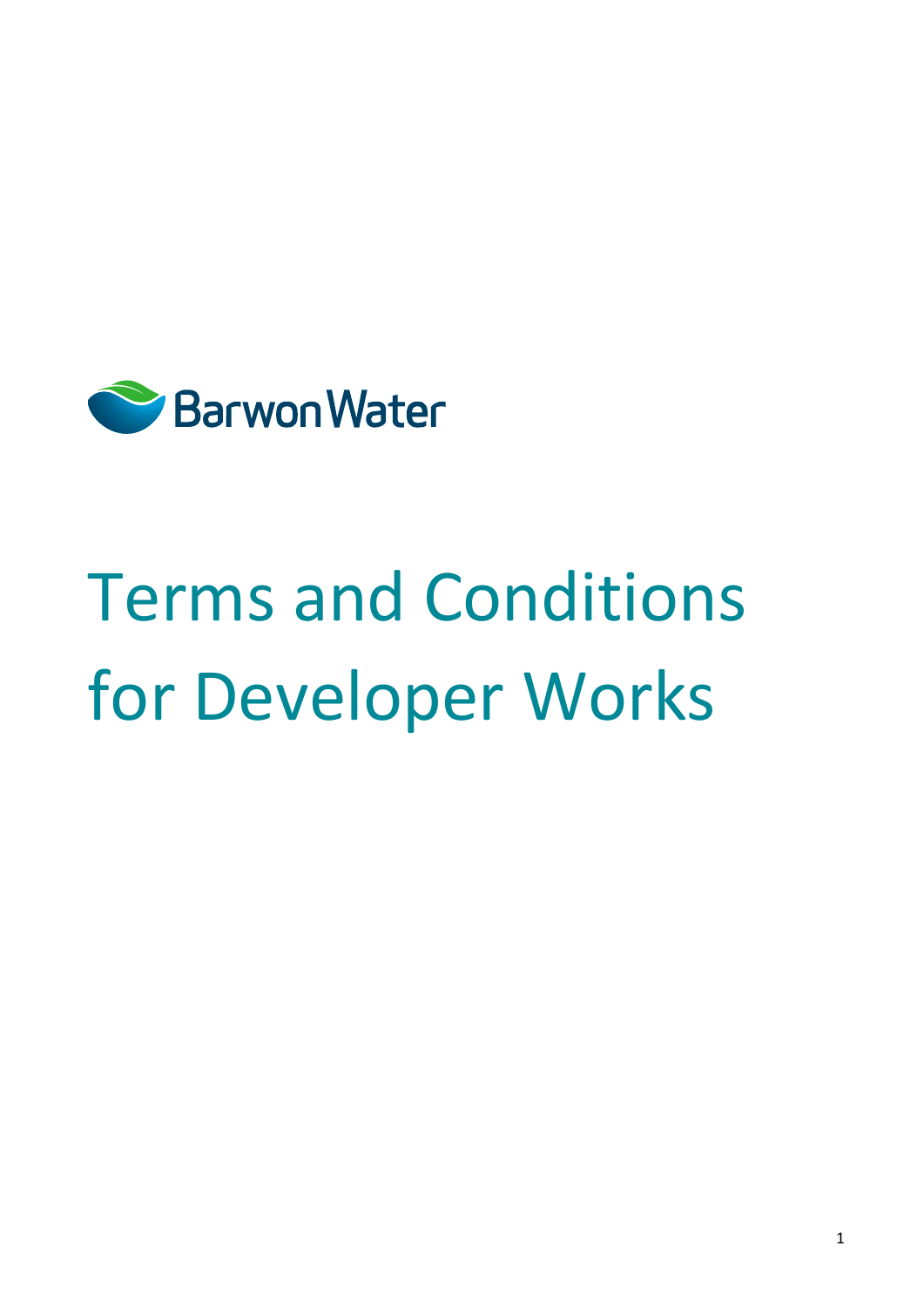### <span id="page-1-0"></span>Table of Contents

|     | <b>Table of Contents</b>                                                                     |                                                                                                                                                                                                                     | $\overline{2}$                         |
|-----|----------------------------------------------------------------------------------------------|---------------------------------------------------------------------------------------------------------------------------------------------------------------------------------------------------------------------|----------------------------------------|
| 1.  |                                                                                              | <b>Relationship between the parties</b>                                                                                                                                                                             | 8                                      |
| 2.  | 2.1<br>2.2                                                                                   | <b>Accredited Consultants and Accredited Contractors</b><br>Requirement to use Accredited Consultants and Accredited Contractors<br>Lapsed Accreditation/Change                                                     | 8<br>8<br>8                            |
| 3.  | <b>Representatives</b><br>3.1<br>3.2                                                         | Developer's Representative<br>Barwon Water's Representative                                                                                                                                                         | 9<br>9<br>9                            |
| 4.  | <b>Undertaking the Works or Services</b><br>10                                               |                                                                                                                                                                                                                     |                                        |
| 5.  | Developer's Responsibility for accredited consultants, contractors and sub-contractors<br>10 |                                                                                                                                                                                                                     |                                        |
| 6.  | <b>Payments</b>                                                                              |                                                                                                                                                                                                                     | 12                                     |
| 7.  |                                                                                              | <b>Commencement and Completion of the Works or Services</b>                                                                                                                                                         | 13                                     |
| 8.  | 8.1<br>8.2<br>8.3                                                                            | <b>Variation to the Works or Services</b><br>No Variation without consent<br>Variations requested by the Developer<br>Variations requested by Barwon Water                                                          | 14<br>14<br>14<br>14                   |
| 9.  | 9.1<br>9.2<br>9.3<br>9.4<br>9.5<br>9.6                                                       | <b>Works Warranty Bond</b><br>Provision of the Works Warranty Bond<br>Use of the Works Warranty Bond<br>Obligation to Reinstate<br>Developer not to seek an injunction<br>Interest<br>Return of Works Warranty Bond | 15<br>15<br>15<br>15<br>15<br>15<br>16 |
| 10. | <b>Audits</b><br>10.1<br>10.2                                                                | Quality audits and testing<br>OHS audits for work on Barwon Water Assets                                                                                                                                            | 16<br>16<br>16                         |
| 11. | <b>Defects</b><br>11.1<br>11.2<br>11.3<br>11.4                                               | Rights and obligations regarding Defects<br>Compliance with notice<br>Duration of Warranty Period<br>Costs incurred by Barwon Water                                                                                 | 17<br>17<br>17<br>17<br>18             |
| 12. | Loss, Damage or Injury<br>12.1<br>Property damage<br>12.2<br>Injury                          |                                                                                                                                                                                                                     | 18<br>18<br>18                         |
| 13. | 13.1<br>13.2                                                                                 | <b>Developer's Warranties</b><br>The warranties<br>Continuing and repeated warranties                                                                                                                               | 19<br>19<br>19                         |
| 14. | Indemnity<br>14.1                                                                            | Provision of Indemnity                                                                                                                                                                                              | 19<br>19                               |
|     | 14.2                                                                                         | Reduction of Liability                                                                                                                                                                                              | 19                                     |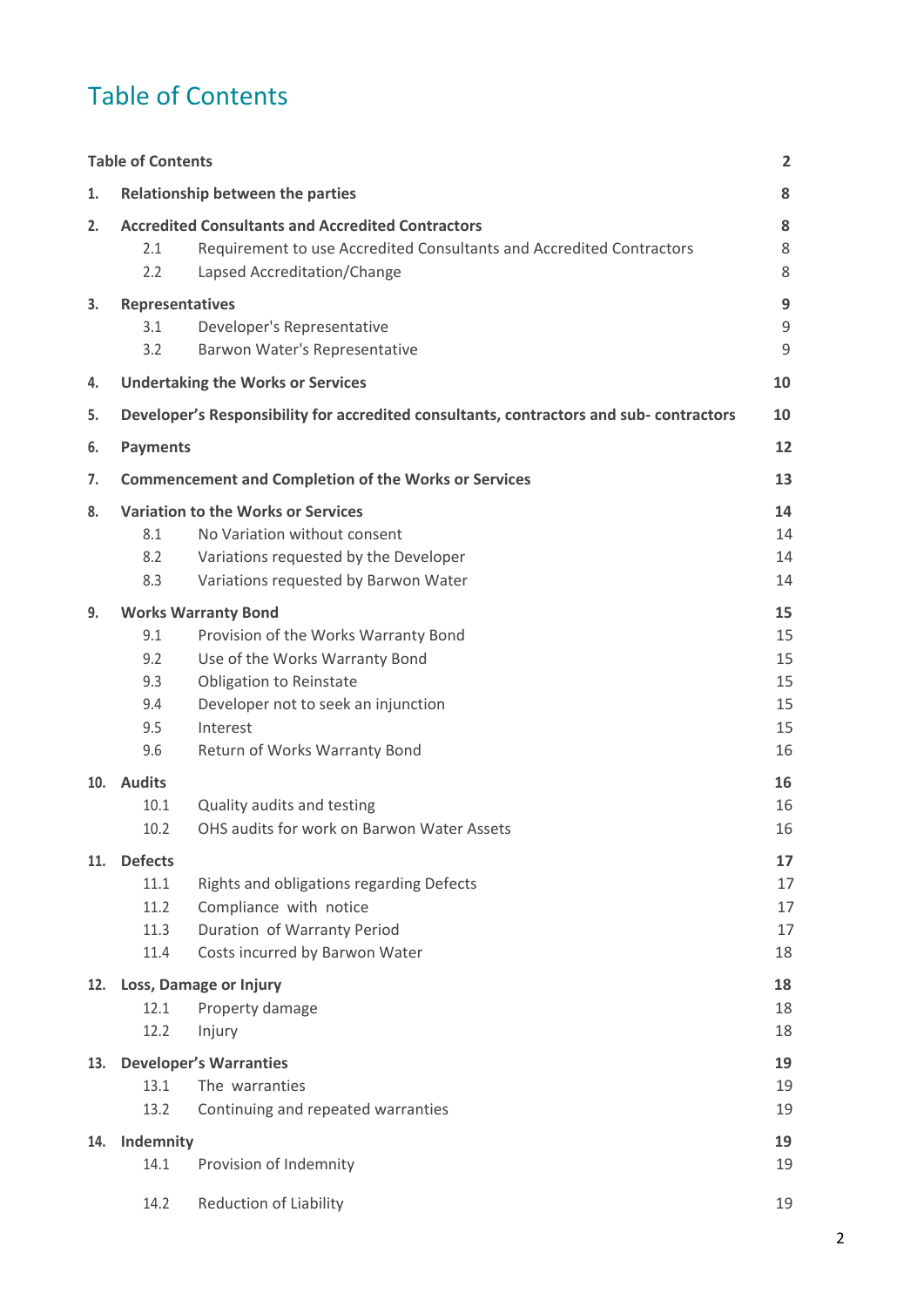|     | 14.3                     | Payment                                                                    | 19 |
|-----|--------------------------|----------------------------------------------------------------------------|----|
| 15. |                          | <b>Barwon Water's Land Development and Administrative Process</b>          | 20 |
|     | 15.1                     | Compliance with Barwon Water's Land Development and Administrative Process | 20 |
|     | 15.2                     | Amendment of Barwon Water's Land Development and Administrative Process    | 20 |
| 16. | <b>OHS</b>               |                                                                            | 20 |
|     | 16.1                     | <b>OHS Obligations</b>                                                     | 20 |
|     | 16.2                     | Control of work site                                                       | 21 |
|     | 16.3                     | Access to work site                                                        | 21 |
|     | 16.4                     | Examination of area / Works on Barwon Water Assets                         | 21 |
|     | 16.5                     | Environment                                                                | 21 |
| 17. | <b>Incidents</b>         |                                                                            |    |
|     | 17.1                     | Keeping of Records                                                         | 21 |
|     | 17.2                     | Reporting of Serious Incidents                                             | 22 |
|     | 17.3                     | Investigation of Serious Incidents                                         | 22 |
|     | 17.4                     | Response to Serious Incidents                                              | 22 |
| 18. | <b>Insurances</b>        |                                                                            | 22 |
|     | 18.1                     | Obligation to insure                                                       | 22 |
|     | 18.2                     | Developer's Personnel                                                      | 23 |
|     | 18.3                     | Status of insurer                                                          | 23 |
|     | 18.4                     | Evidence of insurance                                                      | 23 |
|     | 18.5                     | No undermining                                                             | 23 |
|     | 18.6                     | Cancellation                                                               | 23 |
|     | 18.7                     | Indemnity                                                                  | 23 |
|     | 18.8                     | Claims                                                                     | 23 |
|     | 18.9                     | Deferral of commencement                                                   | 23 |
| 19. | <b>Works Information</b> |                                                                            | 23 |
|     | 19.1                     | Provision of the Works Information                                         | 23 |
|     | 19.2                     | Form of the Works Information                                              | 24 |
|     | 19.3                     | Accuracy of the Works Information                                          | 24 |
| 20. |                          | <b>Barwon Water Information</b>                                            | 24 |
|     | 20.1                     | Relevance of Barwon Water Information                                      | 24 |
|     | 20.2                     | No warranty                                                                | 24 |
|     | 20.3                     | No Claim                                                                   | 24 |
|     | 20.4                     | Use of Barwon Water Information                                            | 24 |
| 21. |                          | <b>Land and Third Party Land</b>                                           | 24 |
|     | 21.1                     | Developer's Access to Third Party Land                                     | 24 |
|     | 21.2                     | Barwon Water Access to land                                                | 25 |
|     | 21.3                     | Barwon Water Access to Barwon Water Assets                                 | 25 |
|     | 21.4                     | Easements and freehold land                                                | 25 |
| 22. |                          | Conditions for connection / Conditions for commissioning                   | 26 |
| 23. |                          | <b>Completion of Works Package and Testings</b>                            | 26 |
|     | 23.1                     | Completion of Works Package must comply with Specifications                | 26 |
|     | 23.2                     | <b>Testings and Testing Equipment</b>                                      | 26 |
| 24. | Acceptance               |                                                                            | 27 |
|     | 24.1                     | <b>Conditions for Acceptance</b>                                           | 27 |
|     |                          |                                                                            |    |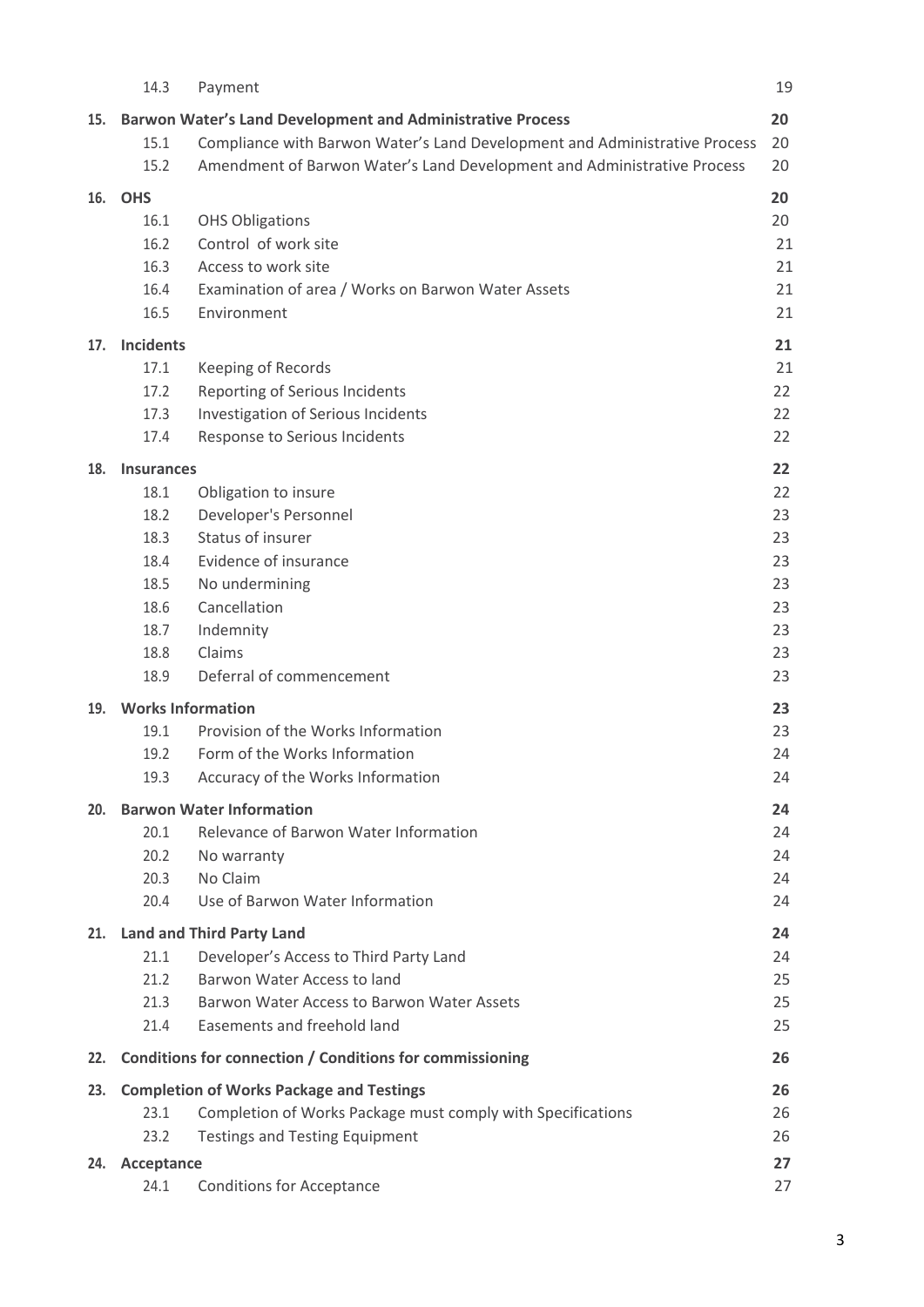|     | 24.2                 | Consequences of Acceptance for Development including a Subdivision                                                                                               | 27             |
|-----|----------------------|------------------------------------------------------------------------------------------------------------------------------------------------------------------|----------------|
|     | 25.1<br>25.2         | 25. Asset Transfer and Commencement of Warranty Period<br>Development without Subdivision<br>Development involving Subdivision<br>Asset Transfer at another time | 28<br>28<br>28 |
| 26. | 25.3                 | <b>End of Warranty Period</b>                                                                                                                                    | 28<br>28       |
|     |                      |                                                                                                                                                                  |                |
| 27. | 27.1<br>27.2         | <b>Intellectual Property</b><br>Developer's obligations<br>Barwon Water's intellectual property                                                                  | 29<br>29<br>29 |
| 28. | Confidentiality      |                                                                                                                                                                  | 29             |
|     | 28.1<br>28.2<br>28.3 | Use of Confidential Information<br><b>Breach of Confidence</b><br>Limit of obligations                                                                           | 29<br>30<br>30 |
|     | 28.4                 | Survival                                                                                                                                                         | 30             |
| 29. | 29.1                 | <b>Reimbursement Works</b><br><b>Reimbursement Works</b>                                                                                                         | 30<br>30       |
|     | 29.2                 | Costing Proposal / Tender Process where total estimated costs of Reimbursement<br>Works exceed \$500,000.00<br>31                                                |                |
|     | 29.3                 | Costing Proposal / Tender Process where total estimated costs of Reimbursement<br>Works are below \$500,000.00<br>31                                             |                |
|     | 29.4                 | Costing Proposal / Tender Process for multistage developments and total estimated<br>costs of Reimbursement Works below \$500,000.00<br>31                       |                |
|     | 29.5                 | Cap for Consultancy Fees.                                                                                                                                        | 32             |
|     | 29.6                 | Agreed Reimbursement Amount                                                                                                                                      | 32             |
|     | 29.7                 | <b>Increase Limitations</b>                                                                                                                                      | 32             |
|     | 29.8                 | <b>Final Reimbursement Amount</b>                                                                                                                                | 32             |
| 30. | <b>Taking Over</b>   |                                                                                                                                                                  | 33             |
|     | 30.1                 | Barwon Water's right to take over                                                                                                                                | 33             |
|     | 30.2                 | Consequence of taking over                                                                                                                                       | 33             |
|     | 30.3                 | Financial adjustment                                                                                                                                             | 34             |
|     | 30.4                 | Preservation of right to terminate                                                                                                                               | 34             |
| 31. | <b>Termination</b>   |                                                                                                                                                                  | 34             |
|     | 31.1<br>31.2         | Barwon Water's right to terminate<br>Consequence of termination                                                                                                  | 34<br>35       |
|     |                      |                                                                                                                                                                  |                |
| 32. | 32.1                 | <b>Change in Control</b><br>Consent required                                                                                                                     | 35<br>35       |
|     | 32.2                 | Actions required                                                                                                                                                 | 35             |
|     | 32.3                 | Consent not to be unreasonably withheld                                                                                                                          | 35             |
|     | 32.4                 | Absence of consent                                                                                                                                               | 35             |
| 33. |                      | <b>Dispute Resolution</b>                                                                                                                                        | 36             |
|     | 33.1                 | Dispute process                                                                                                                                                  | 36             |
|     | 33.2                 | Notice of Dispute                                                                                                                                                | 36             |
|     | 33.3                 | Meetings                                                                                                                                                         | 36             |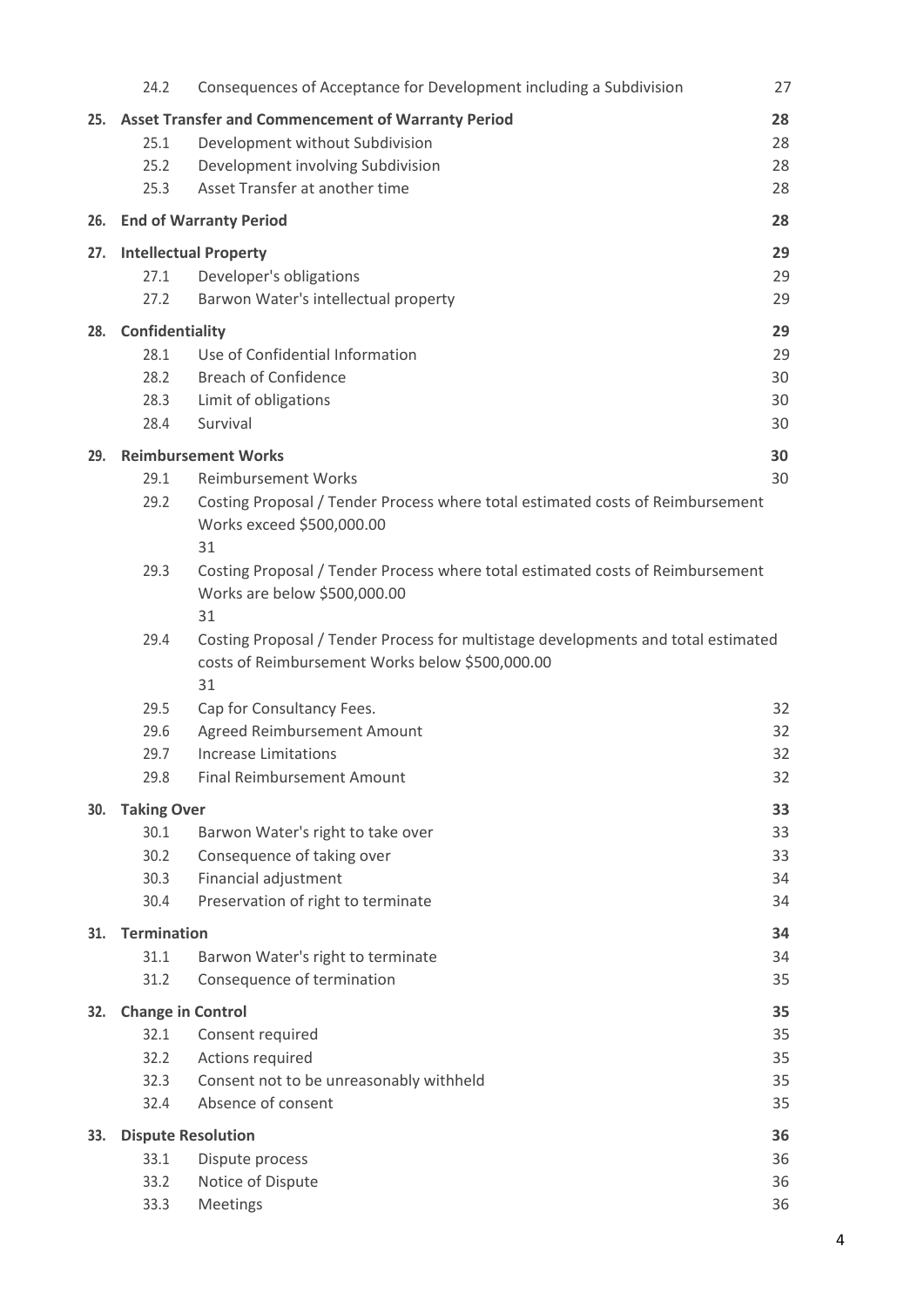### 33.4 [Parties Obligations](#page-36-4) 36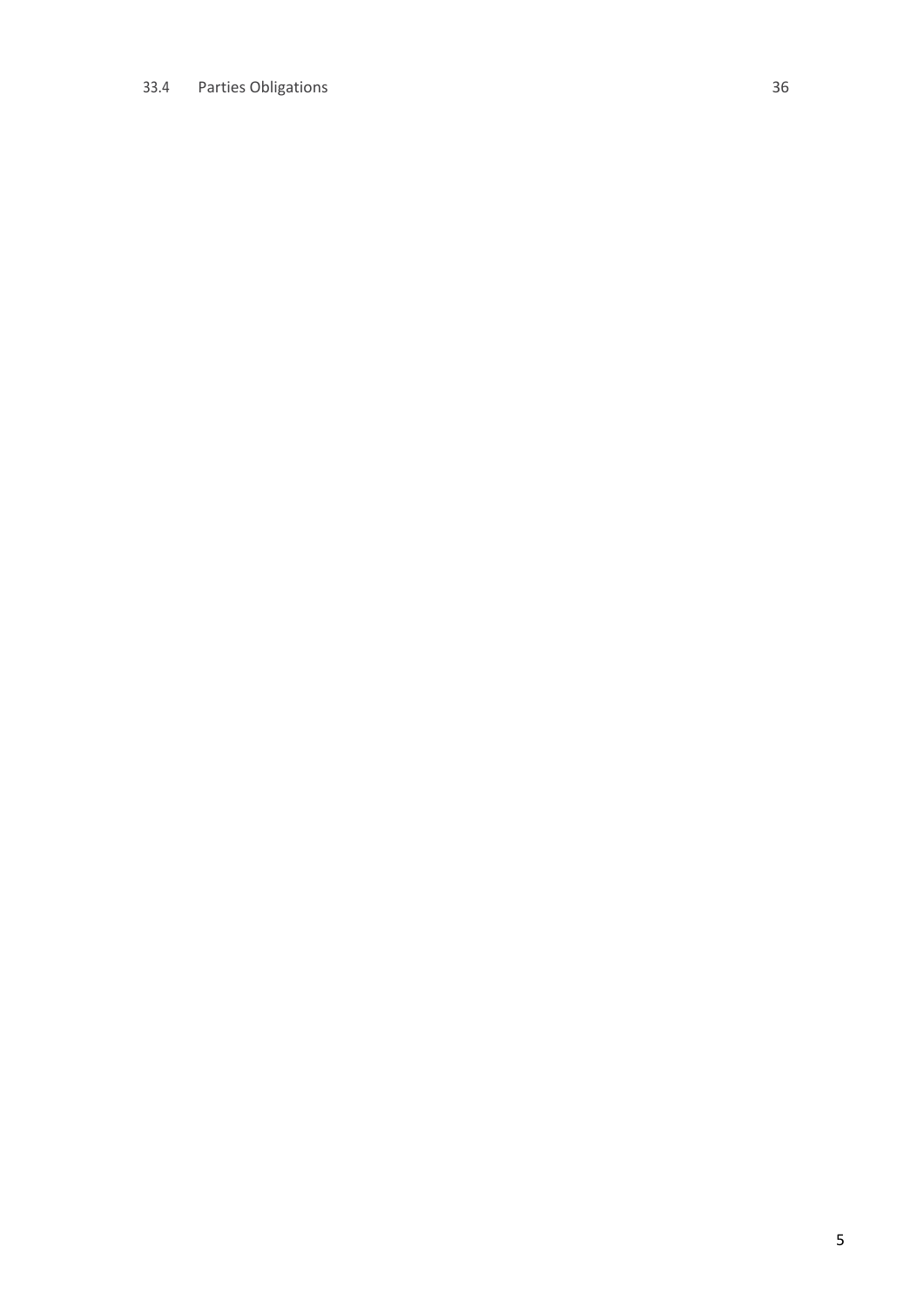|    | 33.5                                             | Mediation                                | 36       |
|----|--------------------------------------------------|------------------------------------------|----------|
|    | 33.6                                             | 36                                       |          |
|    | 33.7                                             | Performance during dispute resolution    | 37       |
|    | 33.8                                             | Interlocutory relief                     | 37       |
|    | 33.9                                             | Survival                                 | 37       |
|    | 34. Audit of Records                             |                                          | 37       |
|    | 34.1                                             | Retention of documents and records       | 37       |
|    | 34.2                                             | Entitlement to undertake audit           | 37       |
|    | 35. Notices                                      |                                          | 37       |
|    | 35.1                                             | Application of clause                    | 37       |
|    | 35.2                                             | <b>Requirements for Notices</b>          | 37       |
|    | 35.3                                             | Non compliance with requirements         | 38       |
|    | 35.4                                             | Mode of Service                          | 38       |
|    | 35.5                                             | <b>Address for Service</b>               | 38       |
|    | 35.6                                             | Time of Service                          | 38       |
|    | 35.7                                             | Validity of Notice                       | 38       |
|    | 36. Miscellaneous                                | 39                                       |          |
|    | 36.1                                             | Governing Law                            | 39       |
|    | 36.2                                             | Jurisdiction                             | 39       |
|    | 36.3                                             | Entire deed                              | 39       |
|    | 36.4                                             | Alteration                               | 39       |
|    | 36.5                                             | Consents and conditions                  | 39       |
|    | 36.6                                             | Discretion                               | 39       |
|    | 36.7                                             | Claims                                   | 40       |
|    | 36.8                                             | Indemnities                              | 40       |
|    | 36.9                                             | Debt due by Developer                    | 41       |
|    | 36.10 Developer's breach                         |                                          | 41       |
|    |                                                  | 36.11 Cumulative rights                  | 41       |
|    | 36.12                                            | <b>GST</b>                               | 41       |
|    | 36.13 Works or Services before Commencement Date | 41                                       |          |
|    | 36.14 No liability reduction                     |                                          | 41       |
|    |                                                  | 36.15 No Reliance                        | 41       |
|    |                                                  | 36.16 Survival                           | 41       |
|    | 36.17 Waiver                                     |                                          | 41       |
|    | 36.18 Severance                                  |                                          |          |
|    |                                                  | 36.19 Counterparts                       | 42       |
|    | 36.20 Costs                                      |                                          | 42       |
|    | 36.21 Trust                                      |                                          | 42       |
|    |                                                  | 36.22 Inconsistency with other documents | 42       |
|    |                                                  | 36.23 Amendment                          | 42       |
|    |                                                  | 36.24 Assignment                         | 42       |
|    |                                                  | 36.25 Electronic Signing of Agreement    | 42       |
|    |                                                  |                                          |          |
|    |                                                  | <b>Schedule 1 - Interpretation</b>       | 43<br>43 |
| 1. | <b>Defined terms</b>                             |                                          |          |
| 2. | <b>Rules of Interpretation</b><br>50             |                                          |          |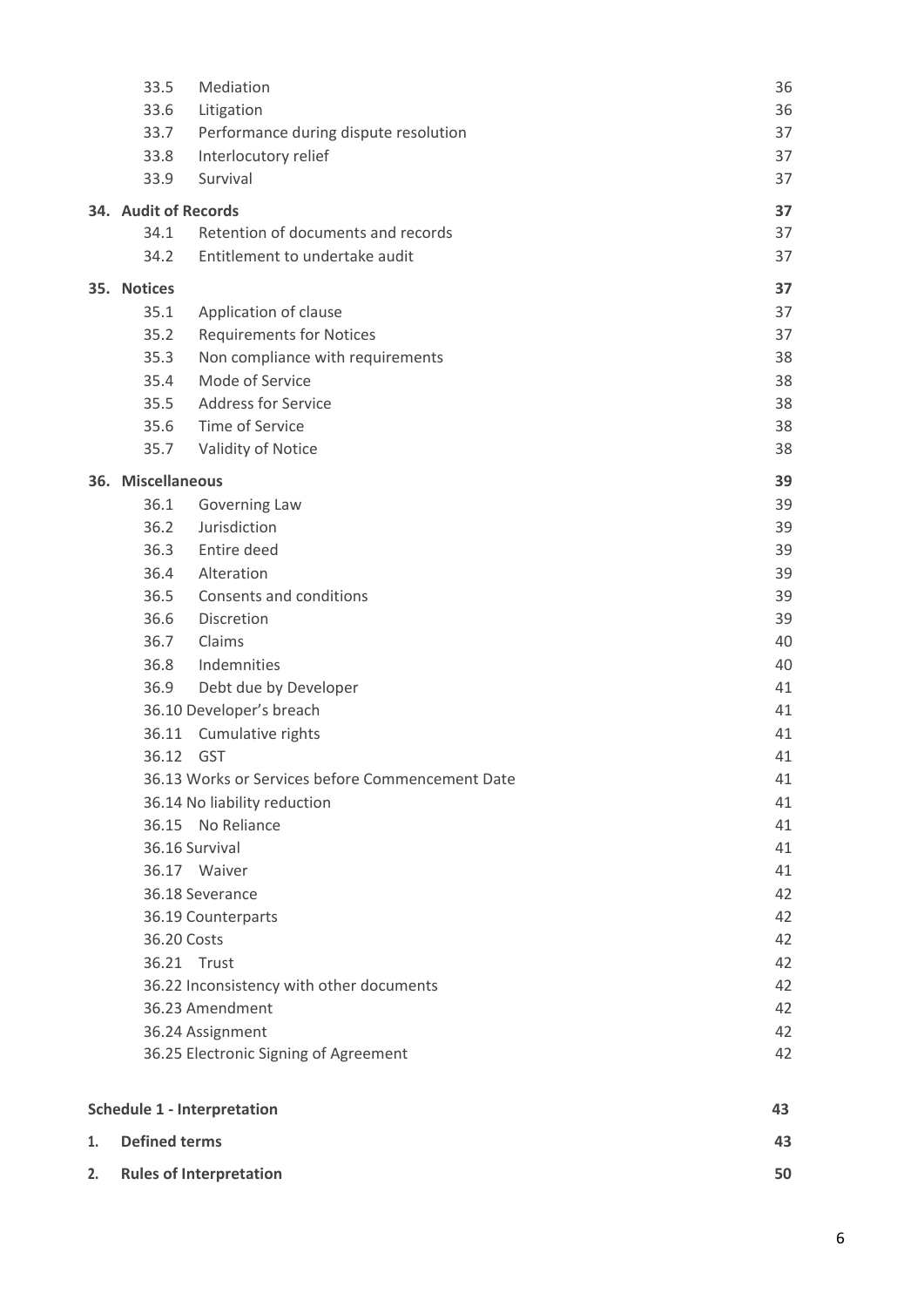| Schedule 2 - Approved form of Guarantee<br>52 |                                                                                                     |                                                                                                                                                    |          |  |  |
|-----------------------------------------------|-----------------------------------------------------------------------------------------------------|----------------------------------------------------------------------------------------------------------------------------------------------------|----------|--|--|
|                                               | Schedule 3 - Barwon Water's Land Development and Administrative Process (for Developer Works)<br>54 |                                                                                                                                                    |          |  |  |
| 1.                                            |                                                                                                     | <b>Barwon Water's Land Development and Administrative Process</b>                                                                                  | 54       |  |  |
| 2.<br><b>Process</b>                          |                                                                                                     | Developer's obligations regarding Barwon Water's Land Development and Administrative                                                               | 54       |  |  |
| 3.                                            |                                                                                                     | The Accredited Consultant's and Accredited Contractors' obligations regarding Barwon<br><b>Water's Land Development and Administrative Process</b> | 55       |  |  |
| 4.                                            |                                                                                                     | <b>Preliminary Servicing Advice</b>                                                                                                                | 56       |  |  |
| 5.                                            | 56<br>Deed application and execution                                                                |                                                                                                                                                    |          |  |  |
| 6.                                            |                                                                                                     | <b>Payments of fees to Barwon Water</b>                                                                                                            | 56       |  |  |
| 7.                                            | or Services                                                                                         | Engagement and Details of Accredited Consultants and Accredited Contractors for the Works                                                          | 56       |  |  |
| 8.                                            |                                                                                                     | <b>Details of Representatives</b>                                                                                                                  | 57       |  |  |
| 9.                                            |                                                                                                     | <b>Completion and Submission of the Design Package</b>                                                                                             | 57       |  |  |
| 10.                                           |                                                                                                     | <b>Resubmission of the Design Package</b>                                                                                                          | 57       |  |  |
| 11.                                           |                                                                                                     | <b>Activity Method Statement</b>                                                                                                                   | 57       |  |  |
| 12.                                           | <b>Easements and freehold land</b><br>58                                                            |                                                                                                                                                    |          |  |  |
| 13.                                           | <b>Commencement of Works</b><br>58                                                                  |                                                                                                                                                    |          |  |  |
| 14.                                           | Work on or near Barwon Water Assets<br>58                                                           |                                                                                                                                                    |          |  |  |
| 15.                                           | <b>Testing Procedure</b><br>58                                                                      |                                                                                                                                                    |          |  |  |
|                                               | 19. Provision of the Completion of Works Package to Barwon Water<br>60                              |                                                                                                                                                    |          |  |  |
|                                               | Schedule 4 - Required Insurances<br>64                                                              |                                                                                                                                                    |          |  |  |
|                                               | Schedule 5 - Trust<br>65                                                                            |                                                                                                                                                    |          |  |  |
| 1.                                            | <b>Application</b>                                                                                  |                                                                                                                                                    | 65       |  |  |
| 2.                                            |                                                                                                     | <b>Definitions and Interpretation</b>                                                                                                              | 65       |  |  |
|                                               | 2.1<br>2.2                                                                                          | Definitions<br>Interpretation                                                                                                                      | 65<br>65 |  |  |
| 3.                                            | Capacity                                                                                            |                                                                                                                                                    | 65       |  |  |
| 4.                                            | <b>Trustee Provisions</b>                                                                           |                                                                                                                                                    | 65       |  |  |
|                                               | 4.1                                                                                                 | Trustee representations and warranties                                                                                                             | 65       |  |  |
|                                               | 4.2                                                                                                 | Repetition                                                                                                                                         | 66       |  |  |
|                                               | 4.3                                                                                                 | Provision of Information                                                                                                                           | 66       |  |  |
|                                               | 4.4                                                                                                 | <b>Trustee Events of Default</b>                                                                                                                   | 66       |  |  |
|                                               |                                                                                                     | Schedule 6 - Servicing Requirements and Costing                                                                                                    | 68       |  |  |
|                                               |                                                                                                     | Schedule 7 - Barwon Water's Standards and Procedures                                                                                               | 69       |  |  |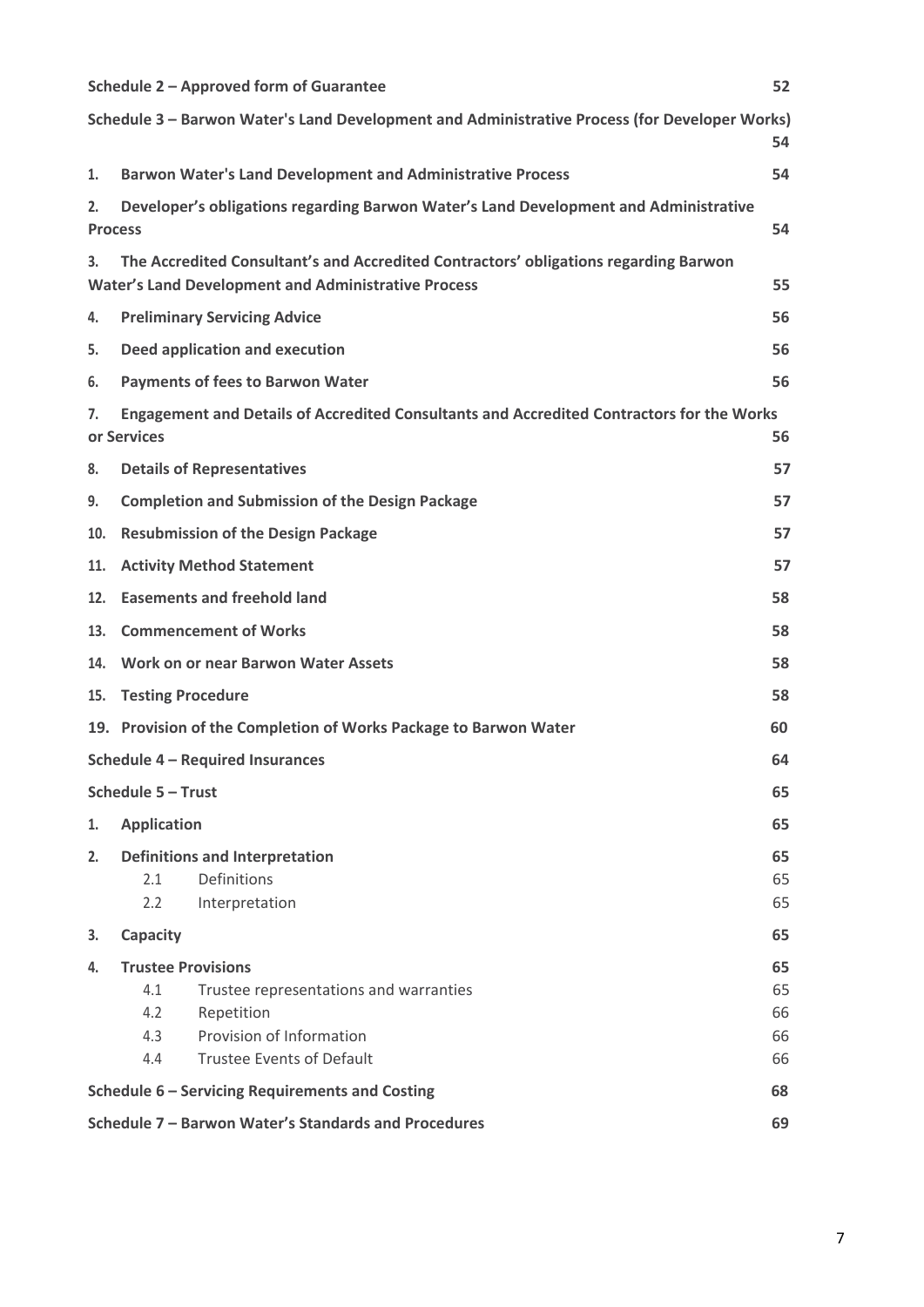# Applicability

The following terms and conditions apply to the construction of any particular Water Infrastructure which a developer desires to construct, or procures to construct, and in respect of which Barwon Water and the Developer have executed an Individual Developer Deed Document.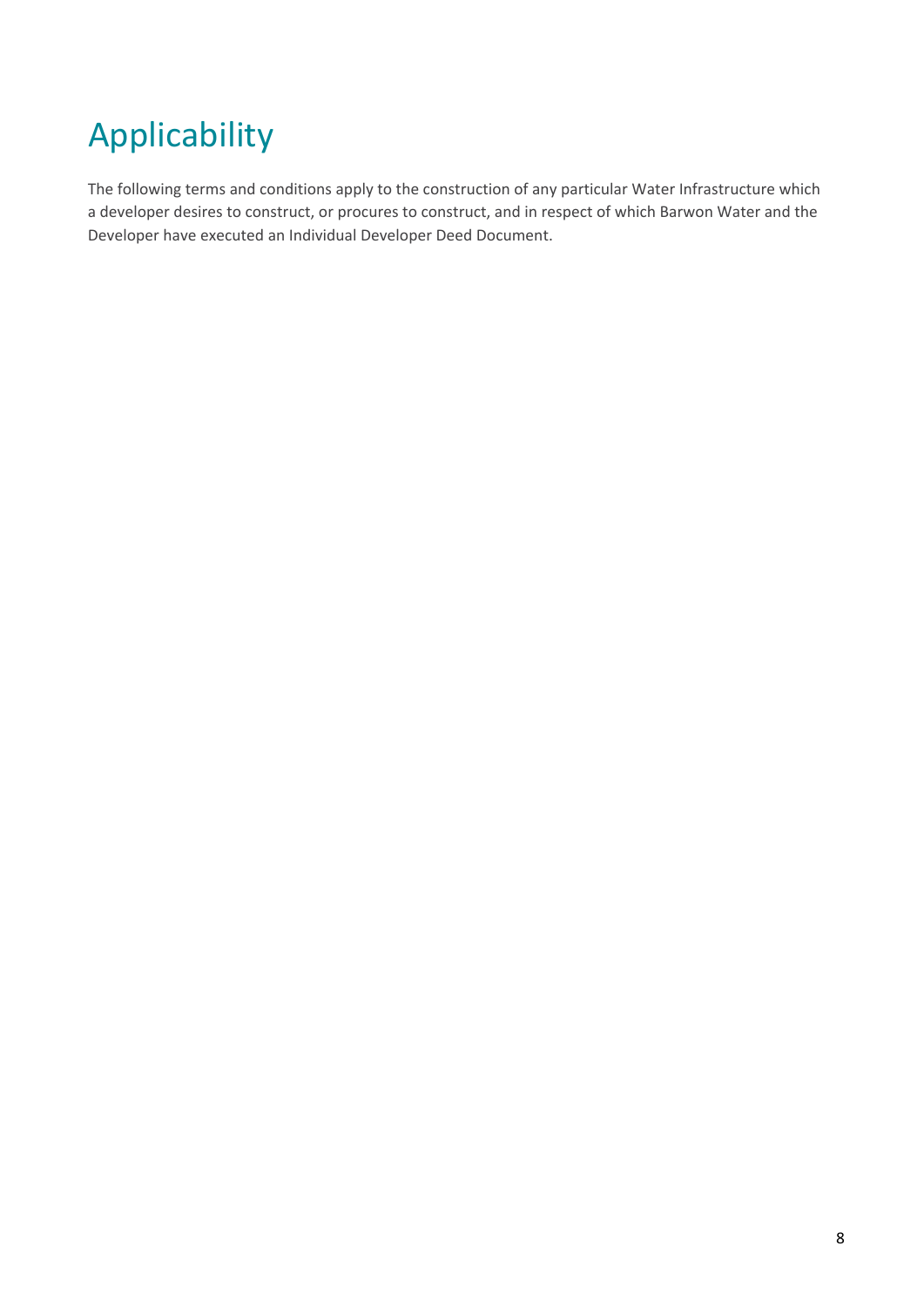### <span id="page-8-0"></span>1. Relationship between the parties

- (a) The Developer and Barwon Water will work together and mutually co-operate with a view to facilitating the undertaking of the Developer's Water Infrastructure.
- (b) The sentiment of subclause 1(a) will be given effect to within the confines and subject to the provisions of the Deed.
- (c) The Developer is not, and must not purport to act as the agent of Barwon Water.
- (d) The Deed, and the arrangements resulting from the Deed, do not give rise to a partnership, joint venture, trust or relationship of employment or any other relationship between the Developer and Barwon Water other than the contractual relationship established by the Deed.

### <span id="page-8-1"></span>2. Accredited Consultants and Accredited Contractors

### <span id="page-8-2"></span>**2.1 Requirement to use Accredited Consultants and Accredited Contractors**

- (a) Subject to subclause 2.1.(b), the Developer must only use Accredited Consultants and Accredited Contractors (holding Accreditation in the appropriate Accredited Category) to undertake the Works or Services or to undertake activities in relation to any part of the Developer's Water Infrastructure;
- (b) The Developer must ensure that as of 1.06.2018, the consultant used becomes an Accredited Consultant, otherwise the Developer must stop using the consultant and must, instead engage an Accredited Consultant.
- (c) The Developer must, 7 Business Days before the commencement of the respective Works or Services, notify Barwon Water, in writing, which Accredited Contractors it will use for the undertaking of the relevant Works or Services.
- (d) The Developer must, 7 Business Days before the commencement of the respective Works or Services by any sub-contractor of the Accredited Consultant or the Accredited Contractor, ensure that Barwon Water is notified in writing which sub- contractor was engaged.

### **2.2 Lapsed Accreditation / Change in Accredited Consultant or Accredited Contractor**

- (a) If the Accreditation of any Accredited Consultants or Accredited Contractors lapses because it is terminated, revoked, suspended or ceased in any other way, the Developer must:
	- (i) not begin to use the Accredited Consultant or Accredited Contractor whose Accreditation has lapsed in relation to the undertaking of any Works or Services or any part of the Developer's Water Infrastructure; or
	- (ii) if the Developer for the purpose of the Deed has already used the party whose Accreditation has lapsed, the Developer must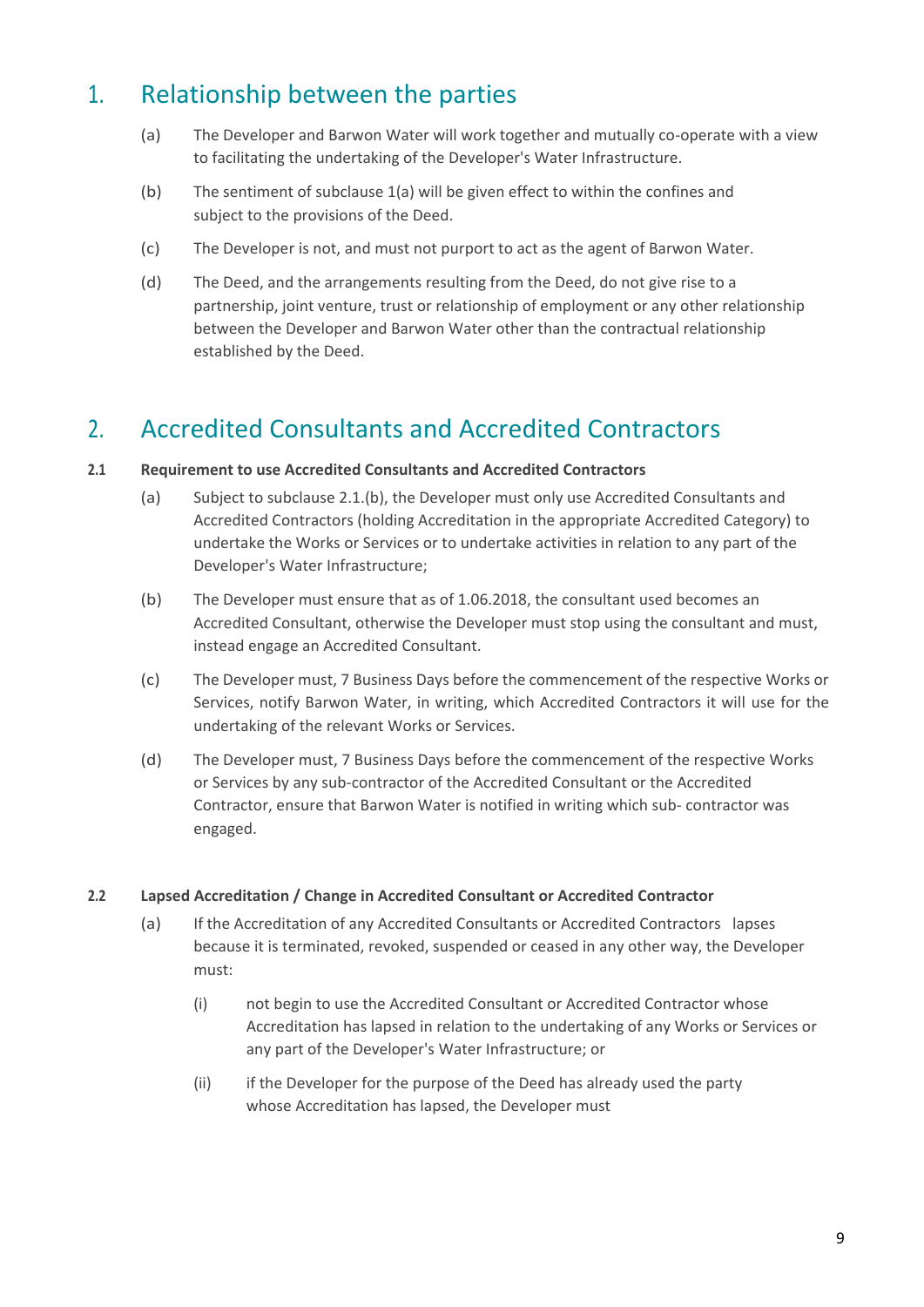- (A) at the direction of Barwon Water, cease to use that party and replace it with an appropriate Accredited Consultant or Accredited Contractor; and
- (B) notify Barwon Water in writing of the replacement Accredited Consultant or Accredited Contractor engaged under subclause 2.2(a)(ii)(A) prior to the resumption of the Works or Services or any part of the Developer's Water Infrastructure.
- (b) If the Developer changes the Accredited Consultants or Accredited Contractors it intends to use or has engaged for the undertaking of the relevant Works or Services then it must promptly notify Barwon Water in writing of the new Accredited Consultants or Accredited Contractors.

### <span id="page-9-0"></span>3. Representatives

### <span id="page-9-1"></span>**3.1 Developer's Representative**

- (a) The Developer appoints the Accredited Consultant as its agent in all dealings with Barwon Water in respect of the Deed.
- (b) The Developer must nominate a further person from the Developer's Personnel to represent the Developer in all its dealings with Barwon Water.
- (c) The Developer may, subject to approval of the nominee by Barwon Water, by notice in writing to Barwon Water, nominate a replacement Developer's Representative.
- (d) The person nominated under subclause 3.1(b) and the Accredited Consultant are both acting as the Developer's Representatives.
- (e) Matters within the knowledge of the Developer's Representatives shall be deemed to be within the knowledge of the Developer.
- (f) Any notice, direction or other document given to or addressed to the Developer's Representatives shall be deemed to be given to the Developer.

### <span id="page-9-2"></span>**3.2 Barwon Water's Representative**

- (a) Barwon Water will nominate one or more contact people in the Particulars, or by notice to the Developer, to co-ordinate activities on this development and to act as Barwon Water's Representative.
- (b) Barwon Water may nominate a natural person or a position in Barwon Water as Barwon Water's Representative,
- (c) Barwon Water may, by notice in writing to the Developer, nominate a replacement of Barwon Water's Representative.
- (d) The appointment of any Barwon Water's Representative shall not prevent Barwon Water from exercising any function.
- (e) Any action by Barwon Water's Representative, in relation to a function it is entitled to exercise, shall be taken to be an action of Barwon Water.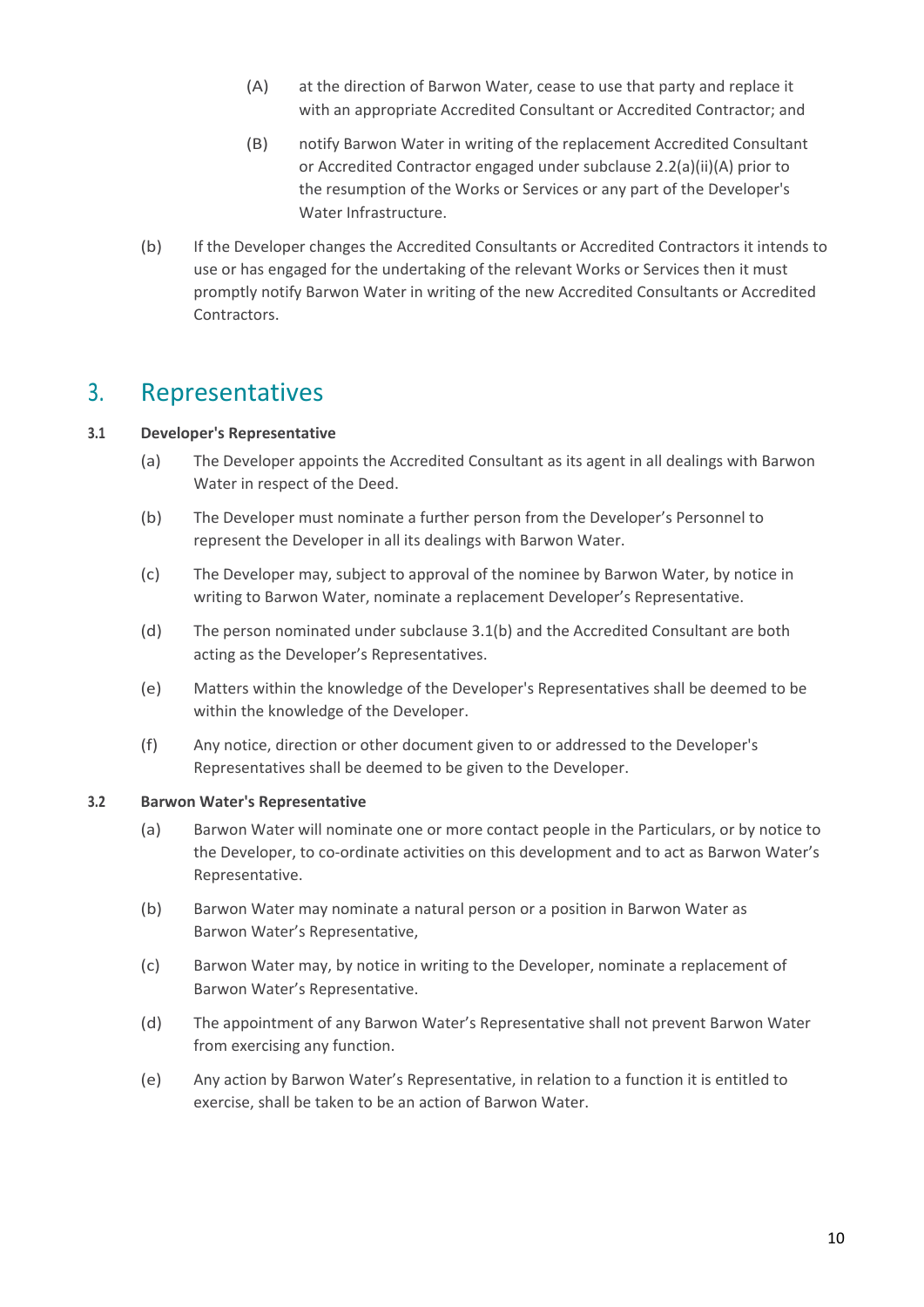### <span id="page-10-0"></span>4. Undertaking the Works or Services

- (a) The Developer must use Accredited Consultants and Accredited Contractors for undertaking the Works or Services. The Developer must procure that the undertaking of the relevant Works or Services is done:
	- (i) with the due skill, diligence, prudence, foresight and care that would be reasonably expected from an experienced and competent contractor or consultant;
	- (ii) in compliance with:
		- (A) the Specifications;
		- (B) Barwon Water's Land Development and Administrative Process;
		- (C) all Legislative Requirements;
		- (D) any reasonable written direction regarding the compliance with the Specifications of Barwon Water; and
		- (E) the requirements of Authorities.
- (b) In the event that the Developer or any of its Representatives becomes aware or expects that the Developer might not be able to fulfil or fulfil in time, all or part of its obligations under the Deed or becomes aware of any change in circumstances which may have an effect on the Specifications or the ability to comply with the Specifications, the Developer is obliged to notify Barwon Water or ensure that Barwon Water will be informed immediately after the Developer or the Developer's Representatives gaining knowledge of the risk of likely non- compliance stating the reasons and the effect on the fulfilment of its obligations and the likely time frame of a delay. This information does not release the Developer from its obligations under the Deed.

### 5. Developer's Responsibility for Accredited Consultants, Accredited Contractors and sub-contractors

- (a) The Developer must engage the Accredited Consultant to draft and submit the Design Package, and to audit the construction of the Works. The Developer must further procure that:
	- (i) the Accredited Consultant carries out the Design, or if the Accredited Consultant has not carried out the Design, the Accredited Consultant has verified and unequivocally adopted and endorsed the Design of a prior Accredited Consultant for the purpose of the Deed;
	- (ii) the Accredited Consultant is suitably qualified and experienced and exercises due skill, care and diligence in the carrying out the Works;
	- (iii) the Accredited Consultant designs the Works in accordance with the Specifications and fit for its purpose;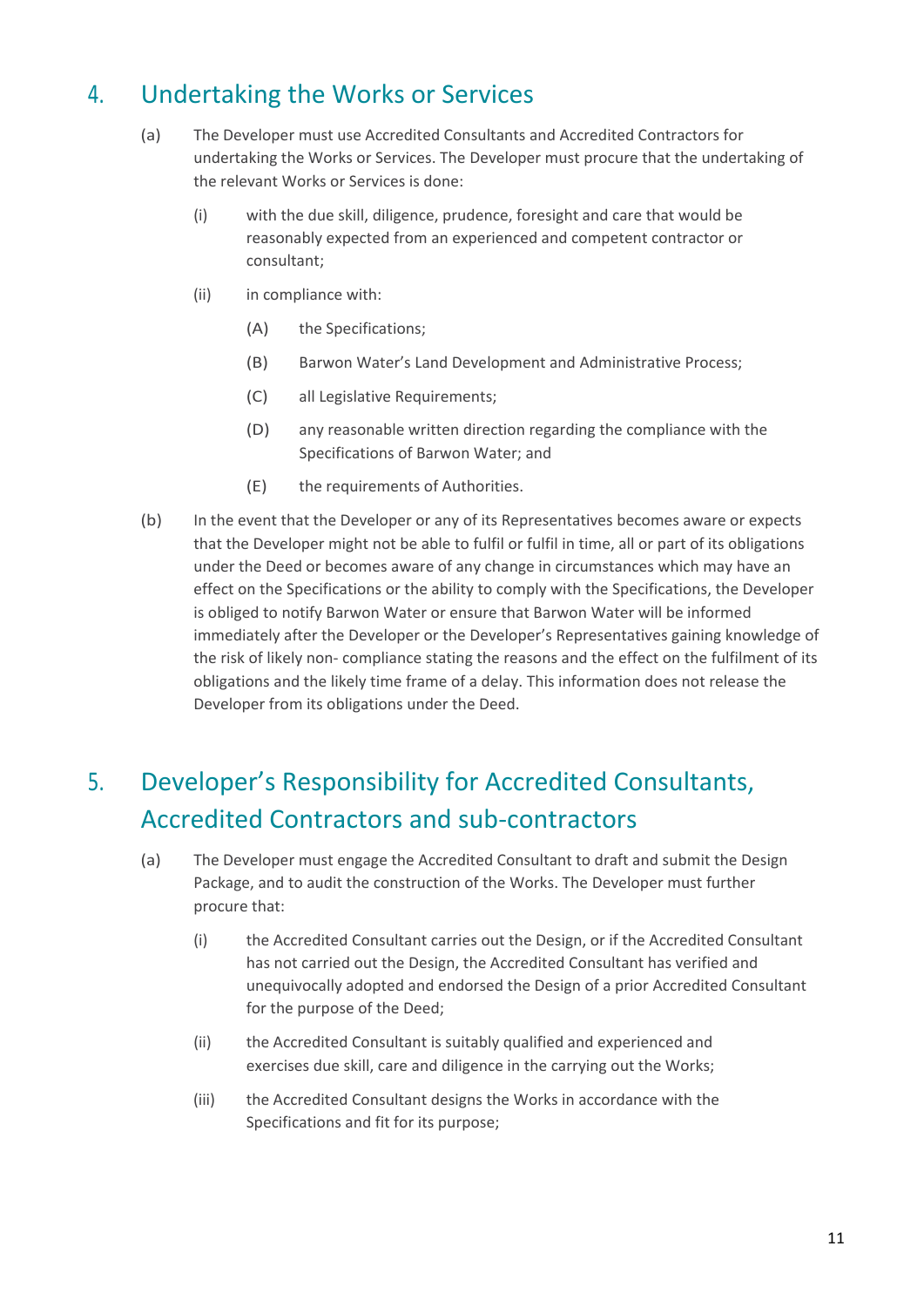- (iv) the Accredited Consultant ensures that the construction of the Works complies with the Specifications and all other requirements contemplated by the Deed and any reasonable request of Barwon Water;
- (v) the Accredited Consultant provides the documents as required in the Deed, including the Land Development and Administrative Process, or as otherwise reasonably required by Barwon Water, which certify that the Works or Services will be or have been carried out and completed in a proper and professional manner, in accordance with the Specifications and all other requirements contemplated by the Deed or as reasonably requested by Barwon Water, and that any statement in these documents are accurate and true.
- (b) After engaging the Accredited Consultant and before the commencement of the Works or Services, the Developer must provide the Accredited Consultant with a copy of the Deed.
- (c) The Developer acknowledges that:
	- (i) Barwon Water at all times relies on the Developer's selection of an experienced and professional skilled consultant, and
	- (ii) the submission, receipt, consideration, or verification of the Design, or the approval, acceptance or verification of an application (including all documents accompanying or connected with the application), or endorsement of the Design or inspection of any stage of the Design by Barwon Water, does not amount to Barwon Water consenting to, ratifying or otherwise accepting liability in respect of the Design or construction of the Works.
- (d) The Developer must ensure that any of its Accredited Contractors and any subcontractor is suitably experienced and qualified to perform the Works or Services according to the Deed.
- <span id="page-11-0"></span>(e) In the event that Barwon Water reasonably considers that any staff member of the Developer, the Accredited Consultant, the Accredited Contractor or the sub- contractor which is appointed to undertake any aspect of the Works, is not satisfactorily skilled or is not complying, or will not comply, with the obligations under the Deed:
	- (i) Barwon Water may on reasonable prior notice:
		- (A) request the Developer, to exchange, or ensure the exchange of, this staff member by a satisfactorily skilled staff member, or
		- (B) impose reasonable additional requirements in respect of supervising that staff member and verifying the compliance of the Works or Services undertaken by that staff member with the Deed, and
		- (C) refuse to provide its respective next consent to allow the Works or Services to progress until the exchange requested under subclause 5.2(e)(i) is carried out or the additional requirements under subclause 5.2(e)(ii) are fulfilled; and
	- (ii) the Developer must comply a request under paragraph  $5(e)(i)(A)$ .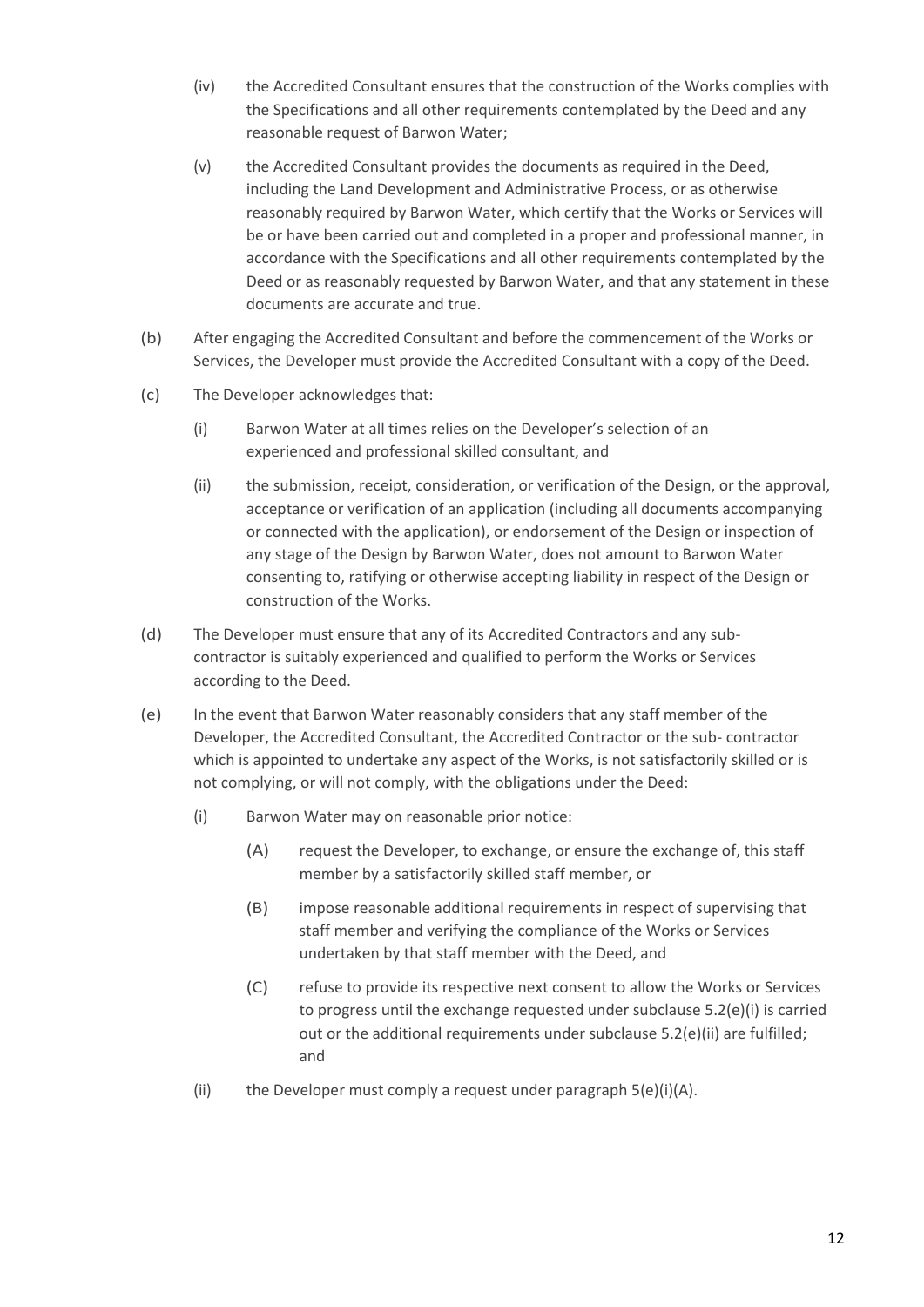- (f) The Developer must ensure that any contract with an Accredited Consultant, an Accredited Contractor, and any sub-contractor contains terms that oblige the Accredited Consultant, the Accredited Contractor, and the sub-contractor to perform its obligations under the contract or subcontract in a way that ensures that the Developer complies with its obligations under the Deed.
- (g) When using Accredited Consultants, Accredited Contractors, or in case of any engagement of a sub-contractor, the Developer continues to be liable:
	- (i) for its obligations under the Deed; and
	- (ii) to Barwon Water for the acts and omissions of any Accredited Consultants, Accredited Contractors or any sub-contractor as if they were the Developer's acts or omissions.
- (h) The Developer must provide the Accredited Contractor with all information about the individual Specification, the Warranty Period, the Barwon Water Representatives, Barwon Water's Standards and Procedures and any other information which is relevant for Works or Services.
- (i) The Developer acknowledges that the Accreditation of consultants or contractors does not release the Developer from any of its obligations under the Deed or arising from Legislative Requirements.

### <span id="page-12-0"></span>6. Payments

- (a) The Developer must pay to Barwon Water the Development Fees by the date as stipulated in:
	- (i) The Servicing Requirements and Costing Schedule; or
	- (ii) the respective invoice; or
	- (iii) otherwise within 10 Business Days after the Commencement Date.
- (b) The Developer must pay, or must ensure the payment of, the New Customer Contributions at the time as set out in the Servicing Requirements and Costing Schedule.
- (c) Payments must be made by cash, bank cheque, or electronic transfer.
- (d) Failure by the Developer to pay any amount owing to Barwon Water, or to ensure payment of any amount owing to Barwon Water (where the Developer is obliged to ensure such payment) by the date specified for payment of that amount, shall allow Barwon Water to do any one or more of the following:
	- (i) to withhold any consent or approval under the Deed;
	- (ii) to extend the Warranty Period and refuse to release of the Works Warranty Bond;
	- (iii) to call upon the Works Warranty Bond; and
	- (iv) to sue on the amounts as debts due and payable.
- (e) In any case where any monies are due to Barwon Water pursuant to the Deed, and such monies are owed by the Developer who is also the Landowner of any part or all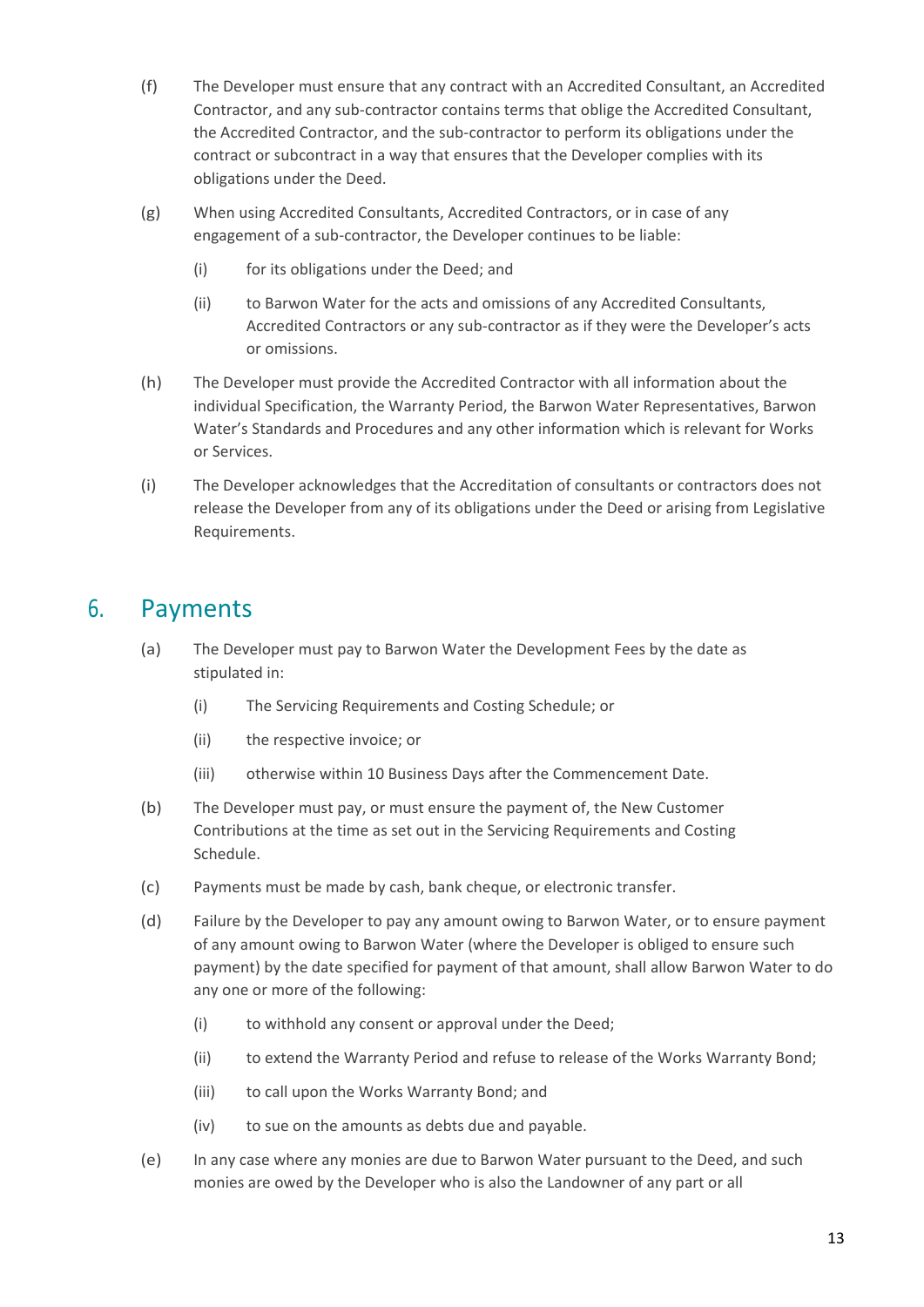of the Land, that debt is a charge on the Land, including pursuant to the *Water Act 1989* Act in favour of Barwon Water.

### <span id="page-13-0"></span>7. Commencement and Completion of the Works or Services

- (a) The Developer must ensure that no Works or Services commence before:
	- (i) the Developer has obtained all necessary Planning Permissions, statutory permissions and other permissions in respect of the Works or Services;
	- (ii) Barwon Water has verified that the Design complies with all relevant requirements set out in the Servicing Requirements and Costing Schedule and any applicable Standard and has notified the Developer about the acceptance of the Design;
	- (iii) the Developer has made all due payments to Barwon Water, or has ensured payment of all due payments to Barwon Water (where the Developer is obliged to ensure such payment); and
	- (iv) the Developer has all activity method statements in place necessary to ensure compliance with the Specifications, or as requested by Barwon Water.
- (b) The Developer must reach the Completion of the Works or Services within the period specified by Barwon Water in the Servicing Requirements and Costing Schedule, or within some other period approved by Barwon Water, in writing.
- (c) If the construction of the Works is not completed within the time required under the Deed, Barwon Water may:
	- (i) terminate the Deed;
	- (ii) extend the time for completion (as contemplated by paragraph [7\(d\)\)](#page-13-2);
	- (iii) unilaterally impose any reasonable additional requirements, including additional payments, amended Design requirements and changes to the nature of the construction of the Works or Services; or
	- (iv) require the execution of a new Development Deed.
- <span id="page-13-2"></span>(d) Barwon Water may extend the time for completion of the Works or Services for a period determined by Barwon Water, provided:
	- (i) Barwon Water decides to extend the period, or
	- (ii) an act or omission of Barwon Water or its authorised representatives directly caused a delay in the completion of the Works or Services; and
	- (iii) the Developer requests Barwon Water in writing for an extension of time for completion and evidences the facts of the act or omission and the caused delay set out in subclause 7(d)(i) within 28 days after the day the Developer or the Accredited Consultant should reasonably have become aware of the occurrence of the act or omission stipulated in subclause 7(d)(i).

### <span id="page-13-1"></span>8. Variation to the Works or Services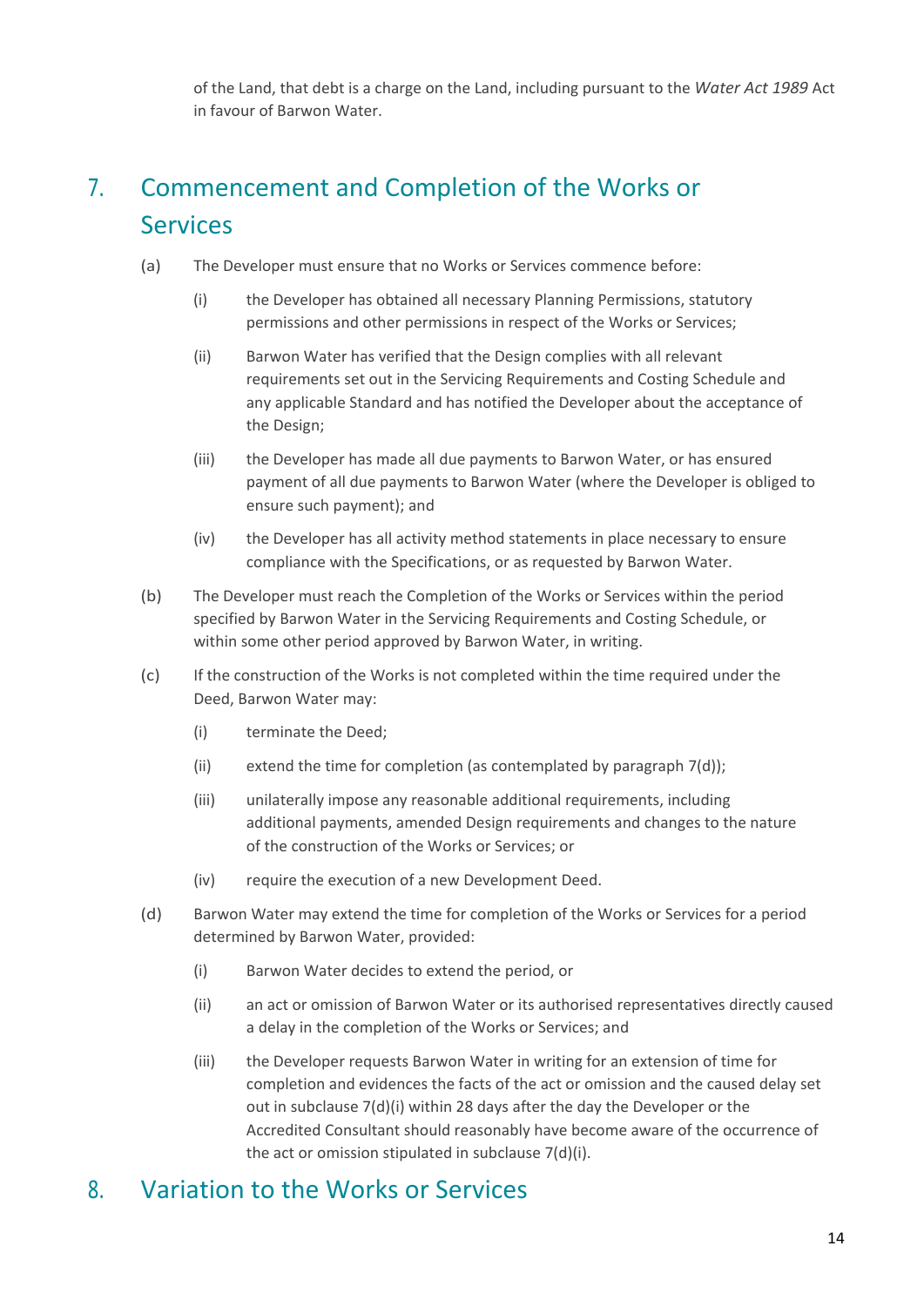#### <span id="page-14-0"></span>**8.1 No Variation without consent**

- (a) The Developer must not vary the Works or Services without the consent of Barwon Water.
- (b) Barwon Water may, in its absolute discretion, consent or decline to consent to a variation request from the Developer.

### <span id="page-14-1"></span>**8.2 Variations requested by the Developer**

- (a) If the Developer desires to vary the Works or Services the Developer must lodge a request in writing with Barwon Water, with sufficient details for Barwon Water, in the opinion of Barwon Water, to review and assess the request.
- (b) In lodging the request the Developer warrants that the information required to be provided by subclause 8.2(a) is complete and accurate and is not misleading.
- (c) Upon lodging a request according to subclause 8.2(a), Barwon Water may impose additional requirements on the Developer including requiring the Developer to submit a modified Design.
- (d) The Developer is not entitled to take any benefit from any variation request before Barwon Water accepts the variation request in writing and, in case that Barwon Water has imposed additional requirements under subclause 8.2 (c), the Developer has accepted any imposed additional requirement in writing.
- (e) Subject to subclause 8.2 (d), the variation and any additional requirement imposed by Barwon Water will be regarded as included in the Works or Services and the provisions of the Deed shall apply to the variation.
- (f) The Developer bears all costs in relation to the variation.

### <span id="page-14-2"></span>**8.3 Variations requested by Barwon Water**

- (a) Subject to Barwon Water's rights under subclause 15.2, Barwon Water may request in writing that the Developer varies the Works or Services.
- (b) Unless Barwon Water requests otherwise, within 10 Business Days the Developer must:
	- (i) indicate whether it is able to comply with the request under subclause 8.3(a); and
	- (ii) if it indicates it is able to comply with the request:
		- (A) describe the impact that the variation will have on the performance of the Works or Services; and
		- (B) provide a modified Design if required by Barwon Water which will be subject to Barwon Water' s acceptance in order to become an Accepted Design.
- (c) Upon the provision of the information required to be provided by subclause 8.3(b)(ii) Barwon Water may:
	- (i) confirm the variation within 20 Business Days; will after the accepted variation; or
	- (ii) advise that it does not desire to proceed with the variation.
- (d) The Developer must carry out the variation:
	- (i) if Barwon Water confirms the variation in accordance with subclause 8.3(c)(i) and provided the variation does not unreasonably increase the costs for the Developer; or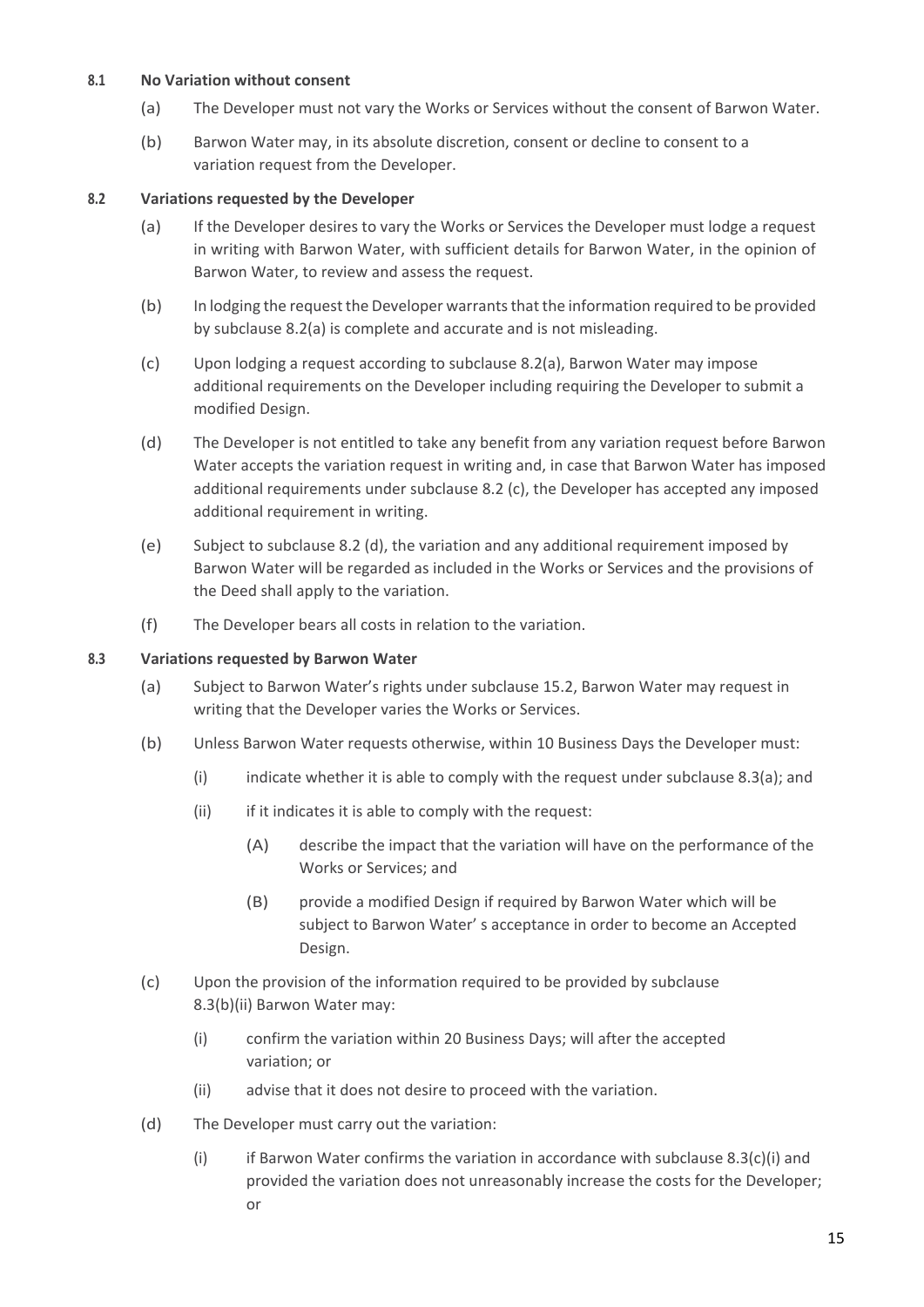- (ii) if Barwon Water and the Developer agree in writing to the terms of the variation.
- (e) If the Developer is required to carry out the variation pursuant to subclause 8.3(d) then the variation will be regarded as included in the Works or Services and the provisions of the Deed shall apply to the variation.

### <span id="page-15-0"></span>9. Works Warranty Bond

### <span id="page-15-1"></span>**9.1 Provision of the Works Warranty Bond**

The Developer must provide to Barwon Water the Works Warranty Bond at the time when submitting the Completion of Works Package at the latest.

### <span id="page-15-2"></span>**9.2 Use of the Works Warranty Bond**

Barwon Water is entitled to call upon the Works Warranty Bond

- (a) whenever there is a debt due and payable by the Developer to Barwon Water, or
- (b) whenever Barwon Water is entitled to remedy a Defect or to rectify a damage or to undertake a similar action under the Deed, Barwon Water may before or after carrying out any such work, call upon the Works Warranty Bond to meet the cost, or the likely cost, of doing so.

### <span id="page-15-3"></span>**9.3 Obligation to Reinstate**

If at any time, including during the Warranty Period, Barwon Water has exercised its right to claim some part or all of the Works Warranty Bond under this clause, the Developer must reinstate the Works Warranty Bond to its original amount (or any modified amount specified by Barwon Water) and, if the Developer fails to do so, Barwon Water may terminate the Deed.

### <span id="page-15-4"></span>**9.4 Developer not to seek an injunction**

The Developer agrees that it will not at any time take steps to seek an injunction against or otherwise restrain, or attempt to seek an injunction against or otherwise restrain:

- (a) any issuer of the Works Warranty Bond from paying Barwon Water pursuant to the Works Warranty Bond; or
- (b) Barwon Water from:
	- (i) taking any steps to obtain payment under the Works Warranty Bond; or
	- (ii) using the monies received under the Works Warranty Bond.

#### <span id="page-15-5"></span>**9.5 Interest**

Barwon Water will own any interest earned on the Works Warranty Bond.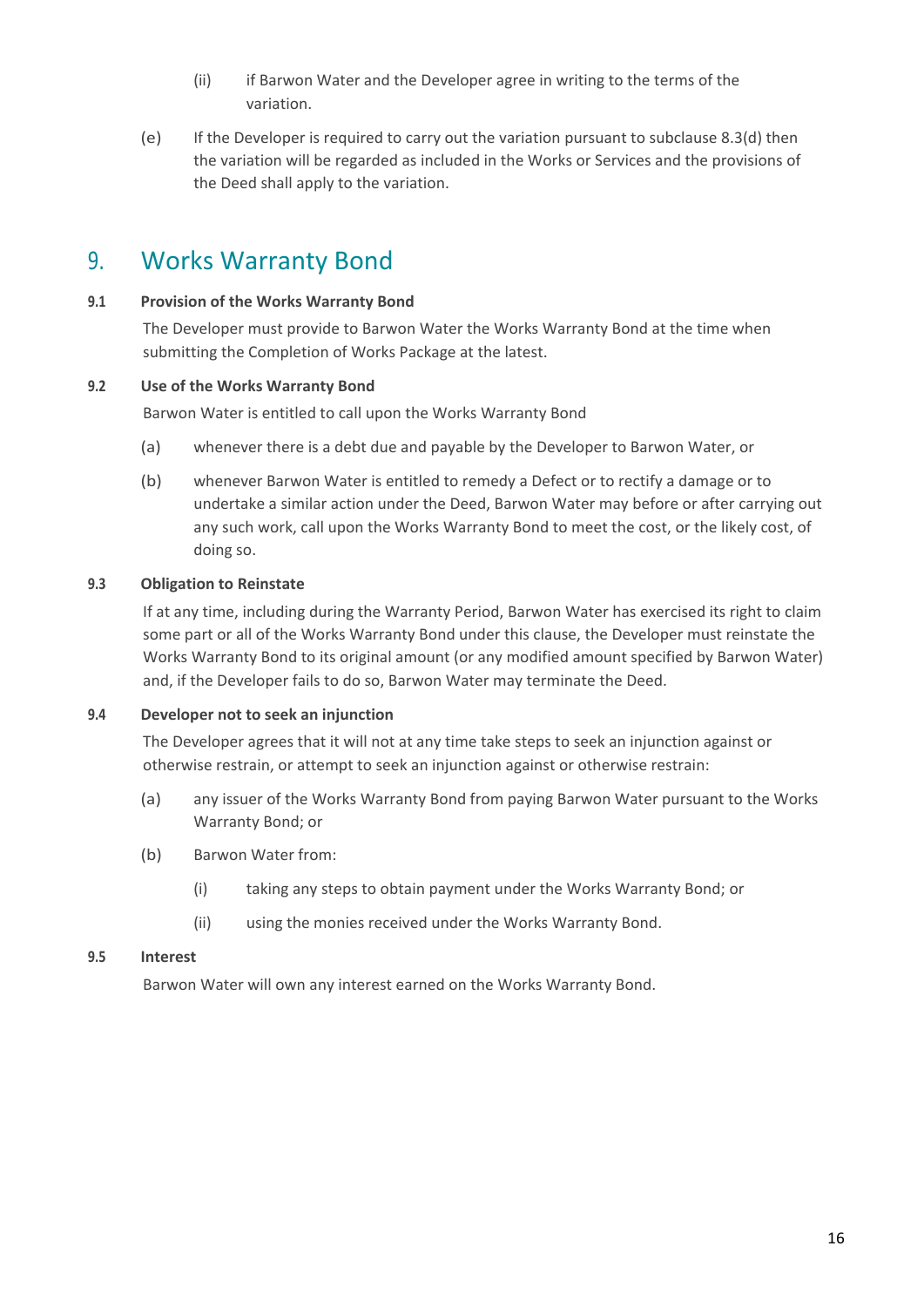### <span id="page-16-0"></span>**9.6 Return of Works Warranty Bond**

Upon:

- (a) the expiration of the Warranty Period; and
- (b) provided the Developer is not in breach of any of its obligations under the Deed,

the Developer may apply to Barwon Water for the return of the Works Warranty Bond then held by Barwon Water (if any) and within the later of 20 Business Days of receipt of such a request or Barwon Water being satisfied that the Developer is not in breach of any of its obligations under the Deed Barwon Water shall return the Works Warranty Bond to the Developer.

### <span id="page-16-1"></span>10. Audits

### <span id="page-16-2"></span>**10.1 Quality audits and testing**

- (a) In addition to any site attendances that may be carried out by the officers or agents of Barwon Water in relation to the Works or Services, Barwon Water may at any time, during the performance of the Works or Services, audit, or procure an audit of the Works or Services. If in the course of auditing, Barwon Water is not satisfied that the Works or Services are in accordance with the Deed or will not have a Defect,
	- (i) the Developer must pay the costs of the audit, and
	- (ii) Section 11 (Defects) applies.
- (b) If tests are specified for the Works or Services, the Developer shall inform Barwon Water not less than 3 Business Days in advance of the date on which the Works or Services will be ready for testing and shall agree with Barwon Water a date for the tests. Barwon Water will not be responsible for the costs incurred in connection with those tests, including the Developer's, the Accredited Consultant's or the Contractor's personnel costs, and the costs will be borne by one of the Developer, the Accredited Consultant or the Contractor having regard to the agreements between them. Barwon Water will be responsible for Barwon Water's personnel costs incurred in connection with those tests unless the Works or Services are not presented for testing on this date, in which case Barwon Water's personnel costs shall be borne by the Developer.
- (c) In the course of any kind of auditing, Barwon Water is entitled to take photographs.
- (d) Any inspection, testing or auditing by Barwon Water or procured by Barwon Water shall not relieve the Developer of any obligations contained in the Deed.

### <span id="page-16-3"></span>**10.2 OHS audits for work on Barwon Water Assets**

At any time, during the performance of the Works or Services, Barwon Water may audit or procure an audit of the Developer's compliance with OHS Law in relation to works undertaken on Barwon Water Assets. If in the course of auditing, Barwon Water is not satisfied that the manner of the Works or Services undertaken at a Barwon Water Asset are or will comply with OHS Law,

- (a) the Developer must pay the costs of the audit; and
- (b) the Developer must advise Barwon Water how it intends to rectify the non-compliance or potential non-compliance with the OHS Law;
- (c) ensure that the Contractor complies with any measure implemented or direction given by the Developer to address non-compliance or potential non-compliance with the OHS Law;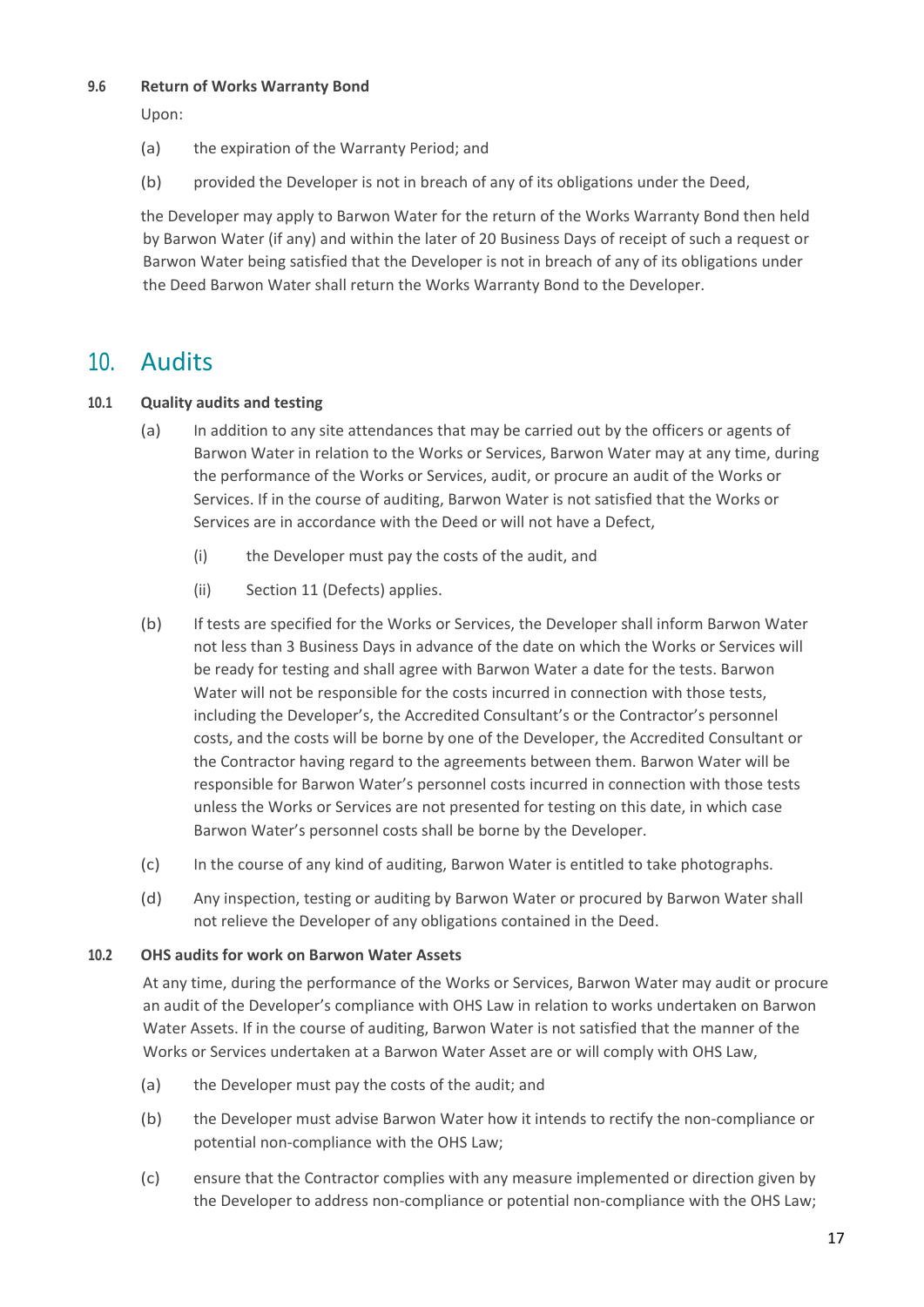(d) if requested in writing from Barwon Water, provide evidence of compliance in the form of a report from an accredited specialist certifying compliance having reviewed the remedy measures.

### <span id="page-17-0"></span>11. Defects

### <span id="page-17-1"></span>**11.1 Rights and obligations regarding Defects**

At any time after commencement of the Works or Services and during the Warranty Period, Barwon Water may:

- (a) notify the Developer by notice in writing of any Defect that Barwon Water reasonably considers to exist;
- (b) require the Developer, at the Developer's cost, to remedy the Defect within the period set out in the notice which shall be determined by Barwon Water having regard to the nature of the Defect;
- (c) at its discretion, undertake, or procure the undertaking of emergency works in respect of any such Defect; and
- (d) require the Developer to provide to Barwon Water a response letter, within the period set out in the notice, which must:
	- (i) set out the reasons for the Defect occurring or circumstance arising;
	- (ii) identify what steps the Developer will take in order to ensure that the Defect, circumstance and effect ceases;
	- (iii) identify what steps the Developer will take in order to prevent the Defect or circumstance occurring again in the future;
	- (iv) describe the steps the Developer proposes to take in order to rectify and resolve the effects of the Defect and/or the circumstances within the timeframe determined by Barwon Water under subclause 22.1(c); and
	- (v) set out the reasons why Barwon Water should not take further action under the Deed in relation to the Defect or circumstance.
- (e) At the absolute discretion of Barwon Water, Barwon Water may instead of requiring the Developer to remedy the Defect according to subclause 11.1.b), require that the Developer procures the modification of the plan of subdivision in the form as determined by Barwon Water, and require that the Developer submits this modified plan to Council for approval. The approval by the council of the modified plan of subdivision is a requirement for any Acceptance.

### <span id="page-17-2"></span>**11.2 Compliance with notice**

- (a) The Developer must comply with any notice given under subclauses 11.1(a), 11.1(b), 11.1(d), and 12.1(b) and must do so within the time nominated in that notices.
- (b) If the Developer does not comply with subclause 11.2(a) Barwon Water may
	- (i) remedy the Defect with own staff or by engaging a contractor, or
	- (ii) decline to issue an Acceptance of Works Certificate.

### <span id="page-17-3"></span>**11.3 Duration of Warranty Period**

(a) The Warranty Period commences on the date as set out in the Asset Transfer and Commencement of Warranty Period Letter in subclause 25.1(b) and applies for a period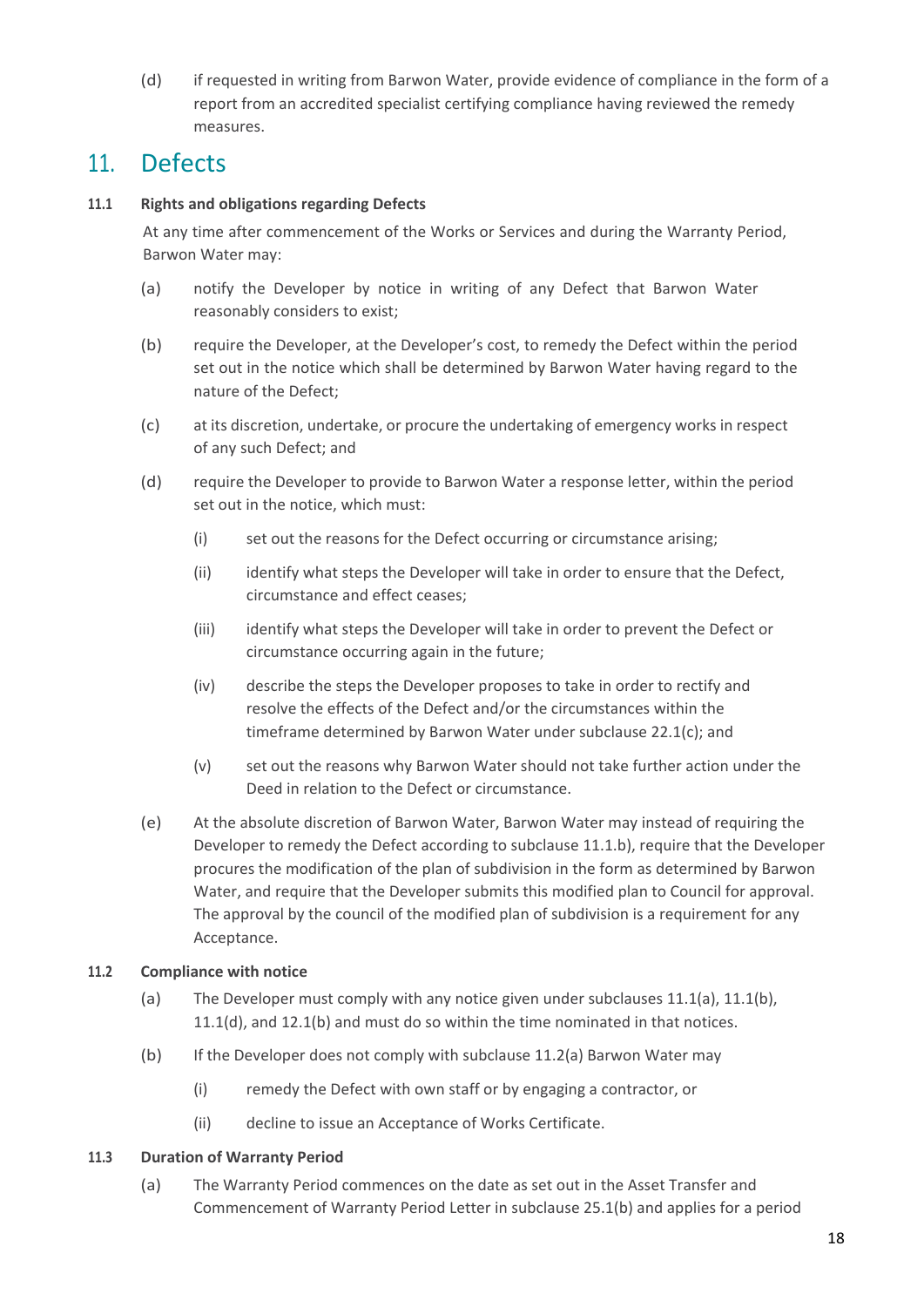of 24 months unless extended as set out in subclause 11.3.(b).

(b) Where either repairs are required during the Warranty Period or Barwon Water considers, in its reasonable opinion, that it is likely that further Defects exist or will exist and that repairs to and/or replacement of the Works or part of the Works and/or a rectification of the Services or a part thereof will be required, Barwon Water is entitled to extend the Warranty Period for a period as specified by Barwon Water.

### <span id="page-18-0"></span>**11.4 Costs incurred by Barwon Water**

Any costs reasonably incurred by Barwon Water in:

- (a) undertaking or procuring the undertaking of emergency works as contemplated by subclause 11.1(c); or
- (b) remedying the Defect as contemplated by subclause 11.2(b), shall

be a debt due and payable to Barwon Water by the Developer.

### <span id="page-18-1"></span>12. Loss, Damage or Injury

### <span id="page-18-2"></span>**12.1 Property damage**

The Developer must ensure that Assets will not be damaged by reason of or in connection with the performance of the relevant Works or Services, a breach of the Deed or any other action of the Developer or the Developer's Personnel. If loss or damage occurs to Assets, by reason of or in connection with the performance of the relevant Works or Services, a breach of the Deed or any other action of the Developer or the Developer's Personnel, the Developer must, to the extent that such loss or damage is not caused by any negligent act or omission of Barwon Water or the owner of the Asset:

- (a) as soon as practicable, inform Barwon Water of the fact of that loss or damage and the circumstances resulting in the loss or damage;
- (b) at its cost, rectify such loss or damage within a time period as specified by Barwon Water and communicated to the Developer in a written notice, whereby subclauses 11.2 and 11.4 apply accordingly to the rectification of the damage; and
- (c) at its cost, compensate the owner of the Asset for any loss or damage and the consequences of such loss or damage in relation to any legal liability it may have in relation to the loss or damage to the Asset.
- **12.2** Injury

If a personal injury requiring medical treatment occurs or there is risk that it occurs by reason of or in connection with the performance of the relevant Works or Services, a breach of the Deed or any other action of the Developer or the Developer's Personnel, the Developer must:

- (a) as soon as practicable, inform Barwon Water of the fact or the risk of that injury and the circumstances resulting in the risk or the injury; and
- (b) at its cost, compensate the person suffering the injury for any legal liability the Developer may have in relation to the personal injury requiring medical treatment.

### <span id="page-18-3"></span>13. Developer's Warranties

<span id="page-18-4"></span>**13.1 The warranties**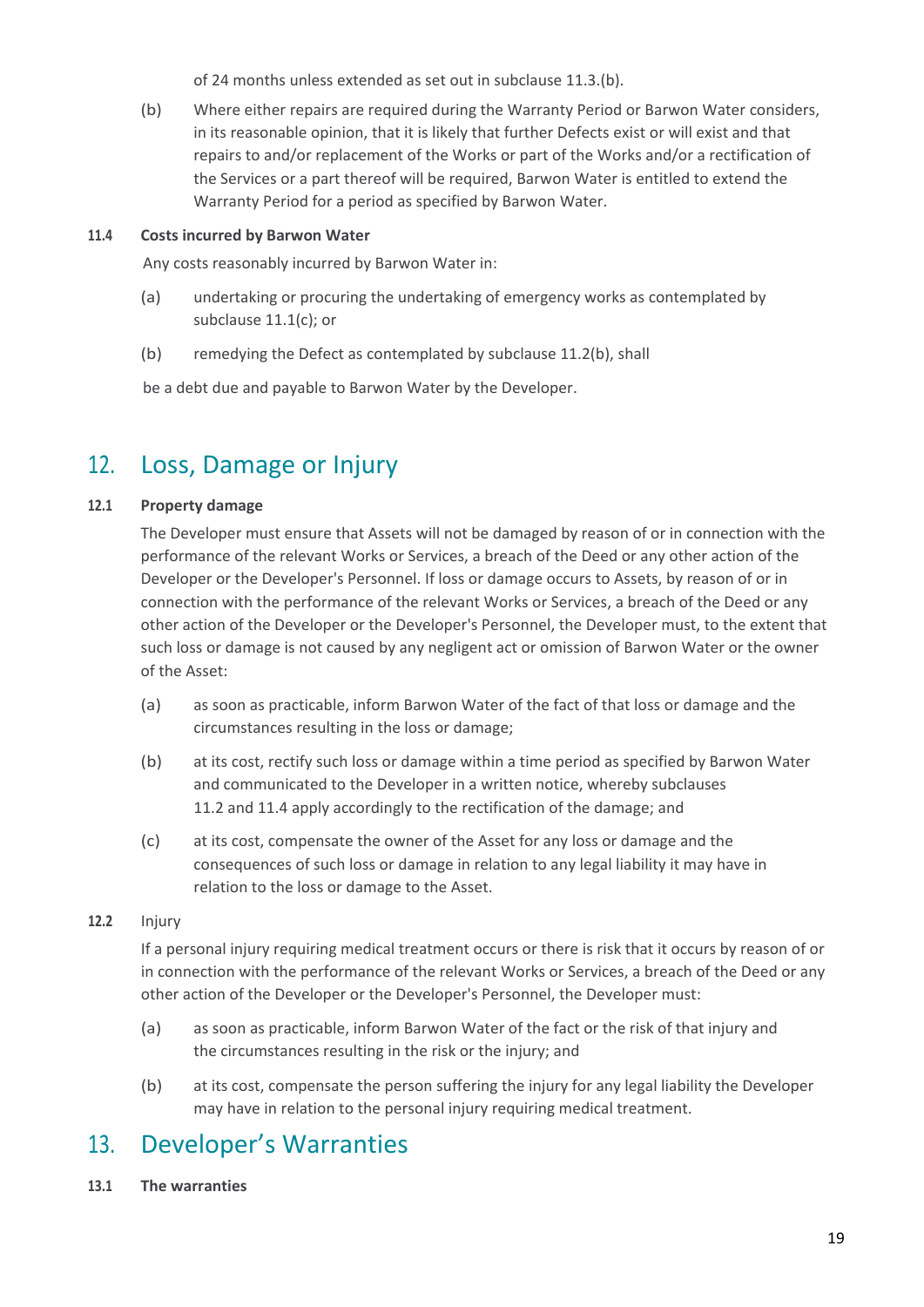The Developer warrants, represents and agrees that:

- (a) it has the legal right and power to enter into the Deed;
- (b) all of its internal requirements necessary to enter into the Deed and to perform its obligations under the Deed have been satisfied;
- (c) it has entered into the Deed in its own right and not as agent for any other entity;
- (d) it has, and will maintain, the capacity to comply with its obligations under the Deed;
- (e) it will comply with the provisions of the Deed.

#### <span id="page-19-0"></span>**13.2 Continuing and repeated warranties**

The warranties and representations set out in subclause 13.1 of the Deed are repeated on each day from the Commencement Date until the termination or expiration of the Deed.

### <span id="page-19-1"></span>14. Indemnity

### <span id="page-19-2"></span>**14.1 Provision of Indemnity**

The Developer indemnifies and must keep indemnified Barwon Water against any loss, damage, cost, expense or liability suffered or incurred in relation to any breach of the Deed or any warranty provided for in the Deed. Any amount payable under this indemnity shall be a debt due and payable by the Developer to Barwon Water.

### <span id="page-19-3"></span>**14.2 Reduction of Liability**

The liability of the Developer pursuant to subclause 14.1 shall be reduced to the extent that any relevant loss, damage, cost, expense or liability was caused by the negligent or wilful act of Barwon Water.

### <span id="page-19-4"></span>**14.3 Payment**

- (a) Barwon Water may, in good faith, estimate the liability of the Developer pursuant to subclause 14.1 that arises in relation to rectification of a Defect and upon that estimate being provided to the Developer the estimate shall be a debt due and payable by the Developer to Barwon Water.
- (b) The debt arising pursuant to subclause 14.3(a):
	- (i) is payable upon the estimate being provided to the Developer;
	- (ii) is provisional only; and
	- (iii) may be adjusted as a result of the Developer taking proceedings to establish the final quantum of the liability in relation to rectification of the Defect.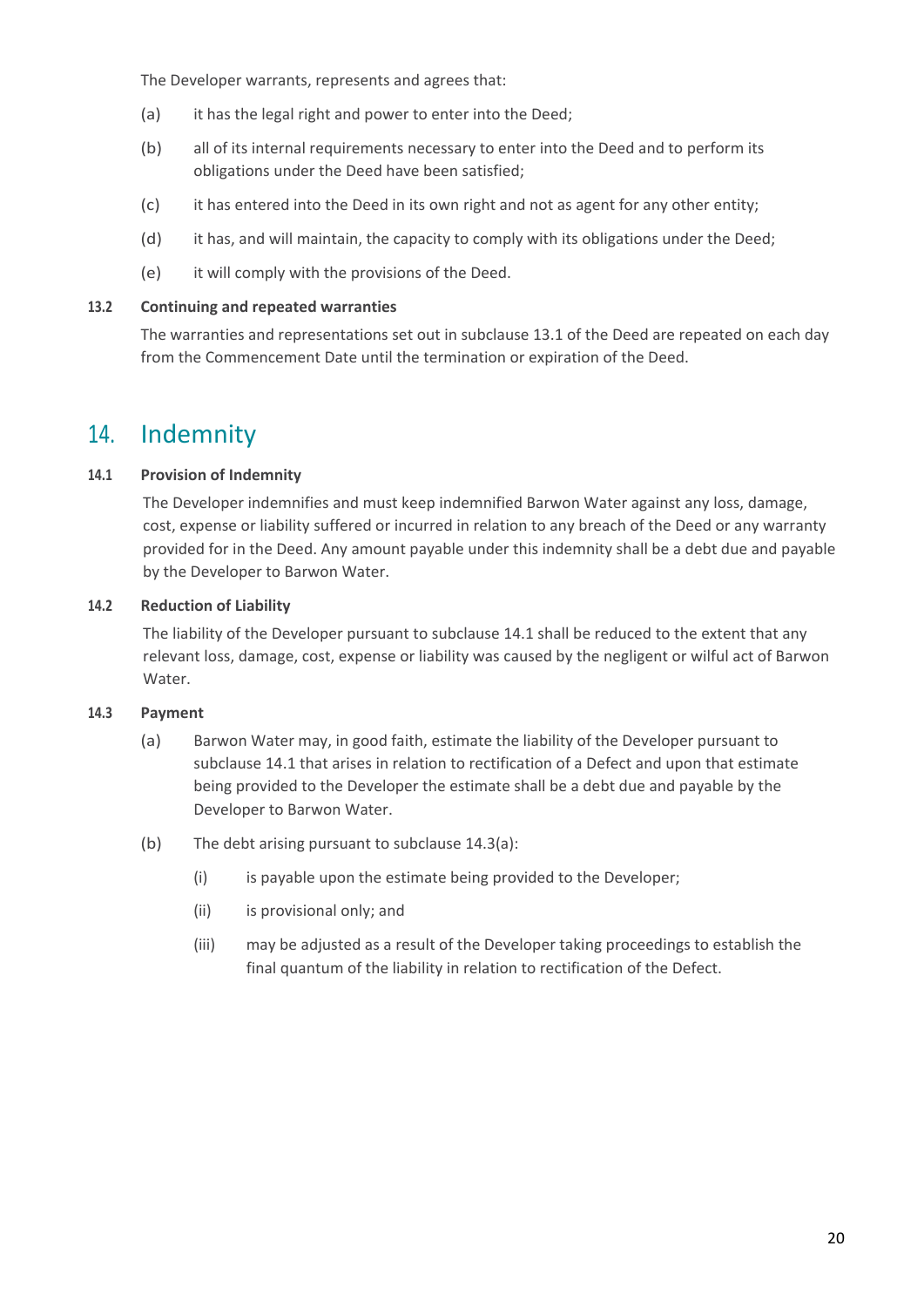### <span id="page-20-0"></span>15. Barwon Water's Land Development and Administrative Process

### <span id="page-20-1"></span>**15.1 Compliance with Barwon Water's Land Development and Administrative Process**

The Developer must comply with Barwon Water's Land Development and Administrative Process.

### <span id="page-20-2"></span>**15.2 Amendment of Barwon Water's Land Development and Administrative Process**

- (a) Barwon Water may amend any of Barwon Water's Land Development and Administrative Process from time to time.
- (b) If the Developer considers that the amendment to Barwon Water's Land Development and Administrative Process constitutes a variation to the Works or Services it may notify Barwon Water within 10 Business Days and Barwon Water shall, if it agrees that the amendment constitutes a variation to the Works or Services, provide a request in writing to the Developer to vary the Works or Services in accordance with subclause 8.3(a).
- (c) If the Developer does not provide a notice in accordance with subclause 15.2(b) then the amendment to Barwon Water's Land Development and Administrative Process shall form part of the Developer's obligations under the Deed.

### <span id="page-20-3"></span>16. OHS

### <span id="page-20-4"></span>**16.1 OHS Obligations**

- (a) The Developer must, in relation to the Works or Services, be aware of and comply with and ensure that the Accredited Contractors, Accredited Consultants and sub- contractors are aware of and comply with:
	- (i) any applicable OHS Law, including relevant state or federal government requirements relating to the coronavirus (COVID-19) pandemic;
	- (ii) all Barwon Water's Standards and Procedures applicable for the work on Barwon Water Assets; and
	- (iii) all lawful directions and orders given by Barwon Water's Representative or any person authorised by Barwon Water or by Legislative Requirements to give directions in relation to works on Barwon Water Assets.
- (b) The Developer must ensure and warrants that the Accredited Consultant, the Accredited Contractors and sub-contractors:
	- (i) have completed and maintain appropriate training and competency assessments in order to safely execute the Works or Services, and
	- (ii) are properly qualified for, and skilled in, the performance of their tasks and are of such character as not to prejudice:
		- (A) safe working practices;
		- (B) safety and care of property; and
		- (C) continuity of work.

### <span id="page-20-5"></span>**16.2 Control of work site**

(a) The Developer acknowledges and agrees that the Developer, its Accredited Consultant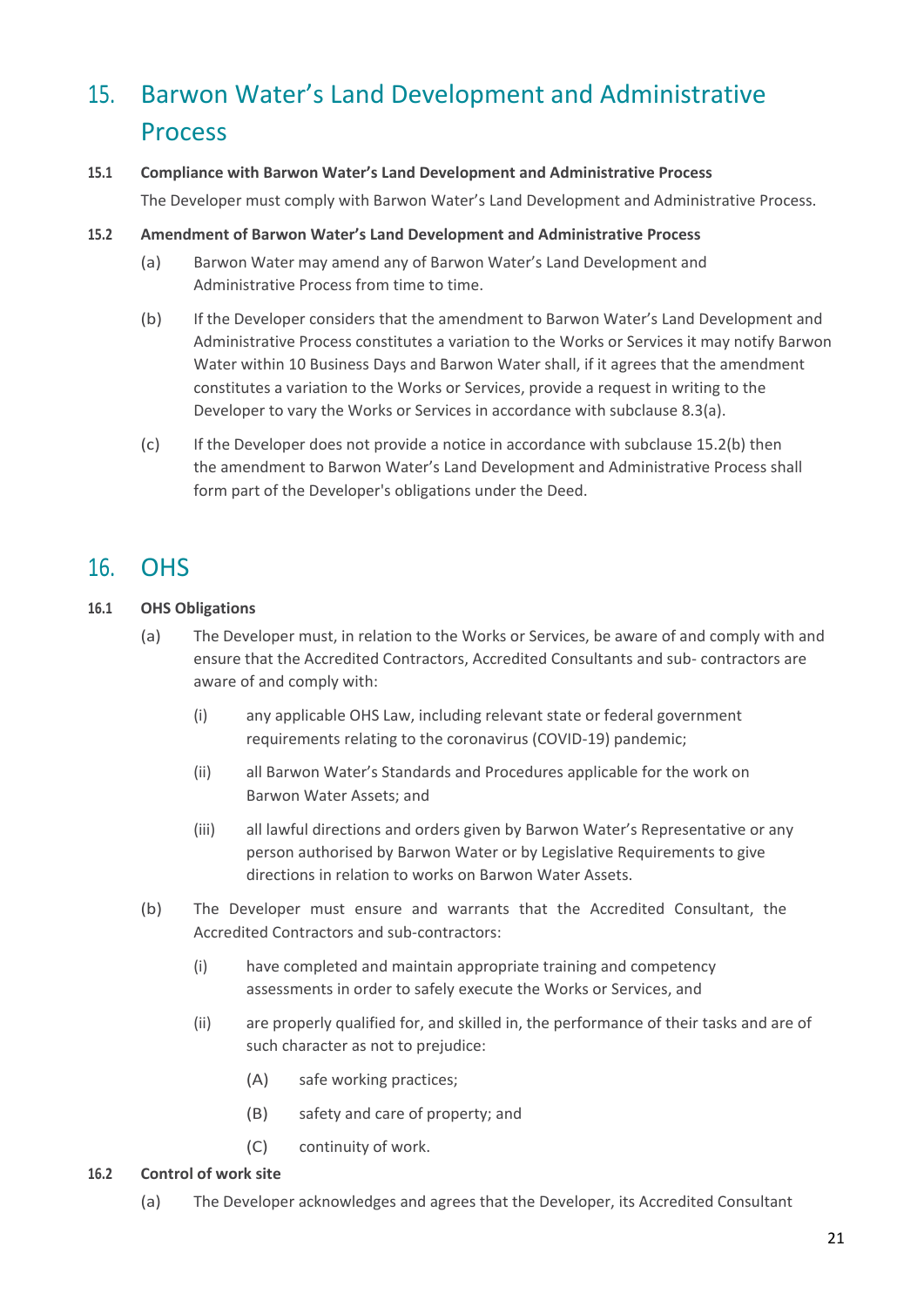or Accredited Contractor shall be the only parties who may exercise management and control over the area in which the Works or Services are being undertaken.

- (b) Barwon Water acknowledges that the Developer may appoint its Accredited Consultant or Accredited Contractor as the 'principal contractor' for the purposes of the OHS Law.
- (c) The Developer must not cause, permit or tolerate unacceptable actual or potential hazards or incidents relating to safety, health or the environment over which the Developer has control.

#### <span id="page-21-0"></span>**16.3 Access to work site**

Barwon Water and any person authorised by Barwon Water or by law shall be entitled to access to the area in which the Works or Services are being undertaken. The Developer must ensure that this access is safe at all times during the performance of the Works or Services.

### <span id="page-21-1"></span>**16.4 Examination of area / Works on Barwon Water Assets**

The Developer must procure that the Accredited Consultant, the Accredited Contractors and subcontractors

- (a) have received and read the Barwon Water's Standards and Procedures applicable for the work on Barwon Water Assets;
- (b) have carefully examined the area and its surroundings in which the Works or Services are being undertaken and have fully informed themselves as to the means of access to the area in which the Works or Services are being undertaken, and to its facilities; and
- (c) have made reasonable enquiries, examined all information, and satisfied themselves as to the local and other conditions relevant to the risks, contingencies and other circumstances having an effect on the Developer's obligations under the Deed.

#### <span id="page-21-2"></span>**16.5 Environment**

The Developer must, in relation to the Works or Services comply with, and procure compliance with the Environment Laws.

### <span id="page-21-3"></span>17. Incidents

#### <span id="page-21-4"></span>**17.1 Keeping of Records**

- (a) The Developer must keep all documents and records relating to Incidents and must keep those records and documents for a period of 7 years after the Incident.
- (b) The Developer must allow Barwon Water, or a nominee of Barwon Water, to conduct an audit of any of the documents and records to which subclause 17.1(a) applies if requested to do so by Barwon Water.

### <span id="page-21-5"></span>**17.2 Reporting of Serious Incidents**

The Developer must, as soon as practicable after a Serious Incident, advise Barwon Water of:

- (a) the occurrence of the Serious Incident;
- (b) the cause of the Serious Incident; and
- (c) the consequences of the Serious Incident.
- <span id="page-21-6"></span>**17.3 Investigation of Serious Incidents**
	- (a) The Developer must: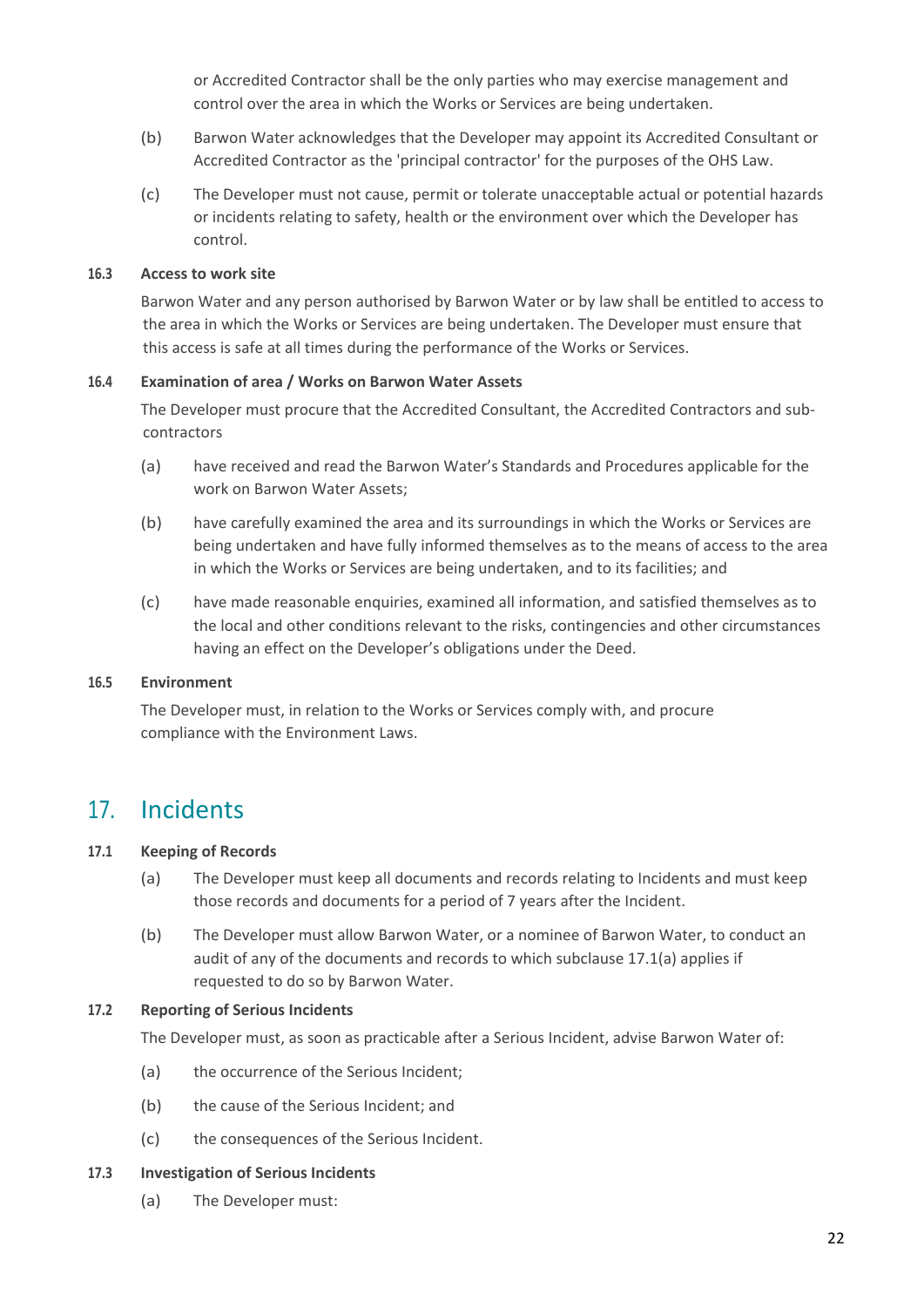- (i) as soon as practicable after a Serious Incident, investigate the Serious Incident with a view to:
	- (A) fully understanding the cause of the Serious Incident; and
	- (B) taking steps to prevent the circumstances which gave rise to the Serious Incident from occurring in the future;
- (ii) complete the investigation in accordance with this subclause 17.3 within 20 Business Days of the Serious Incident.
- (b) The Developer must:
	- (i) advise Barwon Water of the arrangements for and the timing of the investigation;
	- (ii) allow Barwon Water, if it desires to do so, to contribute to or participate in the investigation;
	- (iii) record the investigation in writing in a manner which results in an auditable record of the investigation and the matters referred to in subclause 17.3(a)(i);
	- (iv) provide Barwon Water with a copy of the written record referred to in subclause 17.3(b)(iii) within 5 Business Days of the investigation being concluded.

### <span id="page-22-0"></span>**17.4 Response to Serious Incidents**

The Developer must implement reasonable steps to prevent the circumstances which gave rise to the Serious Incident from occurring in the future.

### <span id="page-22-1"></span>18. Insurances

#### <span id="page-22-2"></span>**18.1 Obligation to insure**

The Developer must maintain or procure that its Accredited Consultant or Accredited Contractor maintain:

- (a) the insurances specified in Schedule 4;
- (b) all insurances required by a Legislative Requirement; and
- (c) all other insurances which a reasonable prudent party in the position of the Developer would maintain.

#### <span id="page-22-3"></span>**18.2 Developer's Personnel**

In addition to any insurances procured by an Accredited Consultant or Accredited Contractor under subclause 18.1, the Developer must procure that the Developer's Personnel maintain all insurances required by a Legislative Requirement.

### <span id="page-22-4"></span>**18.3 Status of insurer**

The insurances required pursuant to subclause 18.1 must be taken out with an insurer which has a rating from Standard & Poor's (or if Standard & Poor's no longer provides such ratings, an equivalent entity to Standard & Poor's acceptable to Barwon Water) of not less than A - and which is permitted by the *Insurance Act 1973* (Cth) to undertake insurance in Australia.

### <span id="page-22-5"></span>**18.4 Evidence of insurance**

The Developer must, within 5 Business Days of the Commencement Date and, within 5 Business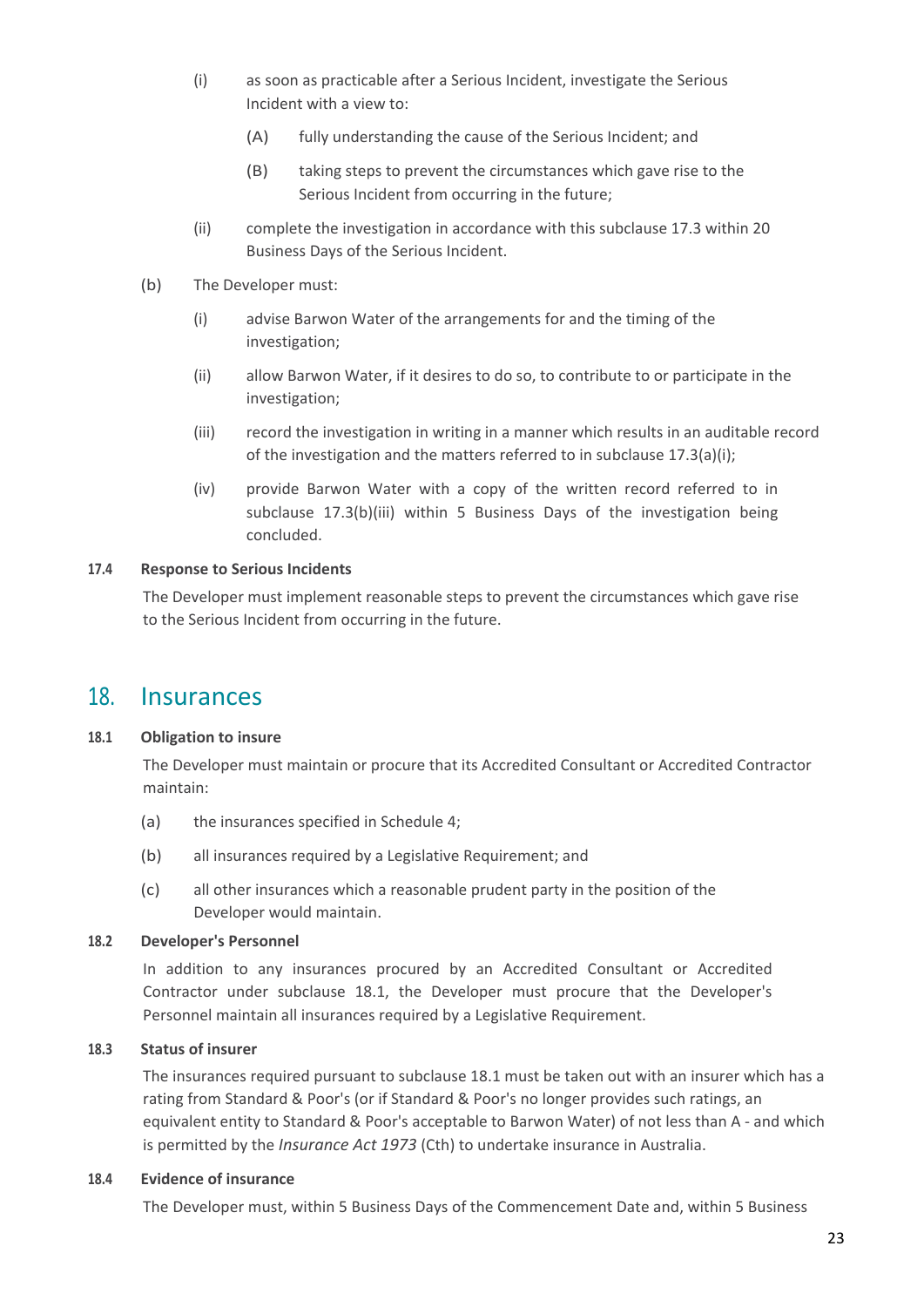Days of each request from Barwon Water, provide to Barwon Water evidence satisfactory to Barwon Water of compliance with this clause 18 in the form of a copy of the respective insurance policy.

### <span id="page-23-0"></span>**18.5 No undermining**

The Developer must not, and must ensure that those who it can influence do not do any act or permit or suffer any circumstances by which a policy of insurance required to be taken out under this clause 18 may at any time become void or voidable.

#### <span id="page-23-1"></span>**18.6 Cancellation**

The Developer must notify Barwon Water in writing whenever the insurer gives the Developer a notice of cancellation or any other notice in respect of a policy.

### <span id="page-23-2"></span>**18.7 Indemnity**

The Developer indemnifies Barwon Water in relation to any loss, cost, expense or liability incurred or suffered by Barwon Water by reason of or in connection with any failure by the Developer to comply with the obligations under this clause 18.

### <span id="page-23-3"></span>**18.8 Claims**

The Developer must:

- (a) notify Barwon Water in writing of any claims against the insurances effected by the Developer within 5 days after it becomes aware of the claims; and
- (b) provide such further information to Barwon Water in relation to the claim as Barwon Water may reasonably require.

### <span id="page-23-4"></span>**18.9 Deferral of commencement**

The Developer must not commence to undertake the Works or Services or construct the Developer's Water Infrastructure until the Developer has complied with this clause 18.

### <span id="page-23-5"></span>19. Works Information

### <span id="page-23-6"></span>**19.1 Provision of the Works Information**

Before Acceptance, the Developer must, provide Barwon Water with complete access to the Works Information as the case may be through arrangements with third parties, .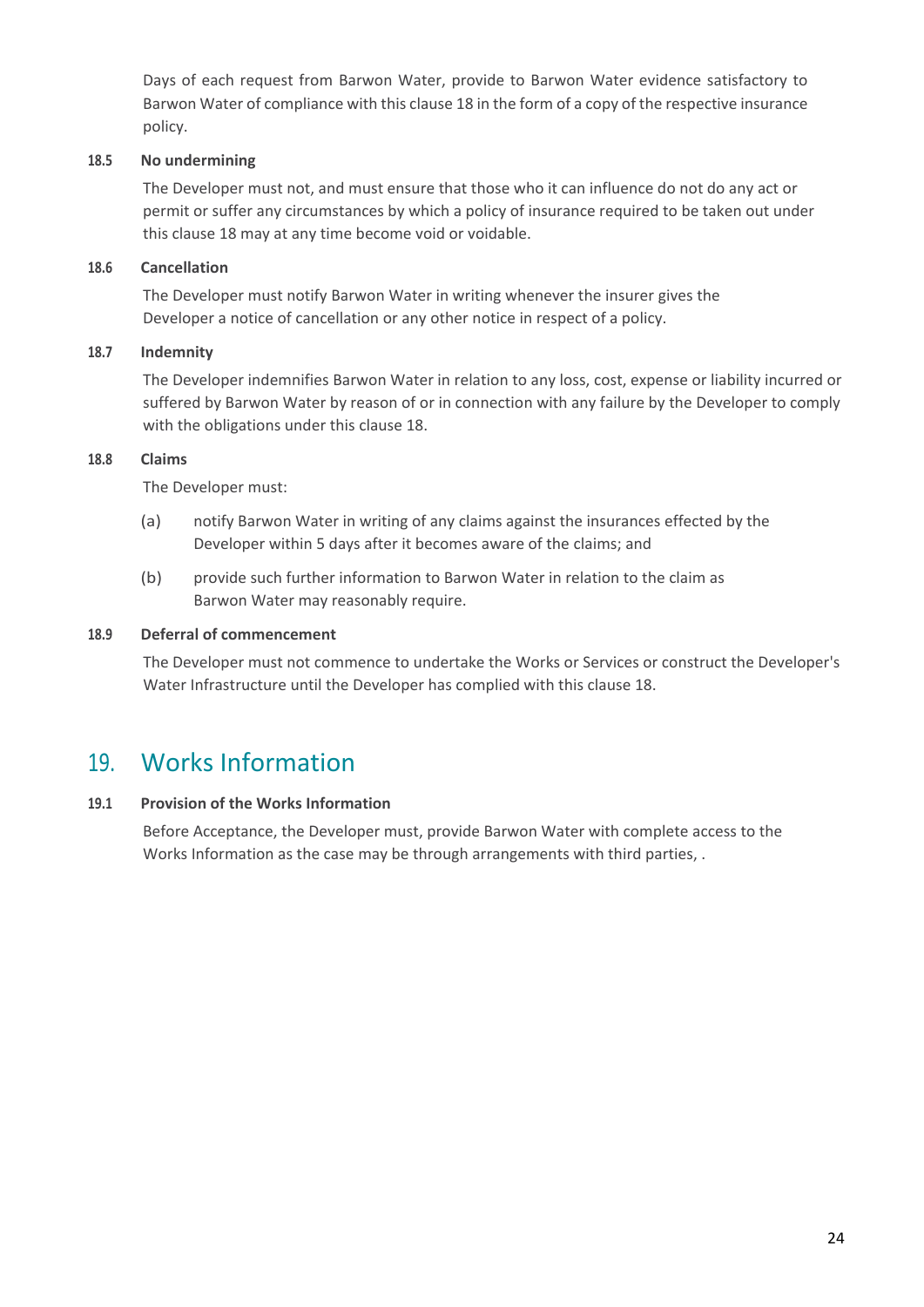#### <span id="page-24-0"></span>**19.2 Form of the Works Information**

The Works Information must be in a form approved by Barwon Water.

### <span id="page-24-1"></span>**19.3 Accuracy of the Works Information**

The Developer warrants that the Works Information will be accurate and complete and will not be misleading.

### <span id="page-24-2"></span>20. Barwon Water Information

### <span id="page-24-3"></span>**20.1 Relevance of Barwon Water Information**

The Developer:

- (a) acknowledges that it may come into possession of Barwon Water Information;
- (b) must in good faith seek to independently verify all Barwon Water Information; and
- (c) warrants that it will not rely upon any Barwon Water Information where it is possible to independently verify the Barwon Water Information.

### <span id="page-24-4"></span>**20.2 No warranty**

Barwon Water does not give any warranty or make any representation as to the accuracy or completeness of any Barwon Water Information.

### <span id="page-24-5"></span>**20.3 No Claim**

The Developer has no claim against Barwon Water in relation to or in connection with any Barwon Water Information.

#### <span id="page-24-6"></span>**20.4 Use of Barwon Water Information**

- (a) The Developer must not:
	- (i) use any Barwon Water Information for any purpose other than the undertaking of the Works or Services (as is relevant to the Developer);
	- (ii) must not pass any Barwon Water Information to any third party other than for the purpose of undertaking of the Works or Services.
- (b) If the Developer passes any Barwon Water Information to any third party as permitted by subclause 20.4(a)(ii) the Developer must advise the recipient of that information of the matters set out in subclause 20.1 and subclause 20.2.

### <span id="page-24-7"></span>21. Land and Third Party Land

### <span id="page-24-8"></span>**21.1 Developer's Access to Third Party Land**

- (a) Where the Developer desires to access Third Party Land then the Developer must ensure that the Consultant submits with the Design Package a letter of consent, from the owner of the Third Party Land regarding the Developer's access to the Third Party Land.
- (b) Where the Developer desires to access Third Party Land in order to undertake the Works or Services or construct the Developer's Water Infrastructure but it is unable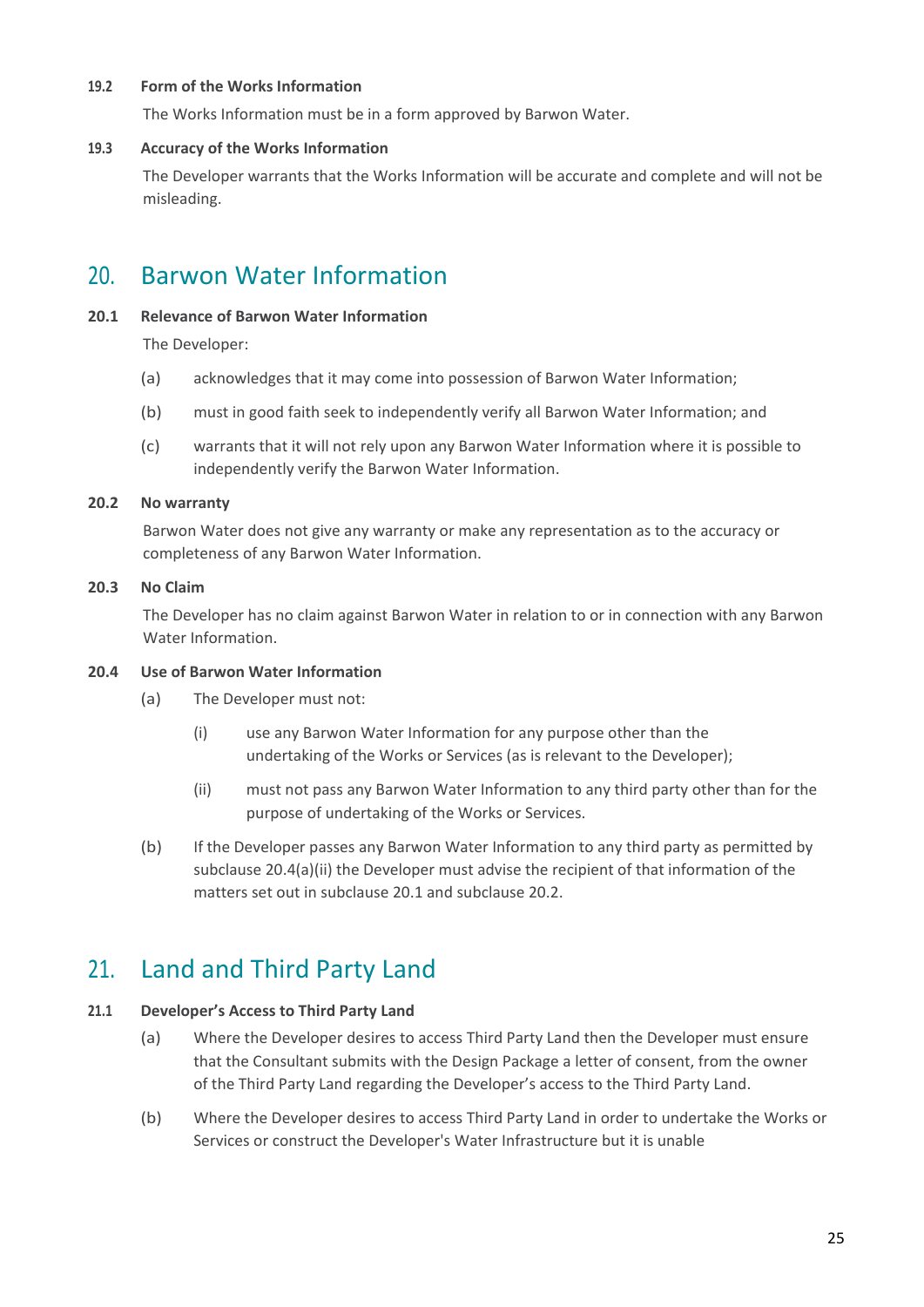to procure consent from the owner of the Third Party Land in accordance with subclause 21.1(a), then the Developer may request Barwon Water's assistance.

(c) Where Barwon Water considers that it is reasonable to do so it shall provide assistance in accordance with a request by the Developer under subclause 21.1(b). Any third party costs reasonably incurred by Barwon Water in providing such assistance will be at the cost of the Developer.

#### <span id="page-25-0"></span>**21.2 Barwon Water Access to land**

The Developer must, at the Developer's cost and as required by Barwon Water, use its best endeavours to procure consent from the owner of Third Party Land, or if the Developer is the owner of relevant land then it must provide consent, for Barwon Water to access the Third Party Land or land during the performance of the Works or Services.

### <span id="page-25-1"></span>**21.3 Barwon Water Access to Barwon Water Assets**

The Developer must ensure that Barwon Water employees and agents have access to Barwon Water Assets at all times.

### <span id="page-25-2"></span>**21.4 Easements and freehold land**

- (a) Upon request of Barwon Water, the Developer must, at the Developer's cost, do either or both of the following:
	- (i) grant or procure the grant of an easement or easements in favour of Barwon Water, in terms acceptable to Barwon Water, over the Land including being for pipelines or ancillary purposes, for carriageway, or for access, maintenance, repair or replacement of Water Infrastructure, to the benefit of Barwon Water; or
	- (ii) transfer, or procure the transfer, to Barwon Water of freehold title to the Land.
- (b) The Developer must, at the Developer's cost, procure the granting of any easement over land which is beyond the Land and that is necessary for the purpose of Barwon Water, its officers, contractors and persons authorised by it, entering the Land to inspect, construct, maintain, repair, decommission or remove those assets.
- (c) Any easement or transferred land referred to in subclause 21.4(a) or subclause 21.4(b) must comply with the requirements set out in Barwon Water's Land Development and Administrative Process.
- (d) Provided that the Developer has used its best endeavours to obtain an easement referred to in subclause 21.4(a) or subclause 21.4(b) over any Third Party Land then the Developer shall not be in breach of its obligations under subclause 21.4.
- (e) Where the Developer has, in accordance with subclause 21.3(d), been unable to obtain an easement or reserve over any Third Party Land and Barwon Water obtains such an easement or reserve any costs reasonably incurred by Barwon Water in obtaining such an easement, including legal costs, valuation fees, fees of a land registry or land title office, mortgagee fees and any compensation payable will be at the cost of the Developer.
- (f) If any of the Developer's Water Infrastructure is not constructed within either existing easements or reserves, or easements or reserves created or procured by the Developer, the Developer will bear the costs of Barwon Water in acquiring the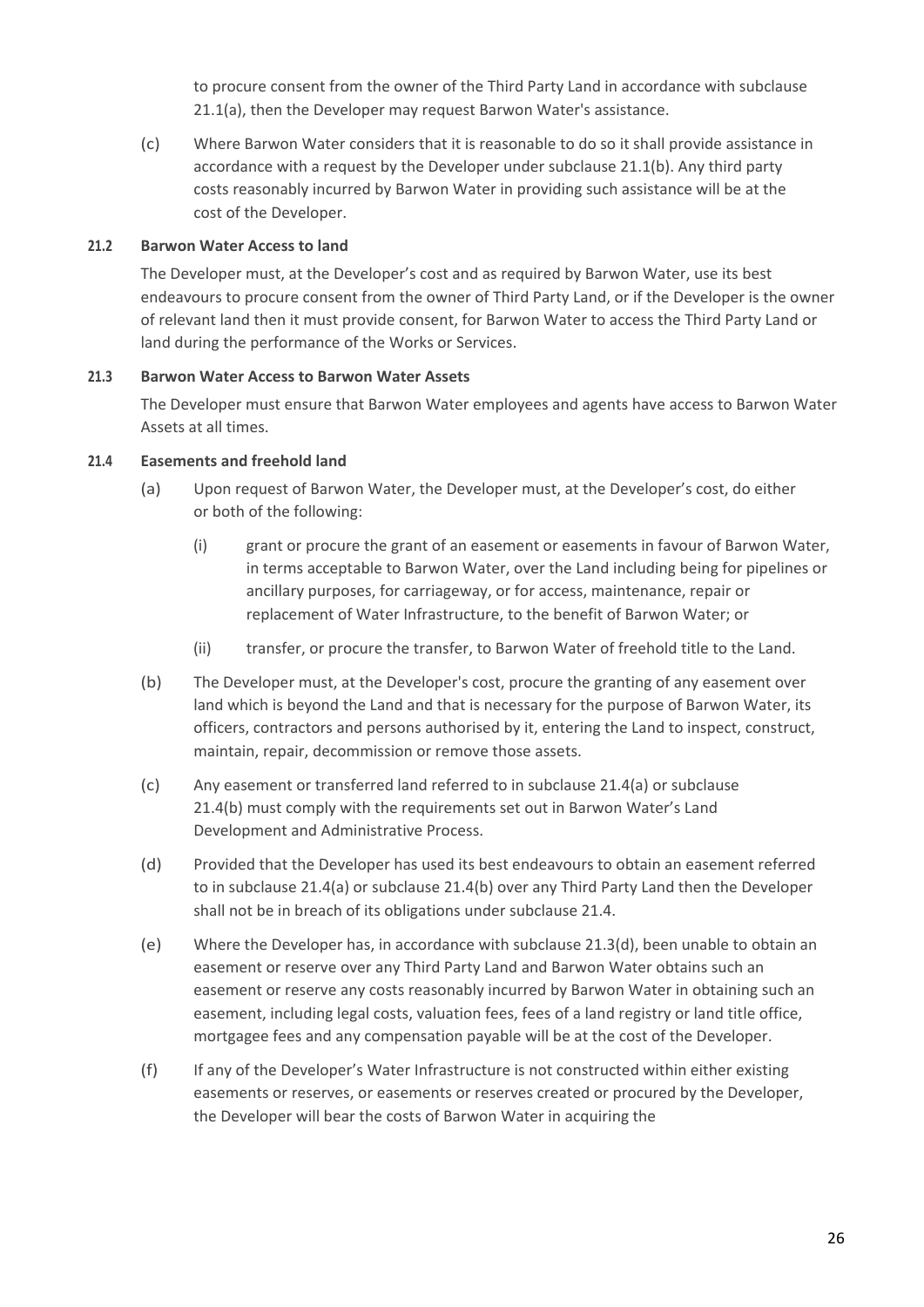required interest in the Third Party Land, or the Third Party Land, to protect the Developer's Water Infrastructure. These expenses include the legal costs, valuation fees, Land Title Office fees, mortgagee fees of Barwon Water or the owner of the Third Party Land and any compensation payable to an owner of the Third Party Land or any other party with an interest in the relevant Third Party Land. The Developer agrees to indemnify, keep indemnified and hold Barwon Water harmless in respect of any action, claim, costs, legal costs (on a full indemnity basis), compensation, interest and any other amount payable by Barwon Water, to an owner of Third Party Land or any other person having an interest in the relevant Third Party Land, with respect to an acquisition of that Third Party Land by Barwon Water.

### <span id="page-26-0"></span>22. Conditions for connection / Conditions for commissioning

- (a) The Developer must not connect the Works or Services to existing Barwon Water's Assets before complying with the requirements for connection as set out in Barwon Water's Land Development and Administrative Process, including providing Barwon Water with all required test results.
- (b) If the Works or Services involve Major Infrastructure, the Developer must comply with all additional requirements for Major Infrastructure as set out in Barwon Water's Land Development and Administrative Process.

### <span id="page-26-1"></span>23. Completion of Works Package and Testings

#### <span id="page-26-2"></span>**23.1 Completion of Works Package must comply with Specifications**

- (a) Fifteen Business Days after the testing which follows the connection, the Developer must procure that Barwon Water is provided with the complete Completion of Works Package and any other information as reasonably requested by Barwon Water.
- (b) All test results, information, and data contained in or attached to the Completion of Works Package must comply with the Specifications and any other requirement under the Deed.

### <span id="page-26-3"></span>**23.2 Testings and Testing Equipment**

- (a) Barwon Water may carry out or advise another party to carry out such testing and inspection of the Works or Services as Barwon Water thinks fit to validate the information provided in the Completion of Works Package.
- (b) Barwon Water may require verification that all of the equipment used for the testing, which has been carried out to provide data for the Completion of Works Package, complied with the Standards.
- (c) If Barwon Water is not satisfied that the testing equipment described under subclause 23.2(b) did comply with the Standards,
	- (i) Barwon Water is entitled to carry out additional testing; or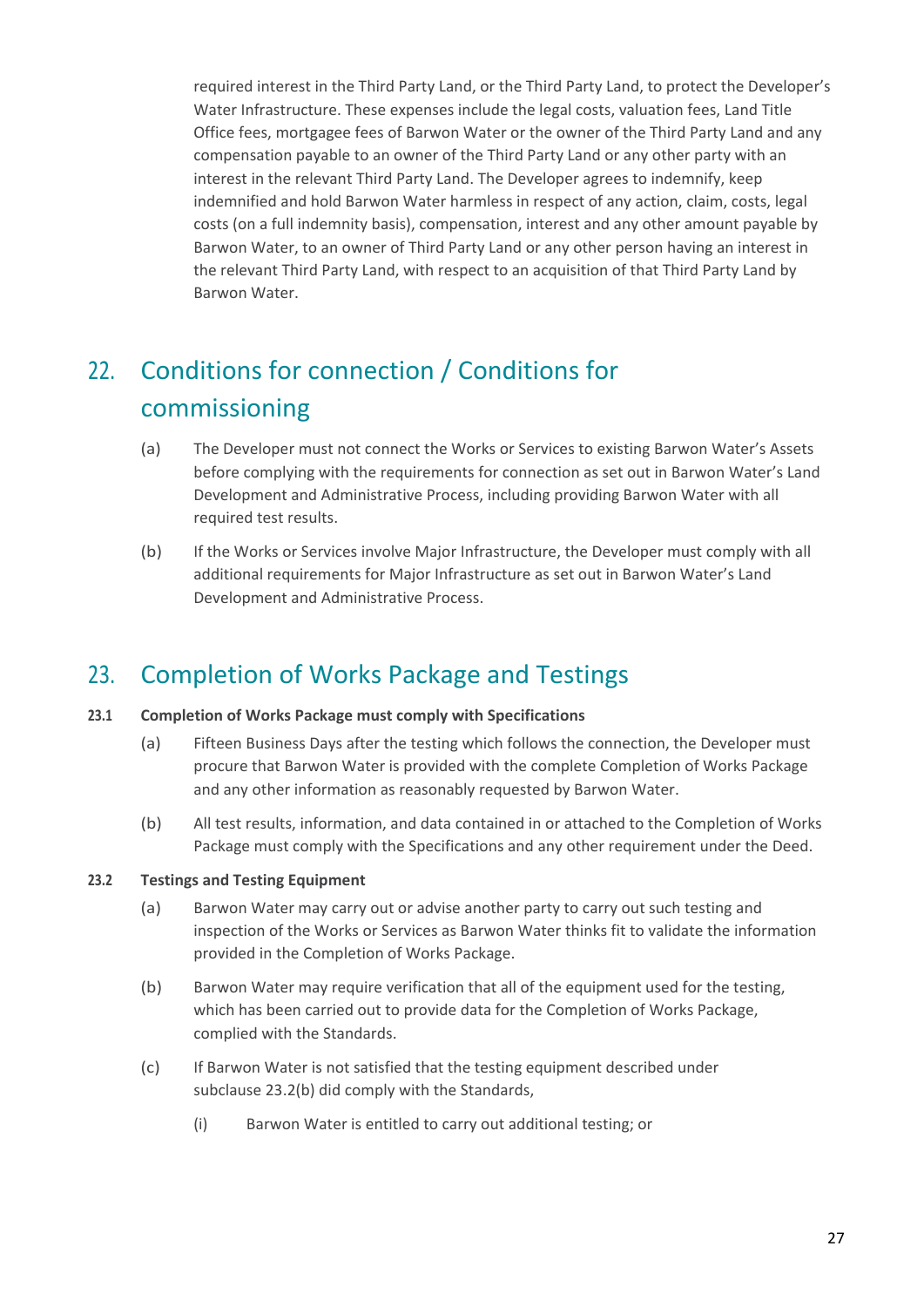- (ii) to instruct the Developer to procure the repetition of the testing with testing equipment complying with the Standards and to be carried out by the party as determined by Barwon Water, and
- (iii) all costs of such testing under subclause 23.2(c)(i) and 23.2(c)(ii) shall be borne by the Developer and are a debt due and payable by the Developer to Barwon Water.
- (d) Barwon Water may request any other reasonable verification of the compliance with the Specification and other requirements under the Deed.

### <span id="page-27-0"></span>24. Acceptance

### <span id="page-27-1"></span>**24.1 Conditions for Acceptance**

The Acceptance is subject to Barwon Water's verification and confirmation that the following requirements are met:

- (a) the Developer has paid or procured payment of any outstanding payments to Barwon Water;
- (b) the Developer has provided the Works Warranty Bond in accordance with the Deed;
- (c) the Developer has provided the Completion of Works Package in electronic and/or hardcopy form or in another form, as required by Barwon Water;
- (d) the Developer has provided the Works Information according to clause 19;
- (e) the Developer has complied with the requirements as set out in clause 22 and clause 23, and with any other obligation under the Deed;
- (f) Connection to Barwon Water's Assets must have occurred according to Barwon Water's Land Development and Administrative Process.
- (g) the Developer has ensured that the Developer's Water Infrastructure is not damaged (and has provided evidence of this to Barwon Water);
- (h) the Developer has ensured that Barwon Water's Assets are not damaged (and has provided evidence of this to Barwon Water);
- (i) the Developer has, in the case of a Development not including a Subdivision, ensured that any reserves or easements required on any land are transferred to Barwon Water or registered in favour of Barwon Water;
- (j) where Reimbursement Works are involved, Barwon Water has determined the Final Reimbursement Amount;
- (k) The Works or Services are reasonably clean.

#### <span id="page-27-2"></span>**24.2 Consequences of Acceptance for Development including a Subdivision**

In the case that a Development does incorporate a Subdivision, Barwon Water will, upon Acceptance, provide its consent to the issue of a Statement of Compliance for that Subdivision or the relevant stage thereof.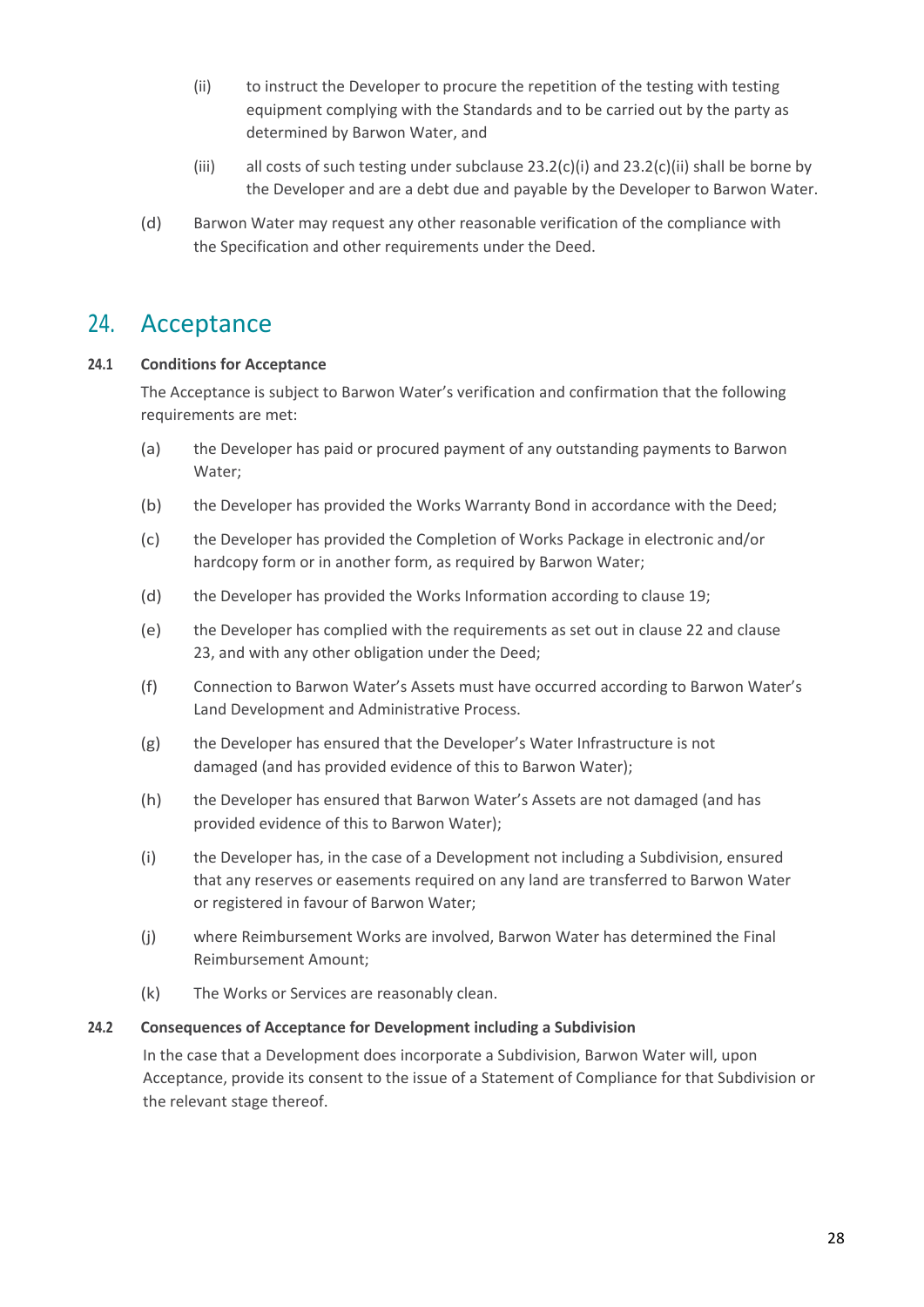### <span id="page-28-0"></span>25. Asset Transfer and Commencement of Warranty Period

### <span id="page-28-1"></span>**25.1 Development without Subdivision**

- (a) In case that the Development does not incorporate a subdivision, Barwon Water will upon Acceptance issue a second letter to the Developer in which it agrees to the transfer of ownership of the Works to Barwon Water and which constitutes the beginning of the Warranty Period (this letter is hereinafter referred to as 'Asset Transfer and Commencement of Warranty Period Letter').
- (b) Subject to subclause 25.2, on and from the date upon which Barwon Water issues an Asset Transfer and Commencement of Warranty Period Letter:
	- (i) The Warranty Period commences, and
	- (ii) all rights, title and interest in the Works or Services and the Developer's Water Infrastructure vests in Barwon Water, by virtue of this clause, without any further instrument of transfer or assignment.

### <span id="page-28-2"></span>**25.2 Development involving Subdivision**

- (a) In the case that the Development involves a Subdivision, Barwon Water may after being notified of a successful registration of the plan of subdivision
	- (i) audit the Works or Services, and
	- (ii) require any additional tests, cleaning or reworks to achieve that the Works or Services are compliant with the requirements set out in the Deed.
- (b) Provided that Barwon Water is satisfied that the Works or Services do still comply with the requirements as set out under subclause 24.1, Barwon Water will issue the Asset Transfer and Commencement of Warranty Period Letter.
- (c) Subject to subclause 25.3, from the date upon which Barwon Water issues that Asset Transfer and Commencement of Warranty Period Letter:
	- (i) the Warranty Period commences; and
	- (ii) all rights, title and interest of the and the Developer's Water Infrastructure (or the part thereof) which is located within that Subdivision or servicing that Subdivision, vests in Barwon Water, by virtue of this clause, without any further instrument of transfer or assignment.

### <span id="page-28-3"></span>**25.3 Asset Transfer at another time**

In addition to Barwon Water's rights under subclauses 25.1 and 25.2, Barwon Water is entitled to specify another date or occurrence upon which the Asset Transfer and the commencement of the Warranty Period shall occur.

### <span id="page-28-4"></span>26. End of Warranty Period

Towards the end of the respective Warranty Period as set out in subclauses 11.3(a) and 11.3(b), the Developer must lodge with Barwon Water a request to end the Warranty Period. Provided that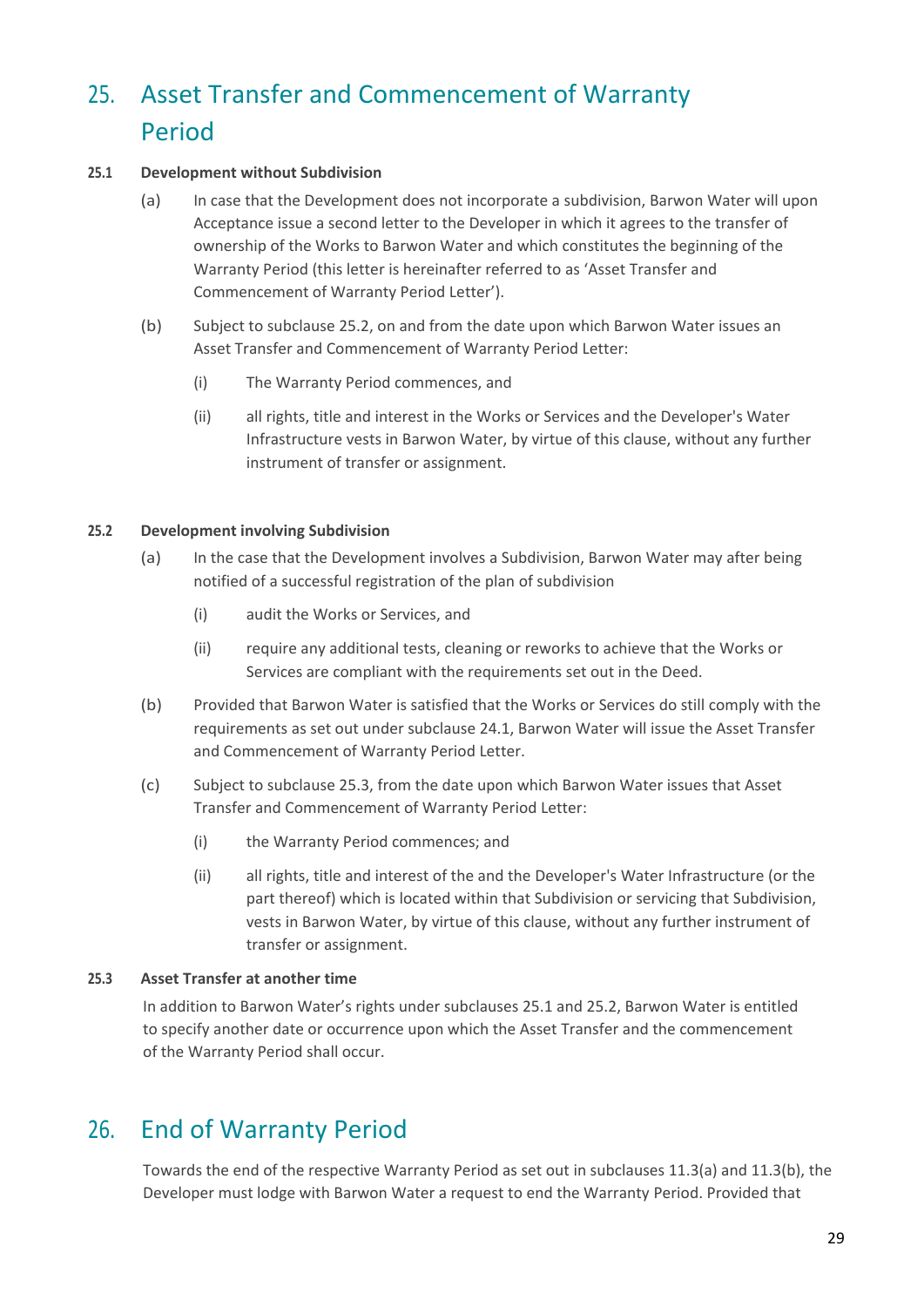Barwon Water does not identify any Defects and that Barwon Water considers, in its reasonable opinion, that no further extension as set out in subclause 11.3(b) is necessary, Barwon Water will issue an End Of Warranty Period Certificate upon which the Warranty Period ends.

### <span id="page-29-0"></span>27. Intellectual Property

### <span id="page-29-1"></span>**27.1 Developer's obligations**

The Developer:

- (a) warrants that the Works or Services (as is relevant to the Developer) and the Works Information will not infringe the Intellectual Property Rights of any third party;
- (b) grants to Barwon Water an irrevocable, perpetual, royalty free, unconditional licence to use the Works or Services (as is relevant to the Developer) and the Works Information in whatever manner Barwon Water finds convenient in respect of conducting its business and discharging its obligations. and
- (c) warrants that it is able to grant the licence provided for in subclause 27.1(b).

### <span id="page-29-2"></span>**27.2 Barwon Water's intellectual property**

- (a) The Developer acknowledges that the provision to it of any of Barwon Water's Information does not give to the Developer any Intellectual Property Rights in that information (other than in respect of the licence granted in subclause 27.2(b)).
- (b) Barwon Water grants to the Developer a royalty free licence to use Barwon Water's Information for the purpose of undertaking the Works or Services.
- (c) The Developer may sub-licence the licence provided under subclause 27.2(b) to an Accredited Consultant or Accredited Contractor for the purpose of undertaking the Works or Services.

### <span id="page-29-3"></span>28. Confidentiality

### <span id="page-29-4"></span>**28.1 Use of Confidential Information**

- (a) Each party (**Recipient**):
	- (i) may use the Confidential Information of the disclosing party (**Disclosing Party**) only for the purposes of the Deed and, in the case of Barwon Water, the operation or maintenance by Barwon Water of Barwon Water's Asset;
	- (ii) must keep confidential all Confidential Information of a Disclosing Party except for a disclosure to persons who:
		- (A) are aware and agree that the Confidential Information must be kept confidential; or
		- (B) where the Disclosing Party is Barwon Water, have signed any confidentiality deed required by Barwon Water from time to time,

and either:

(C) has a need to know (and only to the extent that each has a need to know); or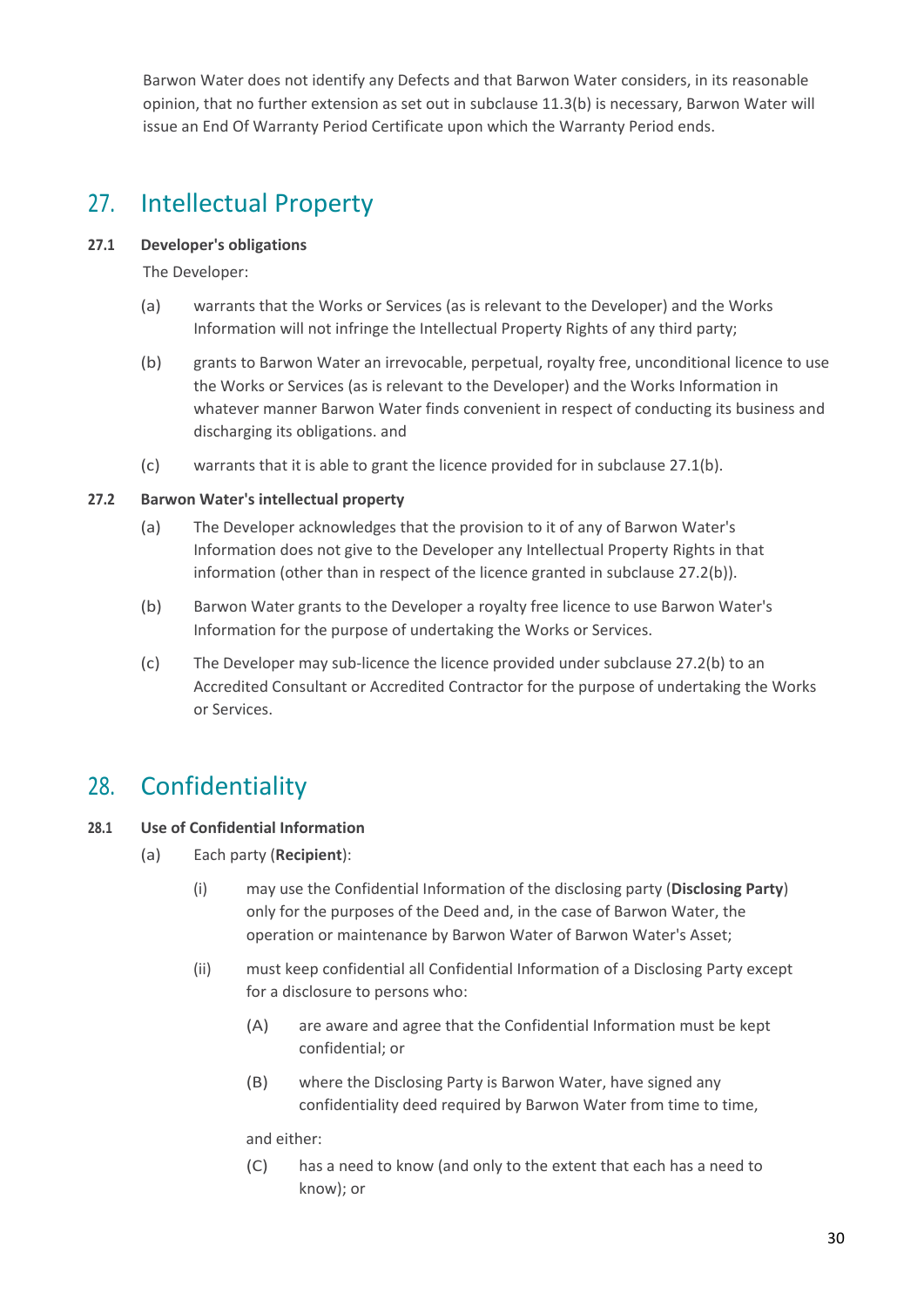- (D) has been approved by Barwon Water from time to time.
- (b) The Developer must ensure that the Developer's Personnel keep confidential all Confidential Information, other than in circumstances where disclosure is permitted by the Deed.
- (c) The Developer must ensure that the Developer's Personnel only use Confidential Information solely for the purpose of undertaking of the Works or Services.

### <span id="page-30-0"></span>**28.2 Breach of Confidence**

- (a) A party must immediately notify the other party of any suspected or actual unauthorised use, copying or disclosure of Confidential Information.
- (b) A party must provide assistance reasonably requested by the other party in relation to any proceedings taken against any person for unauthorised use, copying or disclosure of Confidential Information.
- (c) The parties acknowledges that damages will not be an adequate remedy in relation to any breach of this clause 28 and that a party may be entitled to take injunctive proceedings in relation to, or to prevent any such breach.

### <span id="page-30-1"></span>**28.3 Limit of obligations**

The obligations in this clause 28 to not apply:

- (a) to information already in the public domain (other than as a result of a breach of this clause 28);
- (b) any disclosure required by the listing rules of the Australian Stock Exchange; or
- (c) any disclosure required by law.

#### <span id="page-30-2"></span>**28.4 Survival**

The obligations in this clause 28 survive the termination or expiration of the Deed.

### <span id="page-30-3"></span>29. Reimbursement Works

### <span id="page-30-4"></span>**29.1 Reimbursement Works**

- (a) Subject to subclauses 29.2 until 29.5, Barwon Water may agree that it will reimburse the Developer for the whole or a part of the costs incurred by the Developer in the undertaking of the Works or Services or a part thereof, as determined in the Servicing Requirements and Costing Schedule (hereinafter referred to as 'Reimbursement Works').
- (b) Subject to subclauses 29.2 and 29.3, prior to commencing any Reimbursement Works, the Developer must provide Barwon Water with or must procure that Barwon Water will be provided with:
	- (i) all relevant components of any tender, expression of interest or fee proposal for the Reimbursement Works;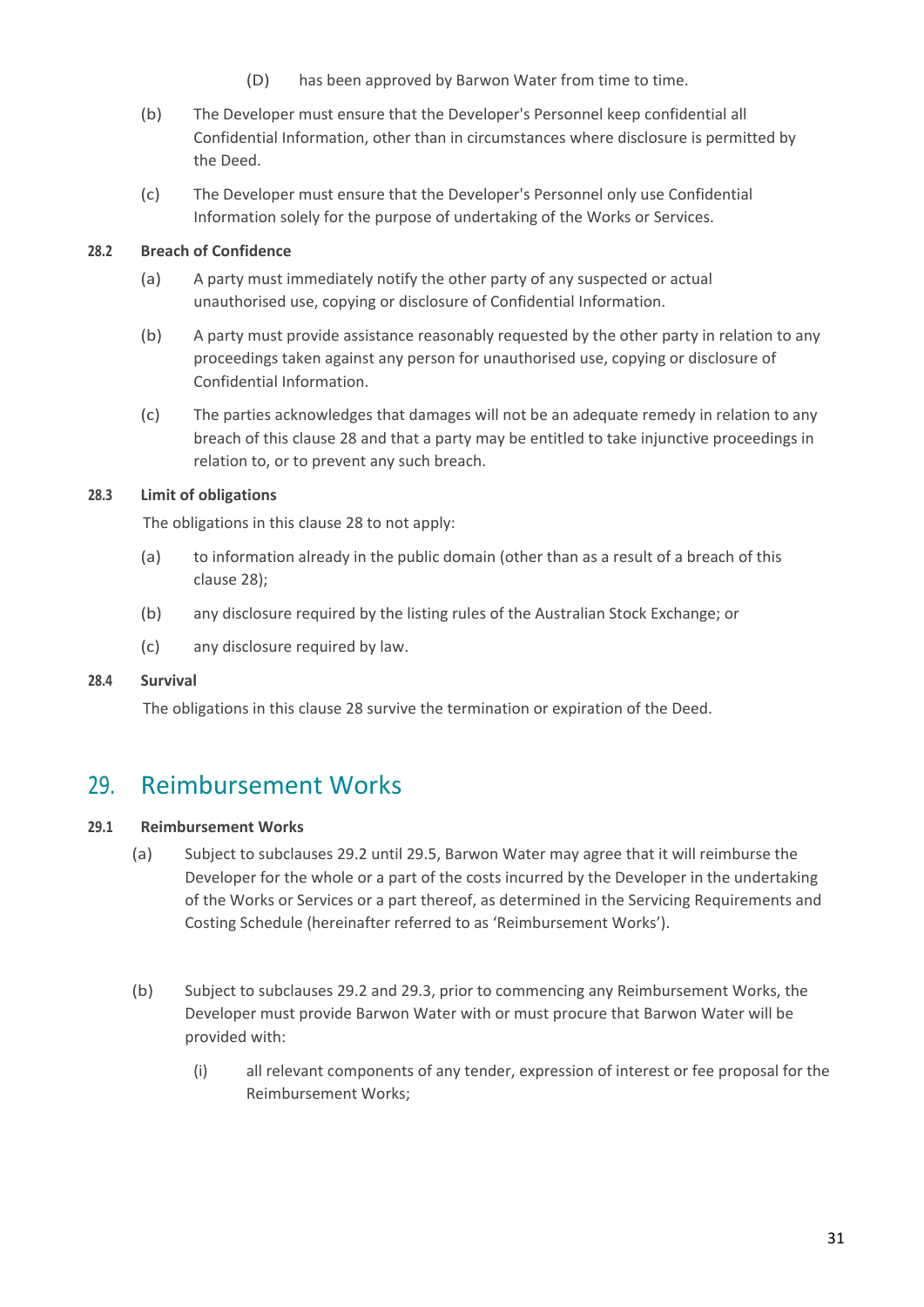- (ii) details of any fees or payments quoted by the Contractor;
- (iii) a separate list detailing the component parts of the total cost of the Reimbursement Works, identifying the estimated reimbursement amount.

### <span id="page-31-0"></span>**29.2 Costing Proposal / Tender Process where total estimated costs of Reimbursement Works exceed \$500,000.00**

- (a) In the event that the total estimated costs of the Reimbursement Works exceed \$500,000.00 (including GST), or in any other case as determined by Barwon Water, the Developer must exercise, and adhere to, the Public Tender Process which is the tender process as determined by the Victorian Government Purchasing Board and as advised by Barwon Water, with the condition that any tender needs to be submitted by an Accredited Contractor.
- (b) Each such tender has to be submitted via Barwon Water's electronic tender portal 'Tenderlink' which is to be found on the Barwon Water's website.
- (c) The Developer must ensure that Barwon Water is provided with the details of the tender with the lowest rates. These lowest rates build the basis for any Agreed Reimbursement Amount, irrespective whether the Developer selects to engage the Accredited Contractor with the lowest rates or whether the Developer chooses any other Accredited Contractor to execute the Reimbursement Works.

### <span id="page-31-1"></span>**29.3 Costing Proposal / Tender Process where total estimated costs of Reimbursement Works are below \$500,000.00**

- (a) In the event that the total costs of the Reimbursement Works are below \$500,000.00 (including GST), the Developer shall, subject to subclause 29.4, request three or more Accredited Contractors to submit a tender to the Developer.
- (b) The Developer must ensure that Barwon Water is provided with the details of the tender with the lowest rates. These lowest rates build the basis for any Agreed Reimbursement Amount, irrespective whether the Developer selects to engage the Accredited Contractor with the lowest rates or whether the Developer chooses any other Accredited Contractor to execute the Reimbursement Works.

### <span id="page-31-2"></span>**29.4 Costing Proposal / Tender Process for multistage developments and total estimated costs of Reimbursement Works below \$500,000.00**

In the event that

- (a) the Reimbursement Works involve a multi stage development;
- (b) the total costs of the Reimbursement Works are below \$500,000.00 (including GST);
- (c) the Developer has, in a prior stage of the development, already executed either a Public Tender Process or has selected the rates of at least three Accredited Contractors according to subclause 29.3(a); and
- (d) Barwon Water has in either case accepted these rates for the prior stage,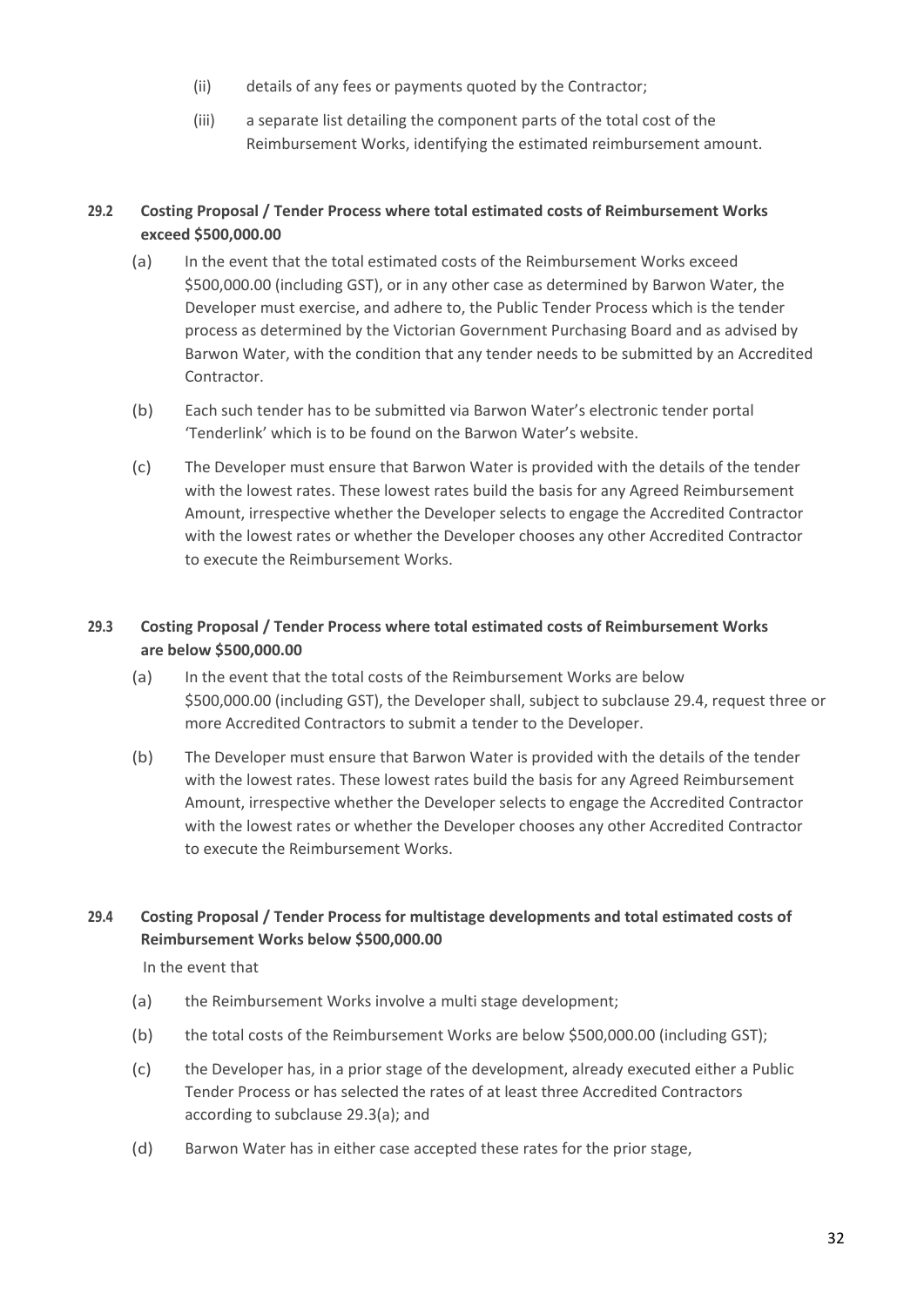the Developer is entitled to provide Barwon Water with the rates of the prior stage, also for the upcoming stage without the need of again exercising a tender process for the upcoming stage.

### <span id="page-32-0"></span>**29.5 Cap for Consultancy Fees.**

Barwon Water may agree to reimburse the Developer for the whole or a part of the costs, which the Developer incurs by paying consultancy fees to the Accredited Consultant. The amount will be a certain percentage, determined by Barwon Water, of the sum of the lowest tendered rates of the Accredited Contractor as described in subclause 29.2(c), 29.3(b), and 29.4.

### <span id="page-32-1"></span>**29.6 Agreed Reimbursement Amount**

The Developer is not entitled to commence with the Reimbursement Works unless Barwon Water has:

- (a) considered all information provided to it under subclauses 29.1(b), 29.2(c), 29.3(b), and 29.4;
- (b) added the amount of money that Barwon Water agrees to reimburse the Developer for consultancy expenses as set out in subclause 29.5.
- (c) deducted any bring forward charges as set out in the Servicing Requirements and Costing Schedule if any; and
- (d) provided notice to the Developer whether it accepts the resulting estimated reimbursement amount (the accepted reimbursement amount is hereinafter referred to as 'Agreed Reimbursement Amount').

### <span id="page-32-2"></span>**29.7 Increase Limitations**

- (a) Barwon Water is not obliged to pay to the Developer a higher amount than the Agreed Reimbursement Amount unless approved by Barwon Water in its Absolute Discretion in writing.
- (b) Any increase requested by the Developer will only be considered provided that complete and accurate information about the reason for the relevant increase is provided to Barwon Water, to its satisfaction, together with proof that the relevant increase does not relate to a Defect, or the negligence of the Developer or its Representatives, or to some matter otherwise within the reasonable control of the Developer.
- (c) At any time the Developer shall render its best endeavours to not incur unnecessary costs irrespective that the Agreed Reimbursement Amount would not be exceeded.

### <span id="page-32-3"></span>**29.8 Final Reimbursement Amount**

- (a) Upon Barwon Water's Acceptance of the Reimbursement Works Barwon Water will determine and will notify the Developer about the final amount to be reimbursed to the Developer (hereinafter referred to as the 'Final Reimbursement Amount') in accordance with the following:
	- (i) the Developer must provide Barwon Water with accurate and complete details of the actual final costs of the Reimbursement Works, including all invoices relating to plant, equipment, materials, Accredited Consultant's costs, Accredited Contractor's costs and any subcontractor's costs, as required by Barwon Water;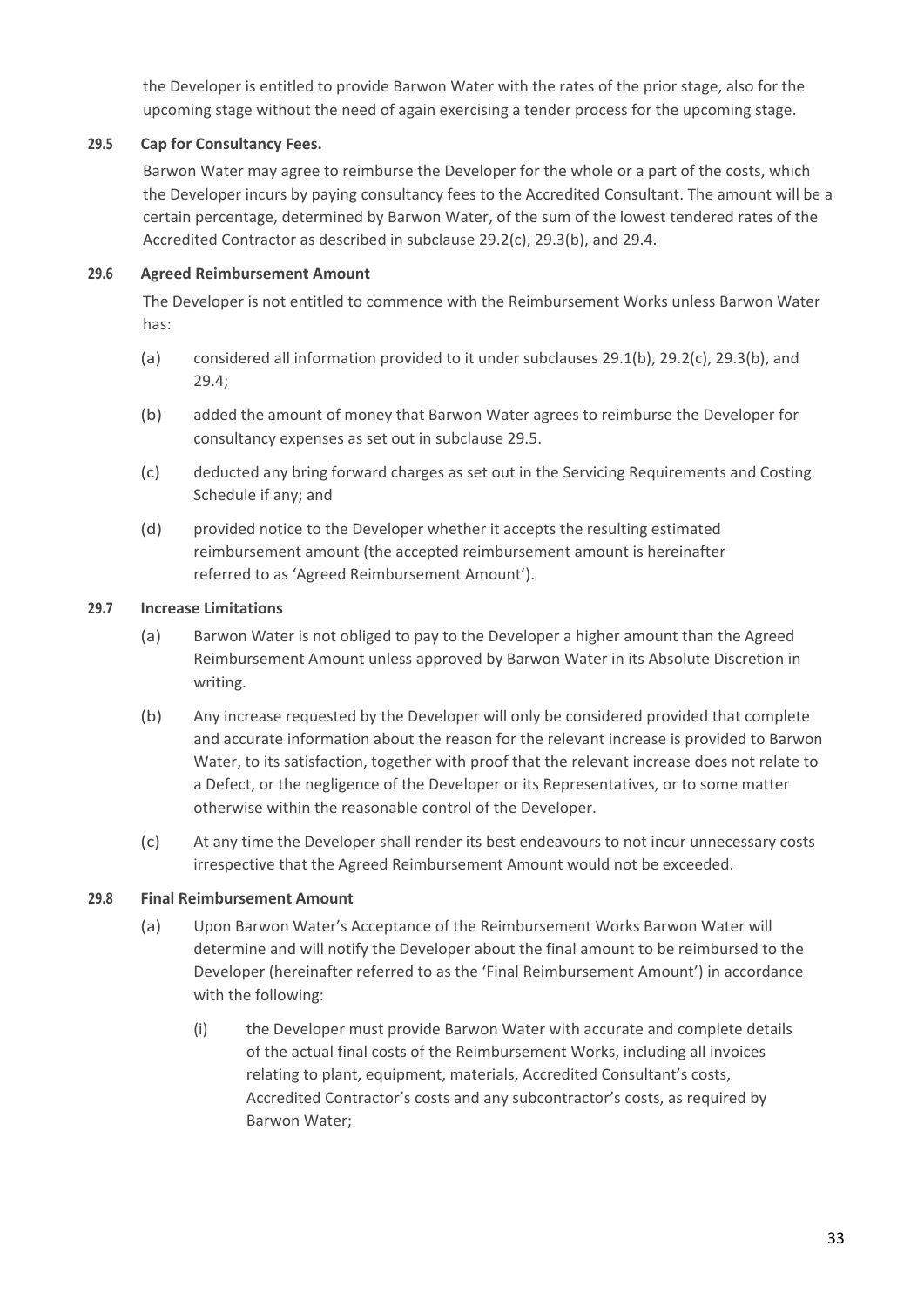- (ii) Barwon Water may, in its discretion, and at its cost, appoint an independent quantity surveyor or similarly qualified professional to review the costs incurred by the Developer, and in case of any inconsistencies between the information provided by the Developer under subclause 29(a)(i) and the outcome of the independent assessment, the Developer must reimburse to Barwon Water the assessment costs; and
- (iii) Barwon Water will calculate the Final Reimbursement Amount by
	- (A) using either the information provided by the Developer under subclause 29(a)(i) or the outcome of the assessment under subclause 29(a)(ii),
	- (B) taking into account any bring forward costs charged by Barwon Water, and
	- (C) deducting any amount which would exceed the Agreed Reimbursement Amount.
- (b) The Developer must issue to Barwon Water a valid tax invoice for the Final Reimbursement Amount, inclusive of GST.

### <span id="page-33-0"></span>30. Taking Over

### <span id="page-33-1"></span>**30.1 Barwon Water's right to take over**

- (a) Subject to subclause 30.1(c), if Barwon Water becomes entitled to terminate the Deed or has served a notice under subclause 31.1(c) then Barwon Water may, serve written notice to the Developer of the intention to take over all or part of the Works or Services unless the Developer rectifies the events that entitle Barwon Water to terminate the Deed or serve the notice under subclause 31.1(c) within 10 Business Days from receipt of the notice.
- (b) If the Developer does not rectify the events that entitle Barwon Water to terminate the Deed or to serve a notice under subclause 31.1(c) within 10 Business Days from receipt of the notice under subclause 30.1(a), then Barwon Water may take over all or part of the Works or Services for any such period it requires.
- (c) If Barwon Water becomes entitled to terminate the Deed or has served a notice under subclause 31.1(c) arising out of an emergency or material risk of personal injury then Barwon Water may, by notice in writing, take over all or part of the Works or Services.

#### <span id="page-33-2"></span>**30.2 Consequence of taking over**

If Barwon Water takes over all or part of the Works or Services then:

- (a) the Developer must continue with the Works or Services not taken over by Barwon Water in accordance with the Deed;
- (b) the Developer must resume the Works or Services previously taken over by Barwon Water in accordance with the Deed if Barwon Water serves a notice on the Developer requiring it to do so;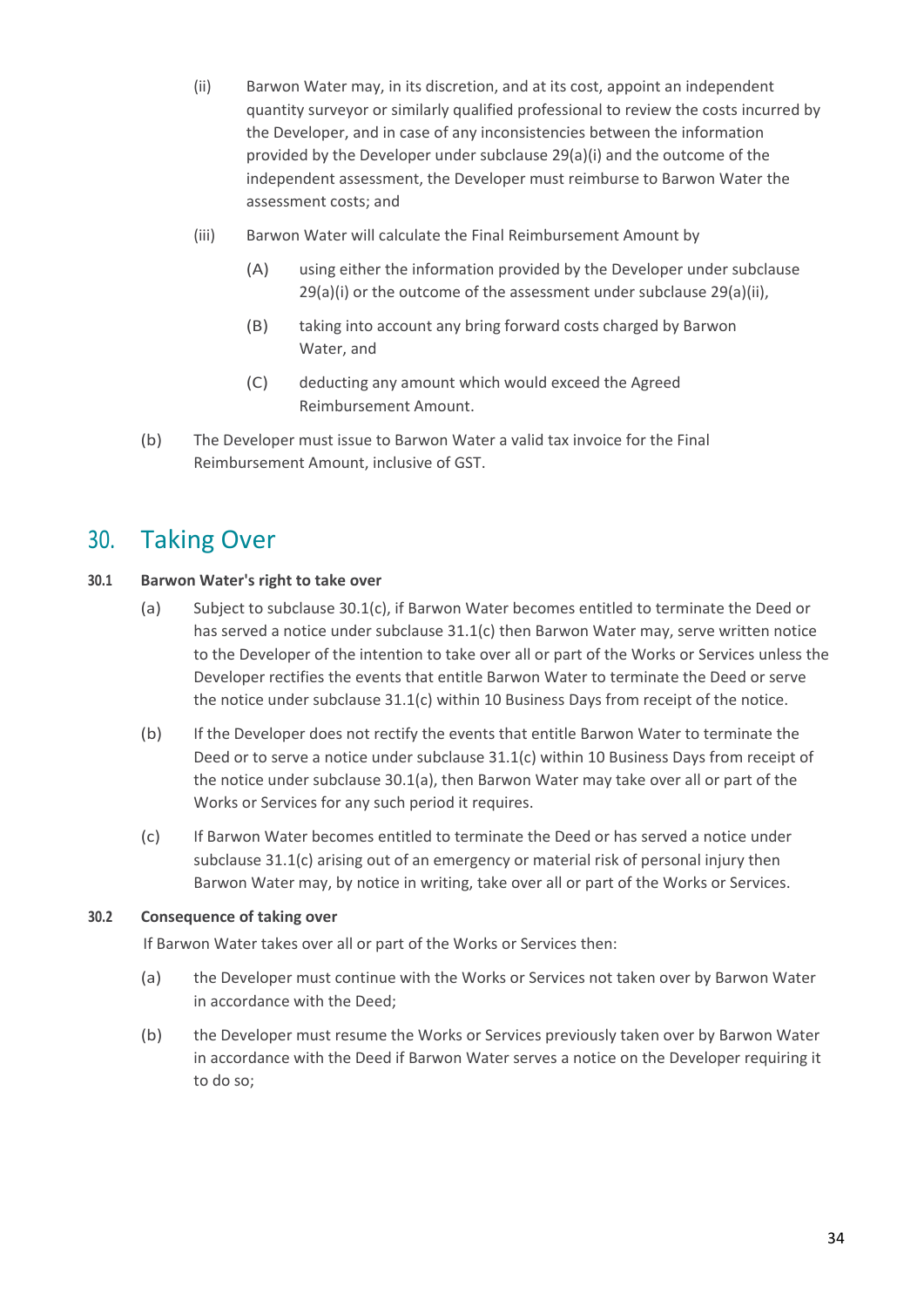- (c) the Developer must not remove any plant or equipment in the vicinity of the Works or Services and which is relevant to the carrying out of the Works or Services without the consent of Barwon Water;
- (d) Barwon Water may, without charge, use the plant and equipment set out in subclause 30.2(c) in order to complete the Works or Services which have been taken over by Barwon Water;
- (e) Barwon Water may in its absolute discretion notify the Developer requiring novation of Accredited Consultants or Accredited Contractors providing the Works or Services and, upon receipt of a notice from Barwon Water under this subclause 30.2(e), the Developer must procure that the Accredited Consultants or Accredited Contractors are novated from the Developer to Barwon Water;
- (f) the Developer must cooperate with Barwon Water and assist Barwon Water in procuring the completion of the Works or Services which have been taken over by Barwon Water;
- (g) the Developer must procure the cooperation of all contractors and consultants engaged by the Developer in relation to the carrying out of the Works or Services such that those contractors and consultants, subject to the direction of Barwon Water, continue to carry out the activities which they were contracted to the Developer to carry out; and
- (h) the Developer must bear the cost of the cooperation and procuring the cooperation described in this subclause 30.2.

### <span id="page-34-0"></span>**30.3 Financial adjustment**

The Developer indemnifies Barwon Water in relation to any loss, cost, expense or liability incurred or suffered by Barwon Water in exercising its rights under this clause 30 and in connection with or arising out of the completion of the Works or Services taken over by Barwon Water.

### <span id="page-34-1"></span>**30.4 Preservation of right to terminate**

- (a) Notwithstanding that Barwon Water may have deferred terminating the Deed and has taken over all or part of the Works or Services, Barwon Water may at any time after such deferral and taking over, terminate the Deed.
- (b) The entitlement of Barwon Water under subclause 30.3 will not be prejudiced by any subsequent termination of the Deed.

### <span id="page-34-2"></span>31. Termination

### <span id="page-34-3"></span>**31.1 Barwon Water's right to terminate**

If:

- (a) there is a Change in Control without the consent of Barwon Water;
- (b) the Developer is subject to an Insolvency Event;
- (c) the Developer is in breach of the Deed or any warranty given by the Developer under the Deed which is capable of rectification and the Developer has not rectified the breach: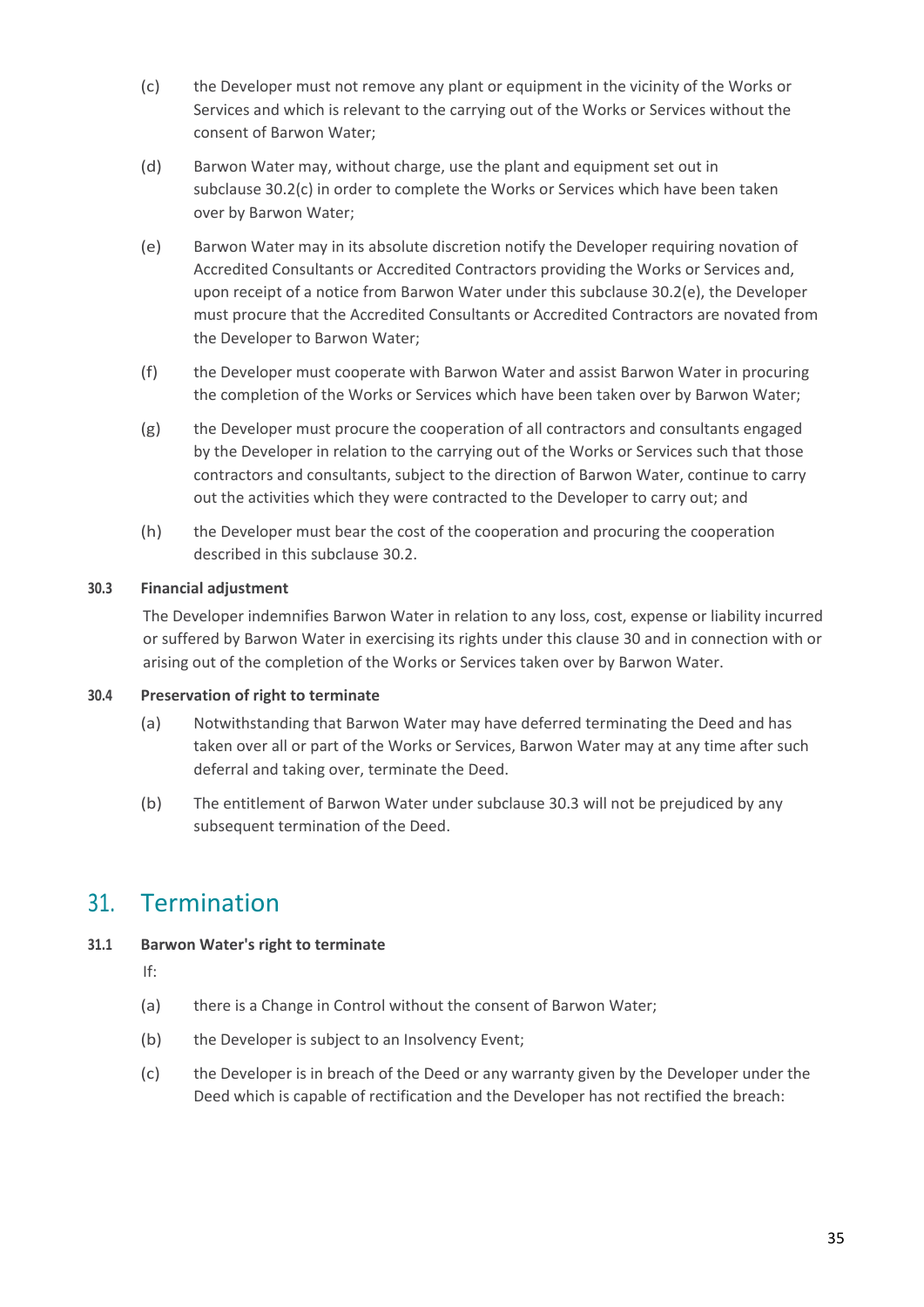- (i) in case of a Defect, within the period of time as determined by Barwon Water under the Deed; or
- (ii) in any other case within 10 Business Days of a notice from Barwon Water requiring rectification of the breach;
- (d) the Developer is in breach of the Deed or any warranty given by the Developer under the Deed which is not capable of rectification; or
- (e) any of the conditions in subclause 4.4 of Schedule 5 arise,

then Barwon Water may by notice in writing, in its absolute discretion, terminate the Deed.

### <span id="page-35-0"></span>**31.2 Consequence of termination**

- (a) Upon termination of the Deed by Barwon Water the rights of Barwon Water shall be as if the Developer had repudiated the Deed and Barwon Water accepted that repudiation.
- (b) Upon termination, the Developer must not (i) carry out any further Works or Services, or (ii) permit any further Works or Services to be carried out.
- (c) The Developer is not entitled, in contract, tort or otherwise, to any payment or compensation for losses incurred as a result of the termination.
- (d) Termination is without prejudice to any rights or liabilities which have been unconditionally accrued at the date of termination.
- (e) Following the termination of the Deed the Continuing Provisions shall continue to apply and be given effect to.

### <span id="page-35-1"></span>32. Change in Control

### <span id="page-35-2"></span>**32.1 Consent required**

If there is to be a Change in Control the Developer must seek the consent of Barwon Water.

### <span id="page-35-3"></span>**32.2 Actions required**

If there is to be a Change in Control the Developer must demonstrate that the Change in Control will not adversely impact the Developer's ability to carry out the Works or perform the Services.

### <span id="page-35-4"></span>**32.3 Consent not to be unreasonably withheld**

Provided that the Developer has complied with subclauses 32.1 and 32.2, Barwon Water may not unreasonably withhold its consent to a Change in Control.

### <span id="page-35-5"></span>**32.4 Absence of consent**

- (a) If there is a Change in Control without the consent of Barwon Water then Barwon Water may, in its Absolute Discretion terminate the Deed under clause 31.
- (b) A failure to terminate the Deed immediately following a Change in Control without the consent of Barwon Water shall not prevent Barwon Water from later terminating the Deed in its Absolute Discretion.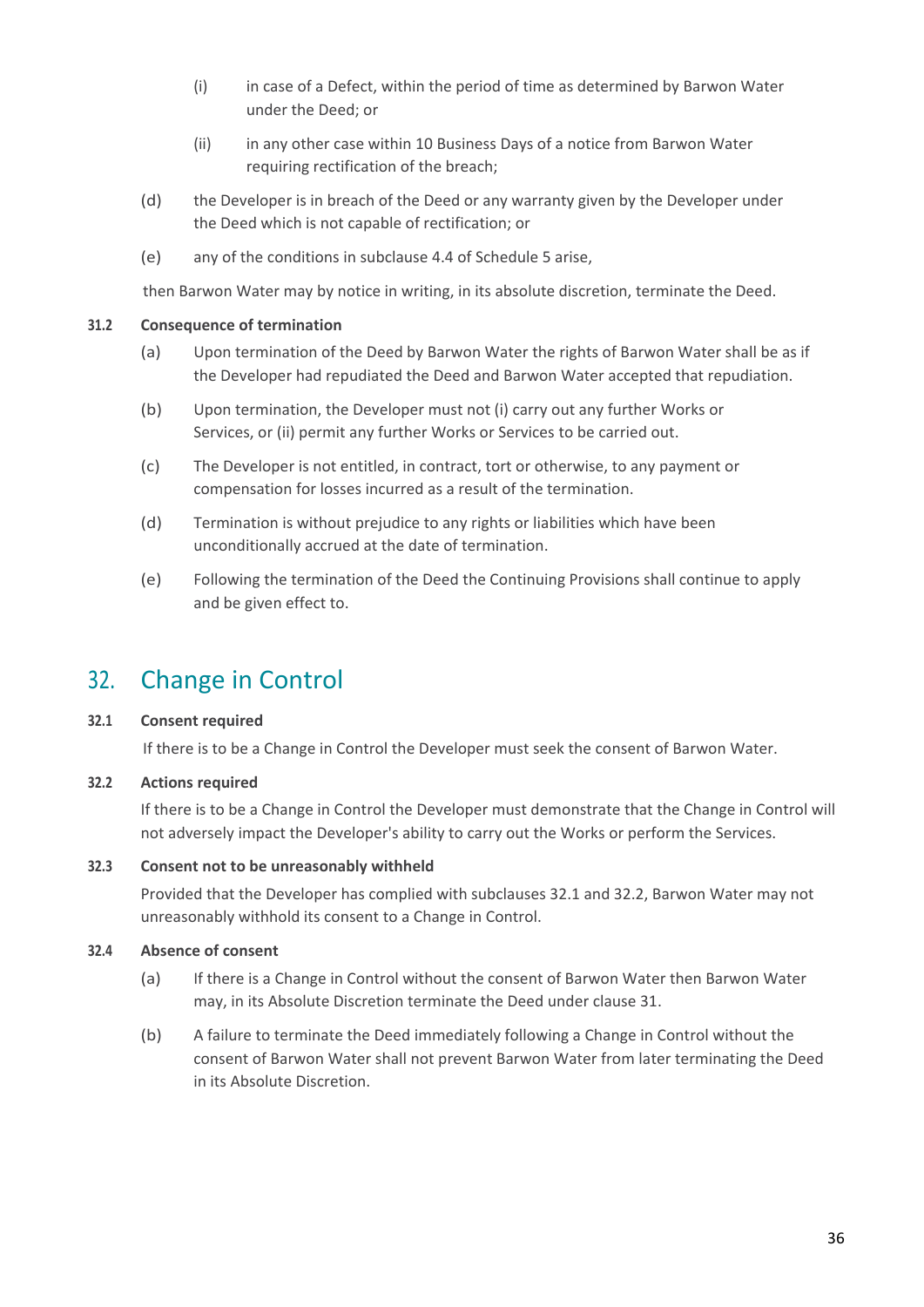### <span id="page-36-0"></span>33. Dispute Resolution

### <span id="page-36-1"></span>**33.1 Dispute process**

- (a) The parties must follow this clause 33 in relation to any dispute or difference that arises between the parties which is in any way connected with the Deed or the undertaking of the Works or Services (as is relevant to the Developer) (**Dispute**).
- (b) The parties may not commence litigation in relation to any Dispute (other than for urgent relief) unless and until it becomes entitled to do so under this clause 33.
- (c) The parties must continue to comply with the Deed notwithstanding the existence of a dispute.

### <span id="page-36-2"></span>**33.2 Notice of Dispute**

Any party wishing to progress the dispute must deliver by hand or certified mail to the other party, a written notice of dispute, which adequately identifies and provides details of the dispute (N**otice of Dispute**).

### <span id="page-36-3"></span>**33.3 Meetings**

If a party issues a notice of Dispute under subclause 33.2, the following process applies:

- (a) within 10 Business Days of the giving of a notice of Dispute, the Developer's Representative and Barwon Water's Representative must confer in a good faith attempt to resolve the Dispute; and
- (b) if the Dispute is not resolved within 10 Business Days of the giving of the notice of Dispute, the Developer, represented by a senior person having authority to agree a resolution of the Dispute (not being the Developer's Representative and being senior to the Developer's Representative) and Barwon Water represented by a senior person having authority to agree a resolution of the Dispute, (not being Barwon Water's Representative and being senior to Barwon Water's Representative) must confer in a good faith attempt to resolve the Dispute and must do so within 20 Business Days of the giving of a notice of Dispute.

### <span id="page-36-4"></span>**33.4 Parties Obligations**

The parties must use their reasonable efforts to resolve the Dispute through the process described in this clause 33, including arranging and attending meetings to discuss the Dispute.

#### **33.5 Mediation**

If the Dispute is not resolved within 20 Business Days of the giving of the notice of Dispute, either party may refer the Dispute to mediation.

#### **33.6 Litigation**

If:

- (a) the Dispute is not resolved within 60 Business Days of the giving of the notice of Dispute (or such longer period as may be agreed by the parties); and
- (b) the parties have attended a mediation in accordance with subclause 33.5, then

either party may refer the Dispute to litigation.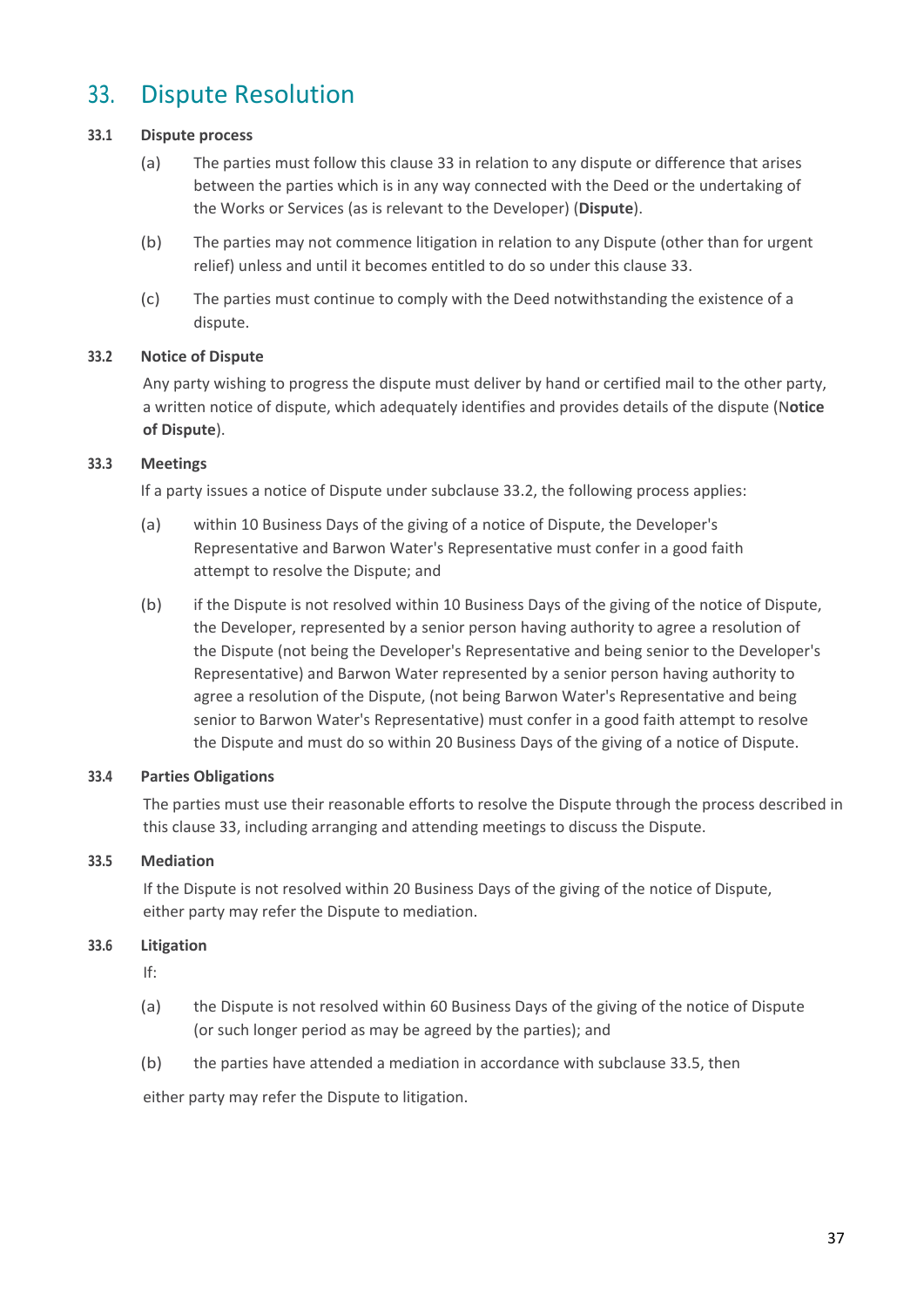#### **33.7 Performance during dispute resolution**

The parties to a Dispute will continue to perform their respective obligations under this Accreditation Deed, pending the resolution of a Dispute under this clause 33.

### **33.8 Interlocutory relief**

Nothing in this clause 33 is to be taken as preventing any party to a Dispute from seeking interlocutory relief in respect of such Dispute.

### **33.9 Survival**

This clause 33 survives the termination or expiration of the Deed.

### 34. Audit of Records

### **34.1 Retention of documents and records**

The Developer must keep all documents and records relating to the performance of the obligations under the Deed and must do so for a period of 7 years after the expiration or termination of the Deed.

### **34.2 Entitlement to undertake audit**

Upon reasonable notice from Barwon Water the Developer must allow Barwon Water, or a nominee of Barwon Water, to inspect the documents and records to which subclause 34.1 applies relating to the operation and maintenance of Barwon Water's Assets (including any part of the Works forming part of Barwon Water's Assets) and to conduct an audit of those documents and records.

### 35. Notices

#### **35.1 Application of clause**

In this clause 35 reference to notice means a notice, consent, approval or other communication.

### **35.2 Requirements for Notices**

Any notice given under or in relation to the Deed must:

- (a) be in writing;
- (b) be signed by or on behalf of the party giving the notice;
- (c) be delivered to the Developer's Representative and the Group Manager Development at Barwon Water;
- (d) comply with the requirements of the Deed;
- (e) be delivered as provided for in the Deed; and
- (f) state on the face of the notice:
	- (i) that it is a notice pursuant to the Deed;
	- (ii) which clause or clauses of the Deed the notice relates to; and
	- (iii) what issue or issues the notice relates to.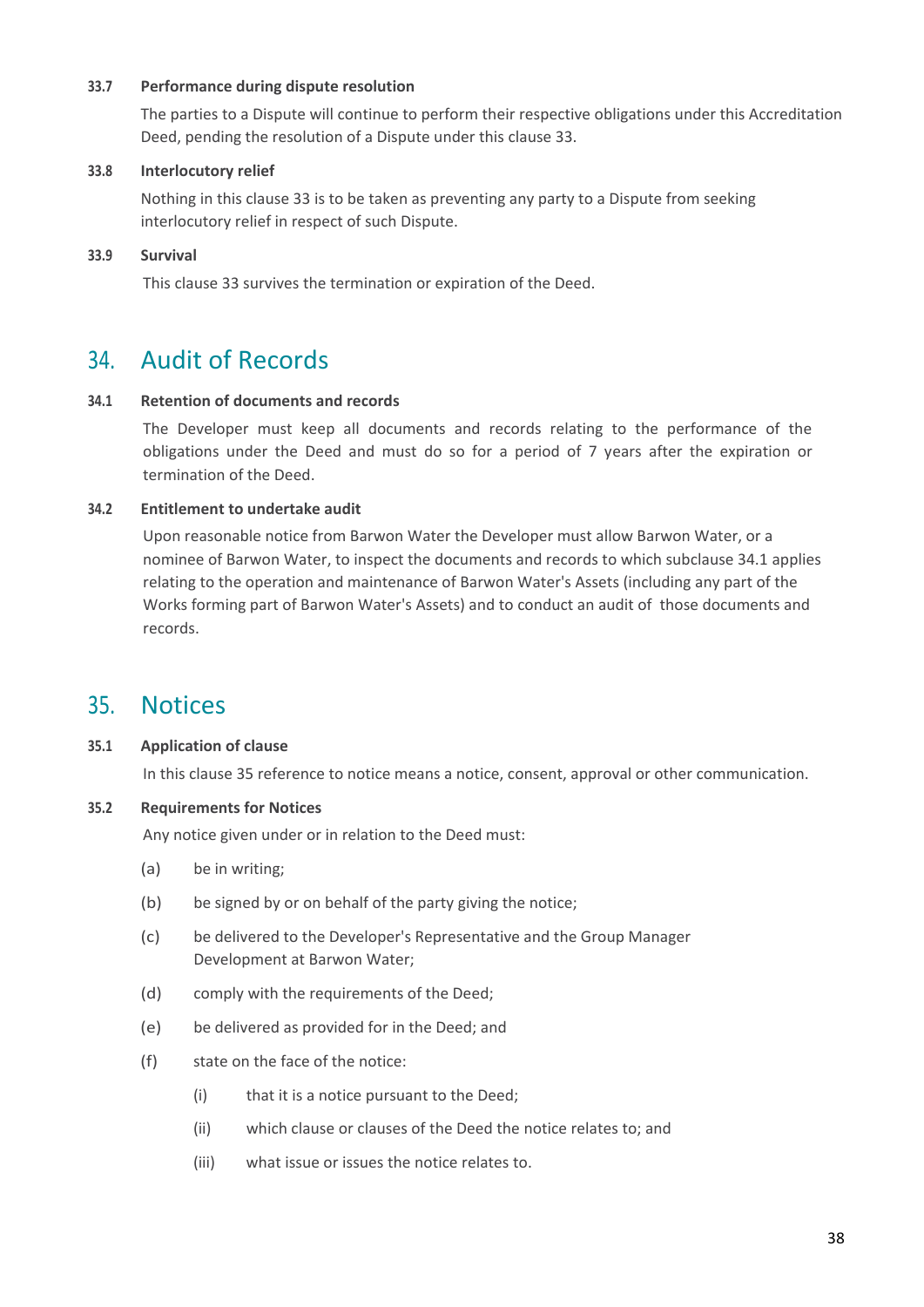#### **35.3 Non compliance with requirements**

If a notice does not comply with this clause 35 it cannot be relied upon and will not be taken to be a valid notice under the Deed.

### **35.4 Mode of Service**

A notice may be served by:

- (a) hand;
- (b) post;
- (c) facsimile; or
- (d) email.

### **35.5 Address for Service**

- (a) The address for service (including the facsimile number) are set out in the Particulars.
- (b) The address for service (including the facsimile number) may be varied by a party upon the giving of notice in writing of that variation.
- (c) a notice must be given to the address for service (including the facsimile number) or by hand.

### **35.6 Time of Service**

A notice will be taken to have been delivered as follows:

- (a) where the notice is permitted to be delivered by hand and is delivered by hand, when it has been delivered to the address of the addressee provided for in the Deed in which case it shall be deemed to have been given upon delivery;
- (b) where the notice is permitted to be sent by post and is sent by post, when it has been sent by pre-paid ordinary post to the address provided for in the Deed, in which case it shall be deemed to have been given on the third Business Day after posting; or
- (c) where the notice is permitted to be sent by facsimile, when it has been transmitted to the facsimile number of the addressee provided for in the Deed in which case if, at the conclusion of the transmission, the sender's facsimile machine issues a transmission report which indicates that the relevant number of pages in the notice have been successfully transmitted it shall be deemed to have been given:
	- (i) if transmission was successfully completed before 4.00 pm on a Business Day, on the day it was sent; and
	- (ii) otherwise on the next Business Day.
- (d) in the case of electronic mail, if the receiving party has agreed to receipt in that form under the Accreditation Deed and the message is correctly addressed to and successfully transmitted to that party's electronic mail address (e-mail address), when the sender receives confirmation on its server that the message has been transmitted.

#### **35.7 Validity of Notice**

A notice is valid even if the intended recipient does not receive it or it is returned unclaimed to the sender provided it is sent in accordance with the Deed.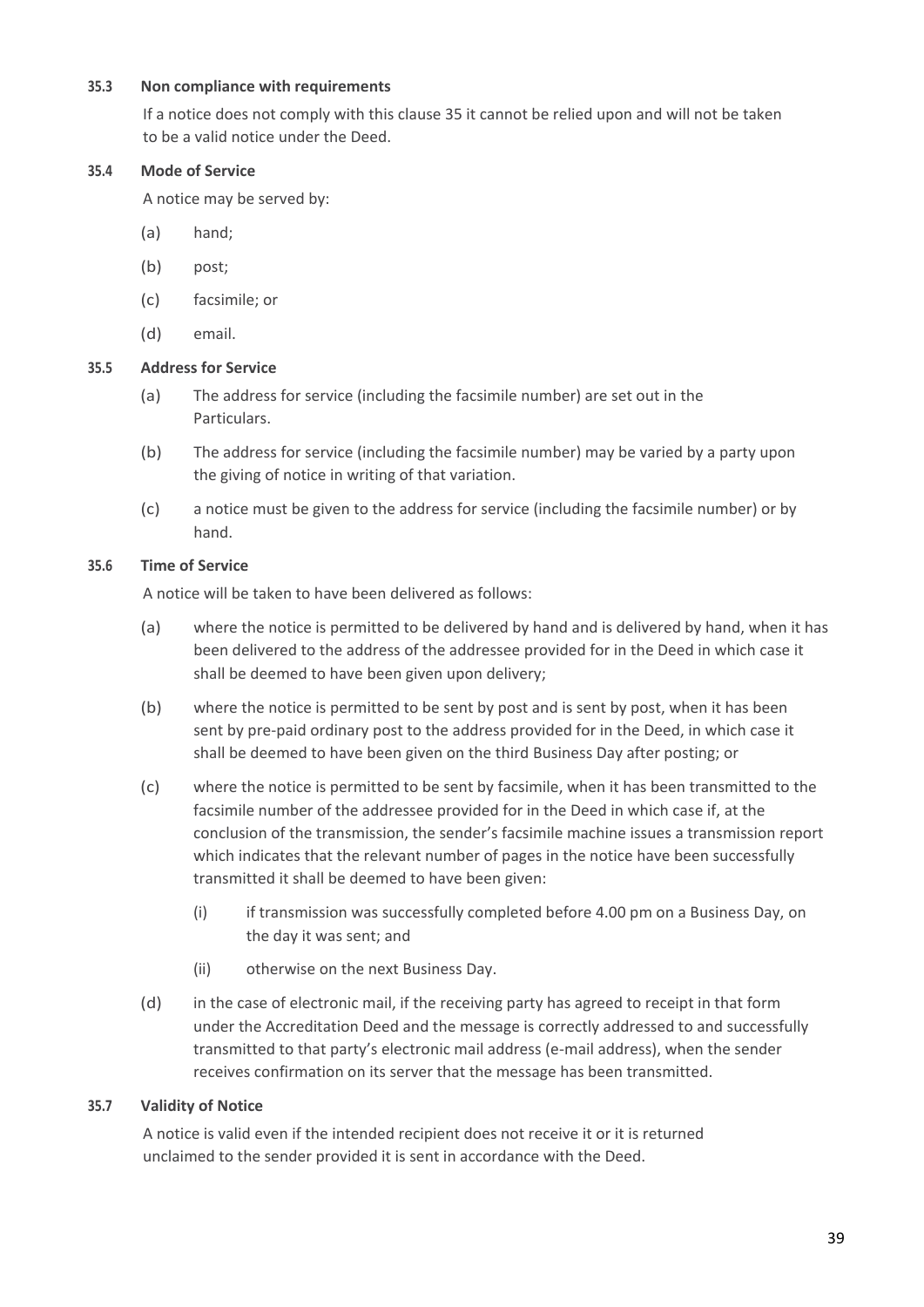### 36. Miscellaneous

### **36.1 Governing Law**

The Deed is governed by the laws of Victoria.

#### **36.2 Jurisdiction**

Each party submits to the exclusive jurisdiction of the courts exercising jurisdiction in Victoria and any courts that may hear appeals from such courts and waives any right it might have to claim that those courts are an inconvenient forum.

### **36.3 Entire deed**

The Deed:

- (a) constitutes the entire agreement between the parties as to its subject matter; and
- (b) supersedes all prior understandings or agreements between the parties and any prior condition, warranty, indemnity or representation imposed, given or made by a party in connection with that subject matter.

### **36.4 Alteration**

The Deed may only be altered or varied in writing signed by the parties.

### **36.5 Consents and conditions**

- (a) Where Barwon Water is called upon, or is able to give any approval or consent or exercise any discretion pursuant to the Deed Barwon Water may, in its Absolute Discretion:
	- (i) give the approval or consent or exercise any discretion;
	- (ii) not give the approval or consent or exercise any discretion; or
		- (iii) give the approval or consent or exercise any discretion subject to conditions.
- (b) Where Barwon Water gives any approval or consent or exercises any discretion subject to conditions:
	- (i) the approval or consent or exercise of the discretion shall not be taken to be given or the discretion exercised until the conditions are fulfilled;
	- (ii) the person enjoying the benefit of the approval or consent or exercise of the discretion must comply with or fulfil the conditions;
	- (iii) if, at any time, the person enjoying the benefit of the approval or consent or exercise of the discretion fails to comply with or fulfil the conditions or is otherwise in breach of the conditions, approval or consent or exercise of the discretion will be void from the beginning and matters as between Barwon Water and the Developer will be as if the approval or consent had not been given or the discretion had not been exercised (save that Barwon Water will continue to enjoy the benefit of any compliance with the conditions).

#### **36.6 Discretion**

If Barwon Water is entitled to act in its *Absolute Discretion* then:

(a) Barwon Water is entitled to act as it considers appropriate and is not obliged to consider the interests of the Developer;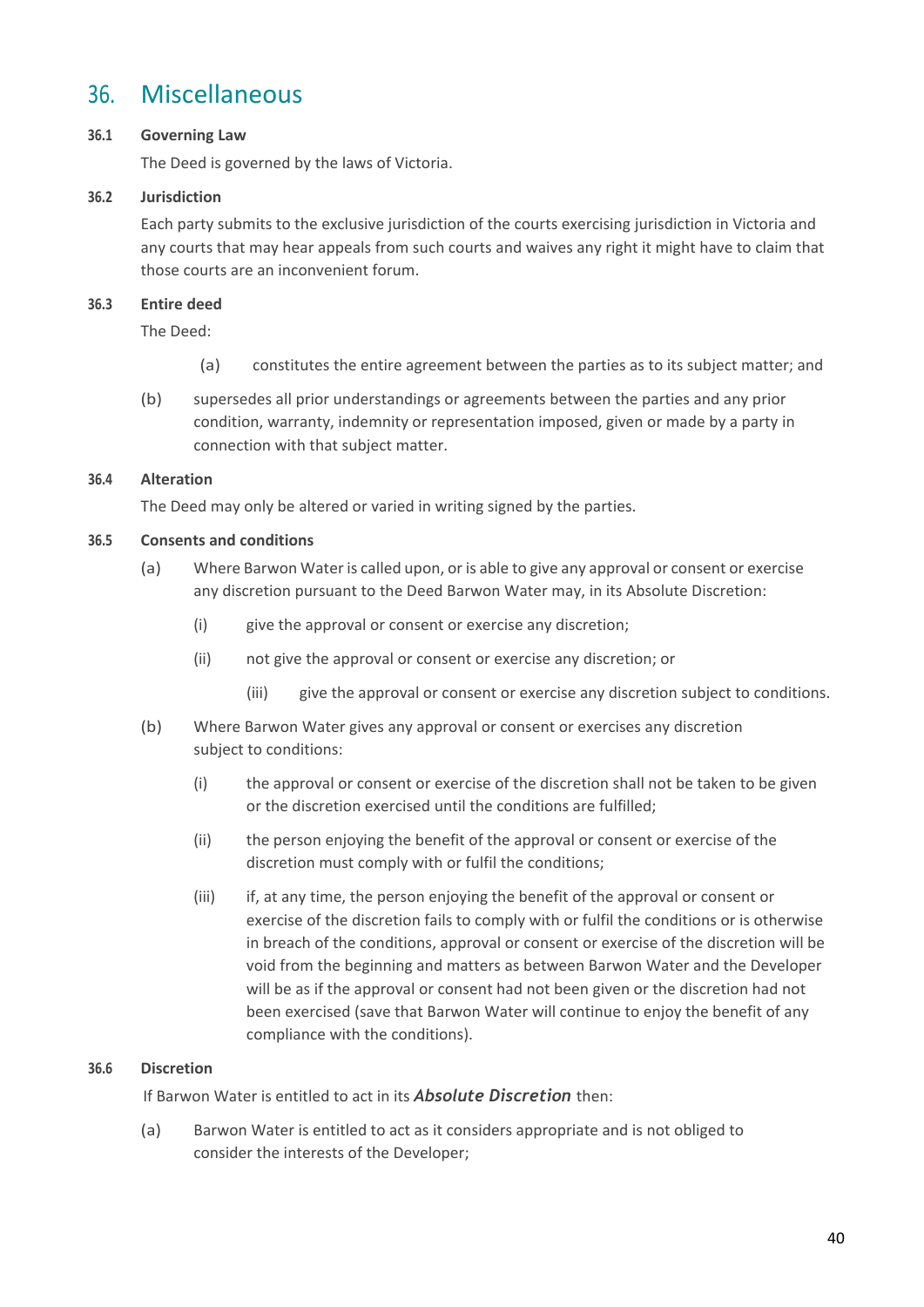- (b) Barwon Water may impose any conditions it considers appropriate in relation to the exercise of the discretion (and subclause 33.5 shall apply to any such conditions);
- (c) any obligation to act in good faith does not apply in respect of the exercise of the discretion;
- (d) the exercise of the discretion shall not be reviewable;
- (e) Barwon Water shall not be constrained from acting by any principle of common law or equity;
- (f) there shall be no time constraint on when Barwon Water may exercise that discretion (unless such a constraint arises through the particular provision of the Deed giving rise to the discretion); and
- (g) the Developer shall have no claim against Barwon Water in relation to the exercise of the discretion or the timing of the exercise of the discretion.

### **36.7 Claims**

then:

Where, in the Deed there is reference to the Developer having *'no claim'* against Barwon Water

- (a) the Developer must not bring any Claim against Barwon Water in relation to or in connection with the circumstances giving rise to the Claim;
- (b) the Developer releases Barwon Water from any Claim which the Developer has, or but for this provision may have had, against Barwon Water in relation to or connection with the circumstances giving rise to the Claim whether that Claim arises through negligence, breach of contract or any other obligation or any other means; and
- (c) the Developer indemnifies Barwon Water and will keep Barwon Water indemnified in relation to any liability arising in connection with the circumstances giving rise to any such Claim;

### **36.8 Indemnities**

Where any indemnity is given under the Deed:

- (a) the indemnity is in respect of any loss damage, costs, expense, or liability including (without limitation);
	- (i) loss of profit,
	- (ii) consequential loss;
	- (iii) liability to third parties; and
	- (iv) legal costs (on a solicitor own client basis) in respect of enforcing the indemnity or defending any claim brought by a third party in respect of a matter which is the subject of the indemnity; and
- (b) the indemnity is given in respect of any such loss damage or expense arising from or in any way connected with the event or circumstance in respect of which the indemnity is given.
- (c) the indemnity is a continuing obligation, separate and independent from the other obligations of the Developer; and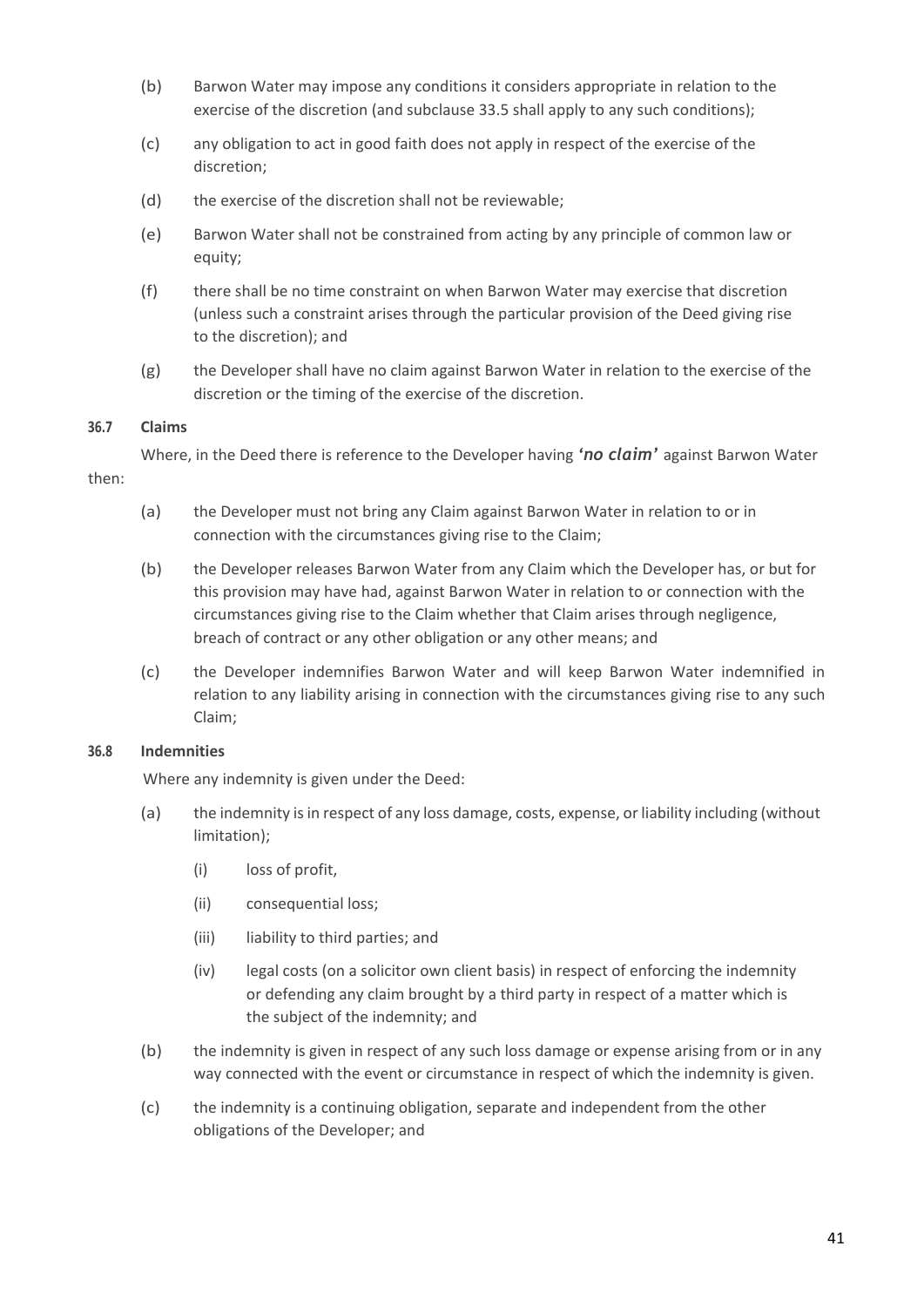(d) the indemnity survives the termination of the Deed.

### **36.9 Debt due by Developer**

Where there is a debt due and payable to Barwon Water by the Developer:

- (a) the amount must be paid within 10 Business Days of a request for payment;
- (b) interest shall accrue at the rate of 5% above the penalty interest rate (as defined in the *Penalty Interest Rates Act 1983* (Vic)) on any amount outstanding beyond the due date with such interest compounding monthly.

### **36.10 Developer's breach**

- (a) Any breach of the Deed by the Developer shall be taken to be committed afresh each day until the breach ceases.
- (b) Barwon Water's rights in relation to any breach of the Deed by the Developer shall accrue afresh each day until the breach ceases.
- (c) No indulgence or delay by Barwon Water shall prejudice Barwon Water in the exercise of its rights in relation to any breach of the Deed by the Developer or be taken to be a waiver or an election by Barwon Water.

### **36.11 Cumulative rights**

Any specific right or remedy provided in the Deed will not be exclusive but will be cumulative of all other rights and remedies provided by law, agreement or otherwise.

#### **36.12 GST**

Unless otherwise stated the amounts shown in the Deed are exclusive of GST.

#### **36.13 Works or Services before Commencement Date**

The Deed applies to the Development and the Works or Services, whether any of the Works or Services are undertaken before on or after the commencement of the Deed but not for such Works or Services undertaken under a former 'letter of offer' issued by Barwon Water before the 16.03.2018 and accepted by the Developer within the timeframe stipulated in the relevant 'letter of offer'.

#### **36.14 No liability reduction**

The obligations and the liability of the Developer under the Deed or at law are not limited by any equal or similar entitlements of Barwon Water towards any other party.

#### **36.15 No Reliance**

The Developer agrees that in entering into the Deed it has not relied upon any representation, warranty or inducement by Barwon Water.

#### **36.16 Survival**

The Continuing Provisions are independent and survive the termination or expiration of the Deed.

#### **36.17 Waiver**

A party does not waive a right, power or remedy if it fails to exercise or delays in exercising the right, power or remedy. A single or partial exercise of a right, power or remedy does not prevent another or further exercise of that or another right, power or remedy. A waiver of a right, power or remedy must be in writing and signed by the party giving the waiver.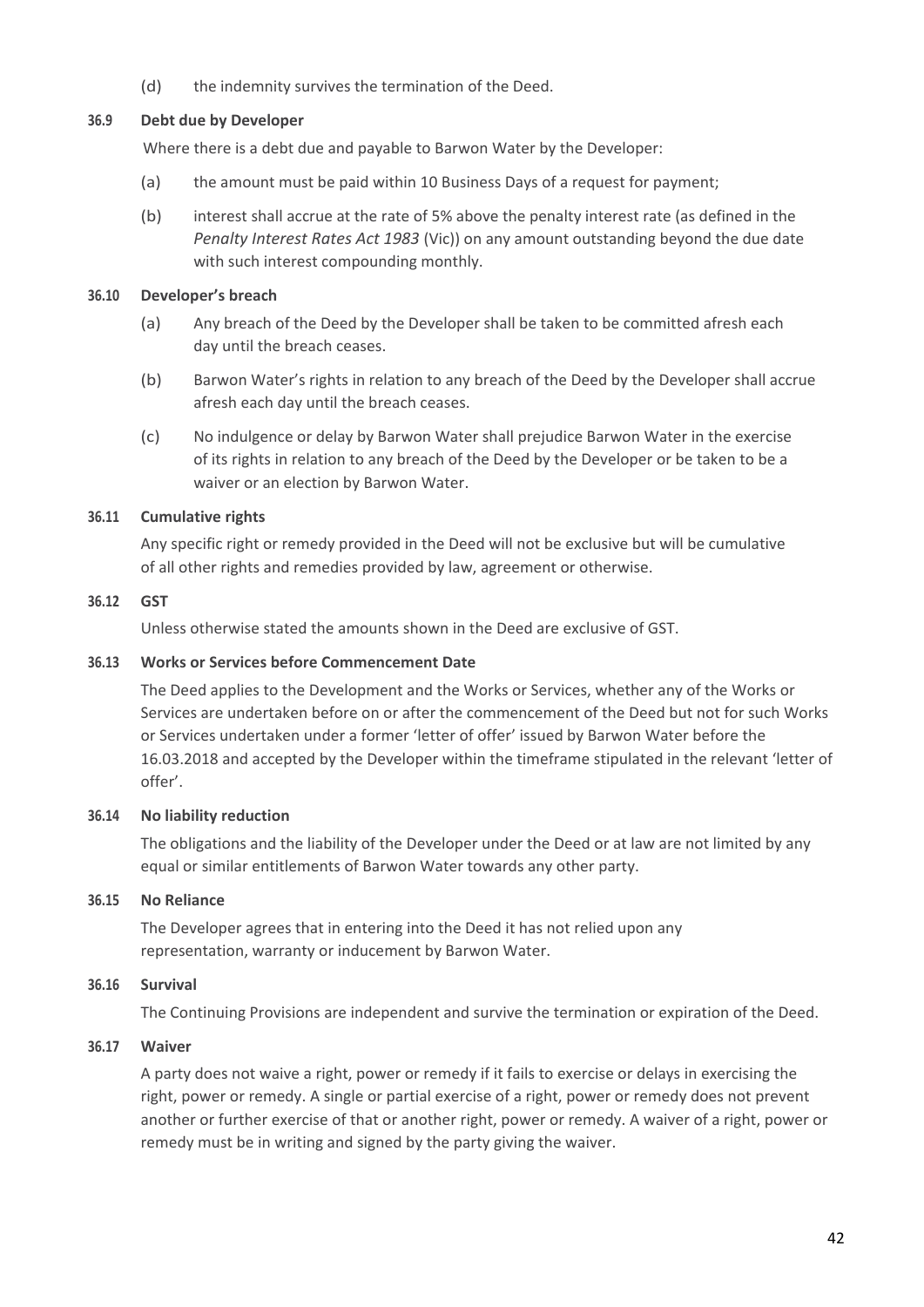#### **36.18 Severance**

A term or part of a term of the Deed that is illegal or unenforceable may be severed from the Deed and the remaining terms or parts of the term of the Deed continue in force.

#### **36.19 Counterparts**

The Deed may be executed in counterparts. All executed counterparts constitute one document.

### **36.20 Costs**

Each party must pay its own costs of negotiating, preparing and executing the Deed.

#### **36.21 Trust**

Except to the extent set out in Schedule 5 the Developer warrants and represents that it is not entering into the Deed as trustee of any trust or settlement.

#### **36.22 Inconsistency with other documents**

If the Deed is inconsistent with any other document or agreement between the parties, the Deed prevails to the extent of the inconsistency.

### **36.23 Amendment**

The Deed can only be amended or replaced by another document signed by the Developer and Barwon Water. It is not necessary for the amending document to be a deed.

### **36.24 Assignment**

The Developer must notify Barwon Water if it assigns its rights under the Deed.

### **36.25 Electronic Signing of Agreement**

- (a) The parties acknowledge and agree that prior to the signing of this Agreement both Barwon Water and the Developer consented to the Agreement being electronically signed using DocuSign.
- (b) This Agreement may be validly created by counterparts electronically signed by each party using DocuSign and shall together be deemed to constitute one and the same instrument.
- (c) It is agreed that the delivery of a counterpart of the Agreement bearing an electronic signature rather than a 'wet' signature shall be deemed to bind the party whose signature is so represented.
- (d) For the avoidance of doubt, no witnessing of a party's signature is required.
- (e) The parties agree to be bound by copies of this Agreement which has been electronically signed using DocuSign in accordance with this clause.
- (f) The parties agree that they will be bound by, have complied with and will comply with the Electronic Transactions (Victoria) Act 2000, in relation to the execution of this Agreement.
- (g) In this clause, Docusign means the secure electronic signature technology system operated by Docusign Inc.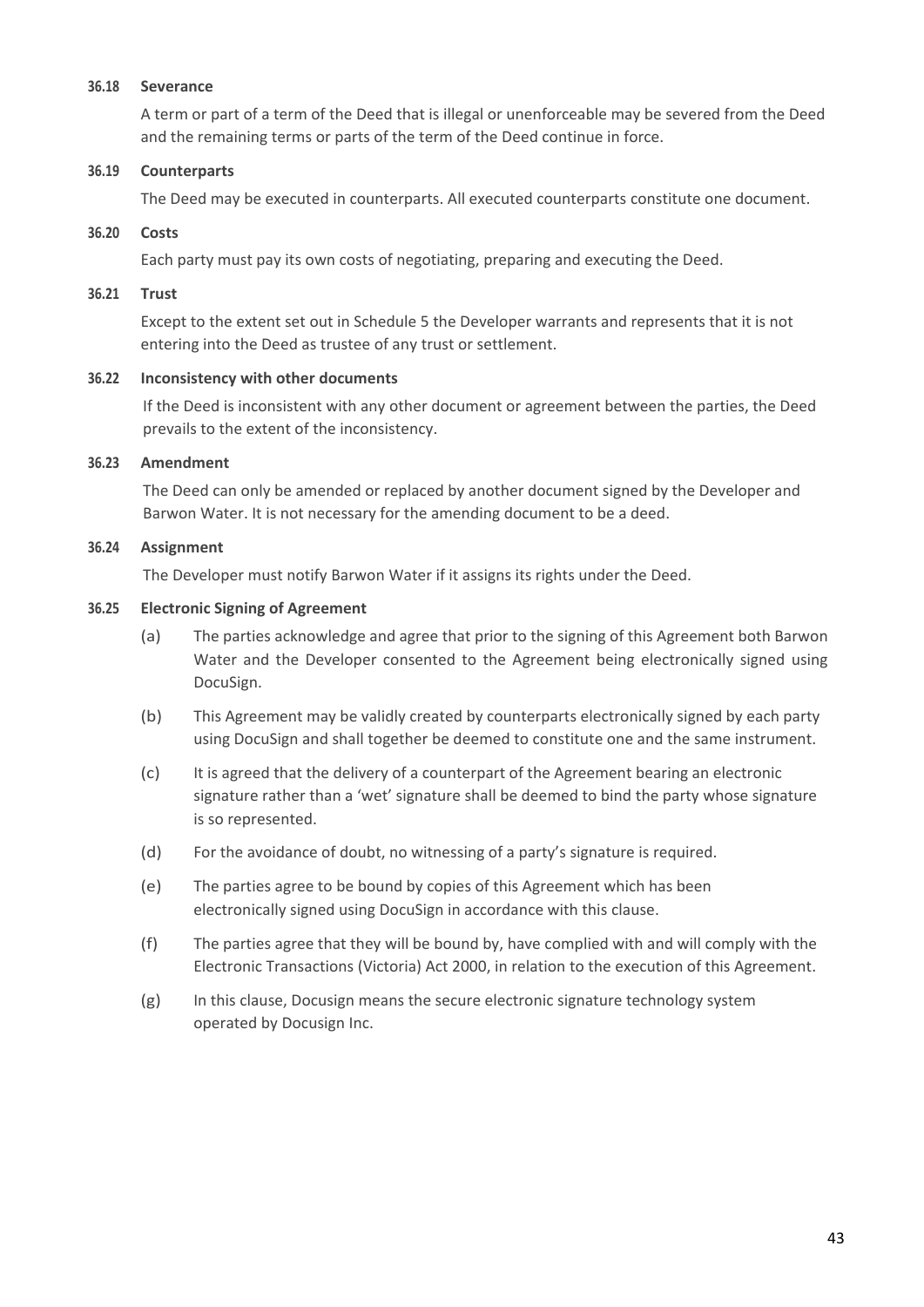# Schedule 1 - Interpretation

### 1. Defined terms

In the Deed:

**Absolute Discretion** shall have the meaning as set out in subclause 36.6.

**Acceptance** means the issuing of a certificate by Barwon Water to the Developer indicating that Barwon Water accepts the Works or Services.

**Acceptance of Works Certificate** means a certificate of that name (or similar name) issued by Barwon Water to the Developer which constitutes the Acceptance of the Works or Services

Accepted Design means the Design submitted to Barwon Water and verified by Barwon Water;

**Accreditation** means the holding of an accreditation from Barwon Water pursuant to arrangements between Barwon Water and the relevant person or company and pursuant to which the relevant person or company is permitted to undertake work or provide services relevant to Water Infrastructure;

**Accredited Category** means a category of Accreditation relevant to the Works or Services to be undertaken by the relevant person, organisation or company and which, having regard to the arrangements between the Accredited Contractor or Accredited Consultant and Barwon Water, permits the undertaking of the relevant Works or Services by the Accredited Contractor or Accredited Consultant, as is relevant;

**Accredited Consultant** means a consultant (being a person or company) holding Accreditation in the appropriate Accredited Category, and is, as at the Commencement Date, the person described as such in the Particulars;

**Accredited Contractor** means a contractor (being a person or company) holding Accreditation in the appropriate Accredited Category, and is, as at the Commencement Date, the person described as such in the Particulars;

**Agreed Reimbursement Amount** has the meaning as set out in subclause 29.3.

**Assets** means Barwon Water's Assets or Third Party Assets;

**Asset Transfer** means the transfer of all rights, title, and interest in the Works or Services to Barwon Water according to clause 25.

**Asset Transfer and Commencement of Warranty Period Letter** has the meaning as set out in subclause 25.1.

**Authorities** means any person or body having jurisdiction over or in relation to the Works or Services or the activity of the Developer in the execution of the Works or Services;

**Barwon Water's New Customer Contributions Framework** is Barwon Water's framework regarding new customer contributions as updated from time to time and approved by the Essential Services Commission, a body established under the *Essential Services Commission Act 2001*;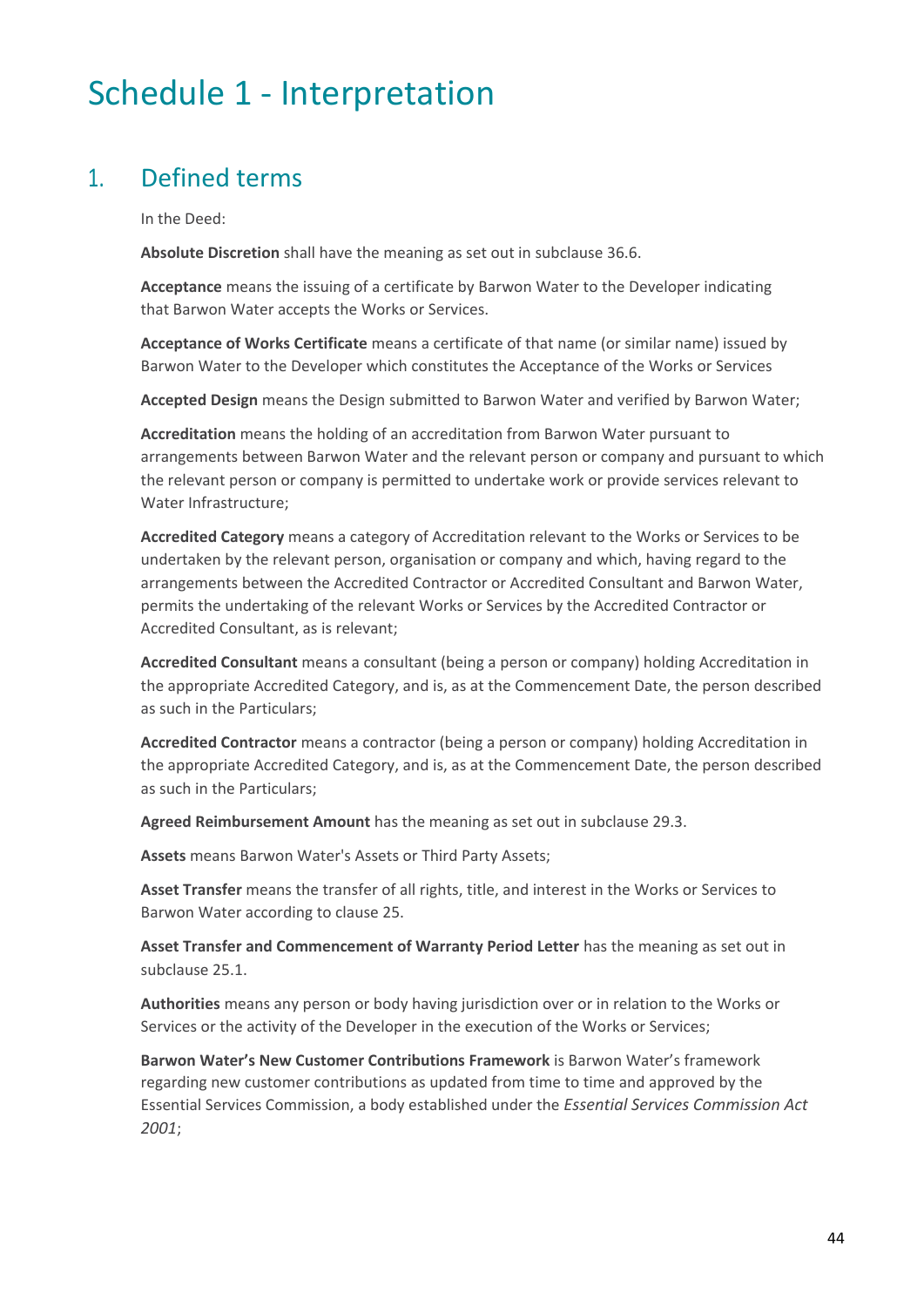#### **Business Day** means a day that is not:

- (a) a Saturday or Sunday; or
- (b) a day that is wholly or partly observed as a public holiday throughout Victoria;

**Barwon Water** means Barwon Region Water Corporation;

**Barwon Water's Land Development and Administrative Process** means the processes and requirements set out in Schedule 3 and as amended pursuant to subclause 15.2;

**Barwon Water's Assets or Barwon Water Assets** means any property, plant equipment or other asset owned by or under the control of Barwon Water;

**Barwon Water's Information** means any information provided to the Developer or the Developer's Personnel by or on behalf of Barwon Water or sourced from material held by Barwon Water;

**Barwon Water's Representative** means the person or persons representing Barwon Water or exercising some or all of the functions of Barwon Water under the Deed and being the person or persons as described in subclause 3.2(a) and is, as at the Commencement Date, the person or persons described as the contact person contained in item 2 of the Particulars;

**Barwon Water's Standards and Procedures** means the standards, specifications, policies, procedures and matters listed in Schedule 3 and any updates or any other guidelines, rules or requirements notified to the Developer or Accredited Consultant in writing from time to time.

**Barwon Water's Terms and Conditions for Developer Works** means these terms and conditions as published on Barwon Water's website under "Barwon Water's Terms and Conditions for Developer Works", <website>, including all Schedules, and any provision to which the terms and conditions refer to.

**Change in Control** means a change in the Control of the Developer other than a Permitted Change in Control;

**Claim** means any claim, demand, remedy, injury, damage, cost, loss, expense, liability, suit, action, proceeding, verdict, judgement, right of action or debt whether arising at law, in equity, under statute or otherwise;

**Commencement Date** means the date described as such and set out in the Particulars;

**Completion of the Works or Services** means the point in time when Barwon Water issues the Acceptance of Works Certificate.

**Completion of Works Package** means the completed forms together with accompanying information, as detailed in Barwon Water's Land Development and Administrative Process and otherwise required by Barwon Water.

**Confidential Information** means all information held or the property of a party (including Barwon Water Information) which is, under general principles of law, confidential whether in documentary, visual, oral, machine-readable or other form other than information in the public domain (except as a result of a failure to comply with an obligation to maintain confidentiality);

**Continuing Provisions** means the following provisions: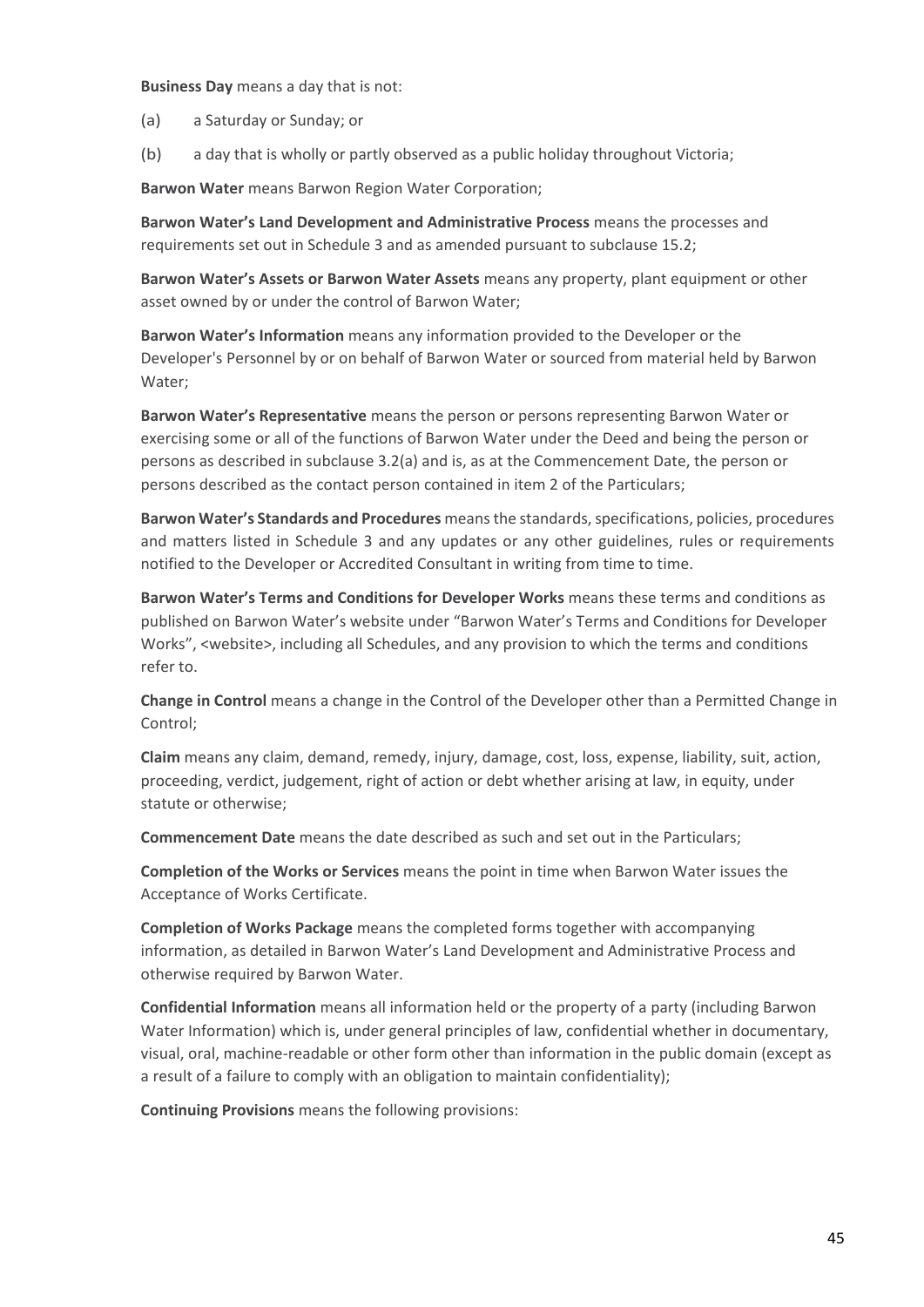- (a) a provision of the Deed which is described in the Deed as continuing to be in effect following the termination or expiration of the Deed;
- (b) any provisions relating to:
	- (i) the giving of a warranty by the Developer;
	- (ii) the granting of an indemnity by the Developer;
	- (iii) the granting of a release by the Developer;
	- (iv) the use of Confidential Information;
	- (v) Intellectual Property Rights; or
- (c) any provision which, having regard to the nature of the provision or the subject matter of the provision, it is appropriate for the provision to continue to be in effect following the termination or expiration of the Deed;

**Control** means the possession, directly or indirectly, of the power to direct or cause the direction of the management and policies of the Developer, whether through ownership of voting securities, by contract or otherwise;

**Deed** means the Individual Developer Deed Document and Barwon Water's Terms and Conditions for Developer Works including but not limited to Barwon Water's Land Development and Administrative Process;

**Defect** means any defect, deficiency or non-compliance in any Works or Services or the Developer's Water Infrastructure;

**Design** means the detailed engineering design of the Works or Services prepared by the Accredited Consultant;

**Design Package** means the design documents as specified in the Land Development and Administrative Process or otherwise requested by Barwon Water in writing;

**Developer** means the entity described as such in the Parties Section of the Individual Developer Deed Document and in the Particulars of the Individual Developer Deed Document;

**Developer's Personnel** means Developer's contractor, officers, employees and other persons engaged by the Developer in connection with the undertaking of the Works or Services (as is relevant to the Developer);

**Developer's Representative** means the Accredited Consultant and the person representing the Developer as described in subclauses 3.1(a) and 3.1(b) and are, as at the Commencement Date, the persons described as such in item 5 and item 3 in the Particulars;

**Developer's Water Infrastructure** means the particular Water Infrastructure specified in the Servicing Requirements and Costing Schedule to be constructed by the Developer;

**Development** means the undertaking of the Works or Services or activities in relation to any part of the Developer's Water Infrastructure;

**Development Fees** means the fees as set out in the Servicing Requirements and Costing Schedule, and any other charges determined by Barwon Water for necessary activities undertaken by Barwon Water and associated with the Development;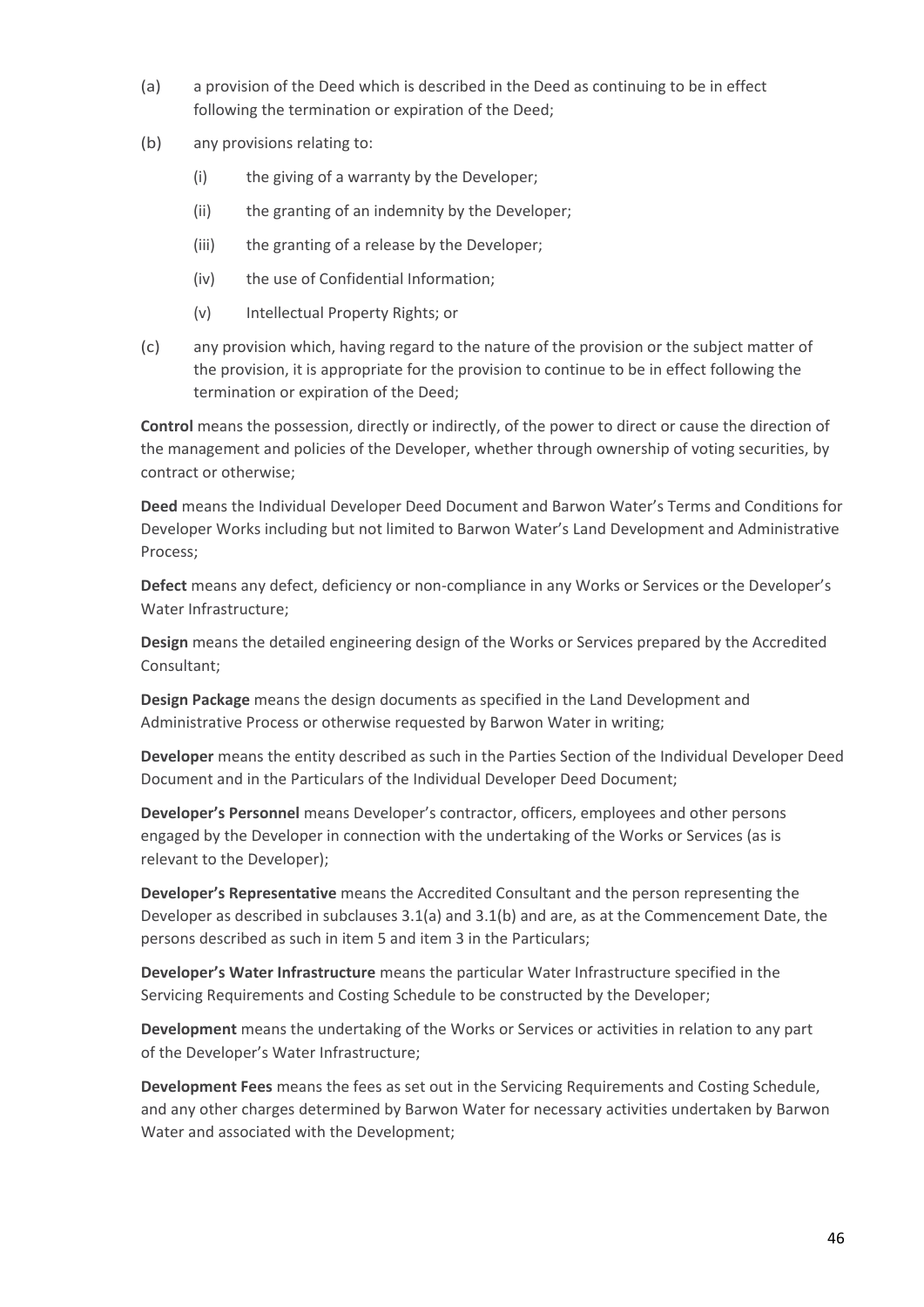**Dispute** has the meaning as set out in subclause 35.1(a);

**End of Warranty Period Certificate** means a certificate of that name (or similar name) issued by Barwon Water, when it is satisfied, that any Defects have been remedied and that the Warranty Period has ended;

**Environment Laws** means the *Environment Effects Act 1978* (Vic), the *Environment Protection Act 1970* (Vic), the *National Environment Protection Council (Victoria) Act 1995* (Vic), the *Planning and Environment Act 1987* (Vic), the *Planning and Environment*

*Regulations 2005* (Vic), as amended from time to time and any directions, statements, protocols, guidelines or other similar material issued or published under the Act or the Regulations;

**Final Reimbursement Amount** has the meaning as set out in subclause 29.5(a);

**Group Manager Development** means the person holding that title, or an equivalent title, at Barwon Water from time to time:

**GST** means the goods and services tax within the meaning of the *A New Tax System (Goods and Services Tax) Act 1999* (Cth);

**Incident** means any event or circumstance which is related to or in any way connected to the Works or Services; and which:

- (a) gives rise to a:
	- (i) risk (other than a negligible or fanciful risk) of damage to Assets;
	- (ii) material risk to injury of persons (other than a trivial injury);
- (b) constitutes a breach (other than a trivial breach) of the Deed; or
- (c) results in minor damage to an Asset where that damage is immediately repaired or made good by the Developer;

**Individual Developer Deed Document** means the individual deed document including the Particulars and the Servicing Requirements and Costing Schedule which is executed by Barwon Water and by the Developer for the construction of a particular Developer's Water Infrastructure.

**Insolvency Event** means any of the following events:

- (a) for a corporation:
	- (i) an order is made:
		- (A) that the corporation be wound up; or
		- (B) appointing a liquidator or provisional liquidator in respect of the corporation, or one of them is appointed, whether or not under an order;
	- (ii) a resolution is passed to appoint an administrator or an administrator is appointed to the corporation;
	- (iii) a receiver or a receiver and manager is appointed to the corporation;
	- (iv) the corporation enters into, or resolves to enter into, a scheme of arrangement, deed of company arrangement or composition with, or an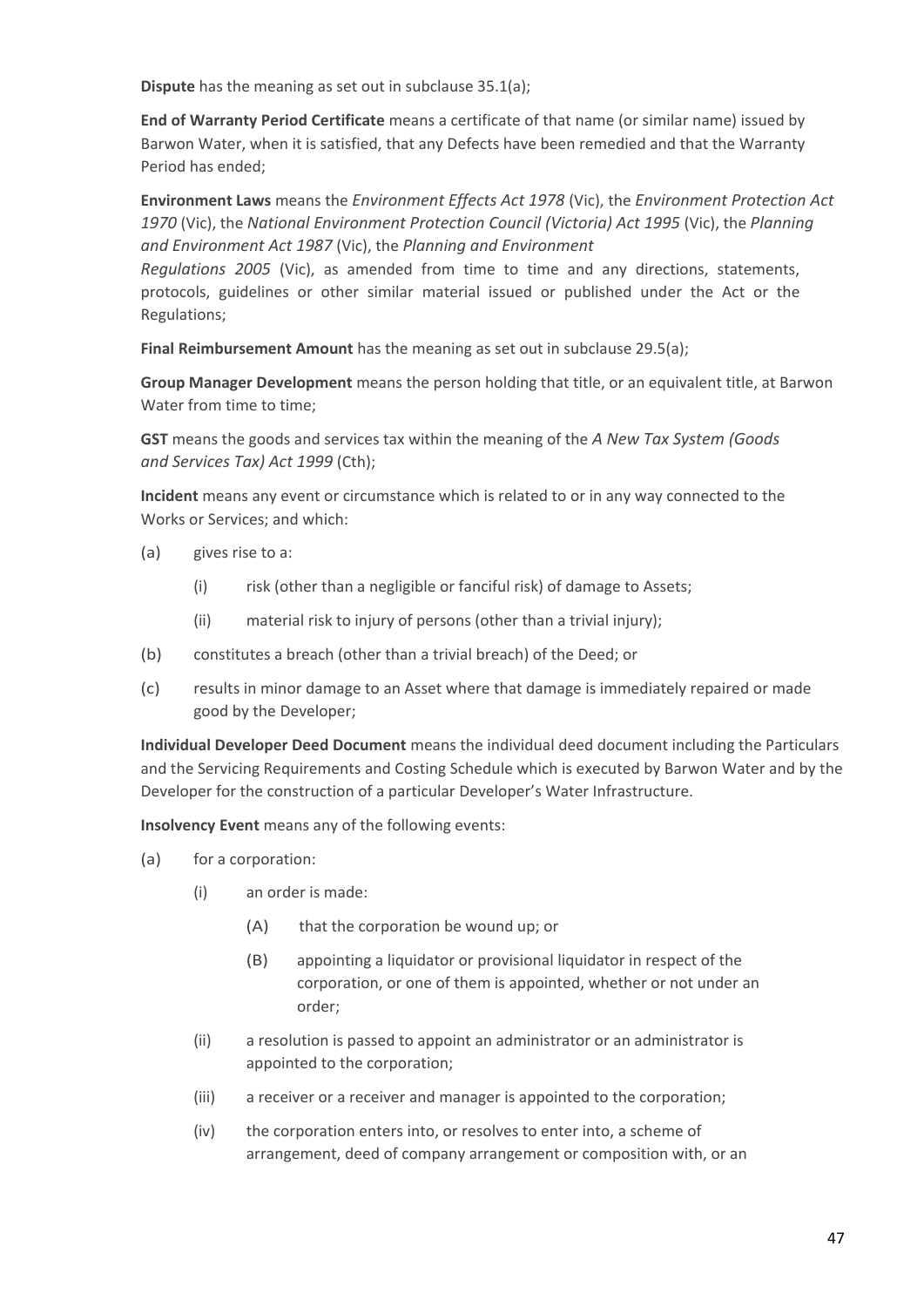assignment for the benefit of, all or any class of its creditors, or it proposes a reorganisation, moratorium or other administration involving any of them;

- (v) the corporation resolves to wind itself up, or otherwise dissolve itself, or gives notice of an intention to do so or is otherwise wound up or dissolved;
- (vi) the corporation is, or states that it is, insolvent;
- (vii) as a result of the operation of section 459F(1) of the *Corporations Act 2001* (Cth), the corporation is taken to have failed to comply with a statutory demand;
- (viii) the corporation is, or makes a statement from which the other party may reasonably conclude that the corporation is, the subject of an event described in section 459C(2)(a) to (f) inclusive or section 585 of the *Corporations Act 2001*  (Cth);
- (ix) the corporation takes any step to obtain protection, or is granted protection, from its creditors under any applicable law;
- (x) a mortgagee takes possession of any one of the assets or undertakings of the corporation; or
- (xi) anything analogous or having a substantially similar effect to any of the events specified above happens under any law;
- (b) means for a natural person:
	- *(i)* if the person commits an act of bankruptcy under the *Bankruptcy Act 1966* (Cth);
	- (ii) dying or losing capacity to manage his own affairs; or
	- (iii) anything analogous or having a substantially similar effect to any of the events specified above happens under any law;

**Intellectual Property Rights** means all copyright and all rights in relation to inventions (including patent rights), registered and unregistered trademarks (including service marks), registered and unregistered designs, and circuit layouts, and any other rights resulting from intellectual activity in the industrial, scientific, literary and artistic fields recognised in domestic law anywhere in the world;

**Land** means the land on which the Developer will undertake the Works or Services or construct the Developer's Water Infrastructure;

**Landowner** means the entity or the person described as such in the Particulars;

**Land Registry** means the register at the Department of Environment, Land, Water and Planning of the Victorian State Government;

#### **Legislative Requirements** includes:

- (a) Acts, Ordinances, regulations, by-laws, orders, awards and proclamations of the Commonwealth and the State of Victoria;
- (b) without limiting the generality of this definition, the OHS Law and the Environmental Laws;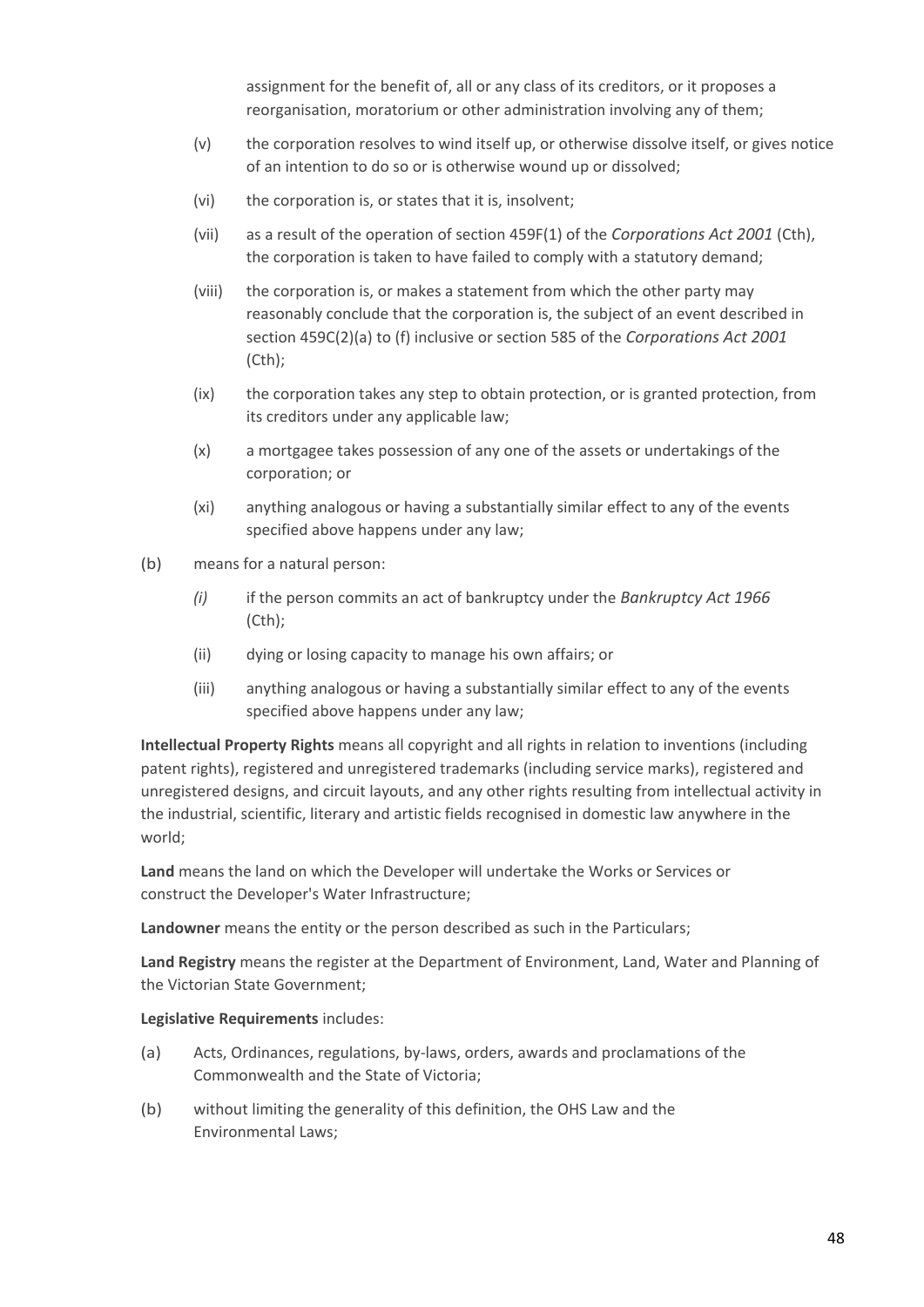- (c) certificates, licences, consents, permits, approvals and requirements of organisations having jurisdiction in connection with the carrying out of the Works or Services; and
- (d) fees and charges payable in connection with the foregoing;

**Major Infrastructure** has the meaning as set out in Barwon Water's Land Development and Administrative Process.

**New Customer Contributions** means charges including the non-scheduled charges and the scheduled charges as defined in Barwon Water's New Customer Contributions Framework in its most current version as amended from time to time;

**Notice of Dispute** has the meaning as set out in subclause 33.2;

**Notifiable Incident** means an incident which is related to or in any way connected to the Works or Services; and which must be notified to the relevant Authority pursuant to any Legislative Requirement and includes an incident to which Part 5 of the *Occupational Health and Safety Act 2004* applies;

**OHS Law** means the *Occupational Health and Safety Act 2004* (Vic), *Dangerous Goods Act 1985*  (Vic) and all regulations made under that Act, the *Equipment (Public Safety) Act* 1994 and all regulations made under that Act, and the *Occupational Health and Safety Regulations 2017* (Vic) (all together the 'Acts and Regulations'), any policies published by WorkCover available online at [www.worksafe.vic.gov.au, a](http://www.worksafe.vic.gov.au/)s amended from time to time and any directions, statements, protocols, guidelines or other similar material issued or published under the Acts and Regulations;

**Particulars** means the information set out in the particulars pages at the beginning of the Individual Developer Deed Document.

**Permitted Change in Control** means the transfer of Control in the Developer to a 'related body corporate' as that term is defined in the *Corporations Act 2001* (Cth);

**Planning Permission** means any relevant planning permit or other planning permission pursuant to a municipal planning scheme and the *Planning and Environment Act 1987* (Vic);

**Reimbursement Works** has the meaning as set out in subclause 31.1;

#### **Serious Incident**:

- (a) includes a Notifiable Incident; and
- (b) otherwise means:
	- (i) an event or circumstance which is related to or in any way connected to the Works or Services; and which results in damage to an Asset (other than damage described in the definition of Incident);
	- (ii) a breach of the Deed (other than a trivial breach and other than a breach described in the definition of Incident); or
	- (iii) an event or circumstance which is related to or in any way connected to the Works or Services; and which results in personal injury requiring treatment by a medical practitioner;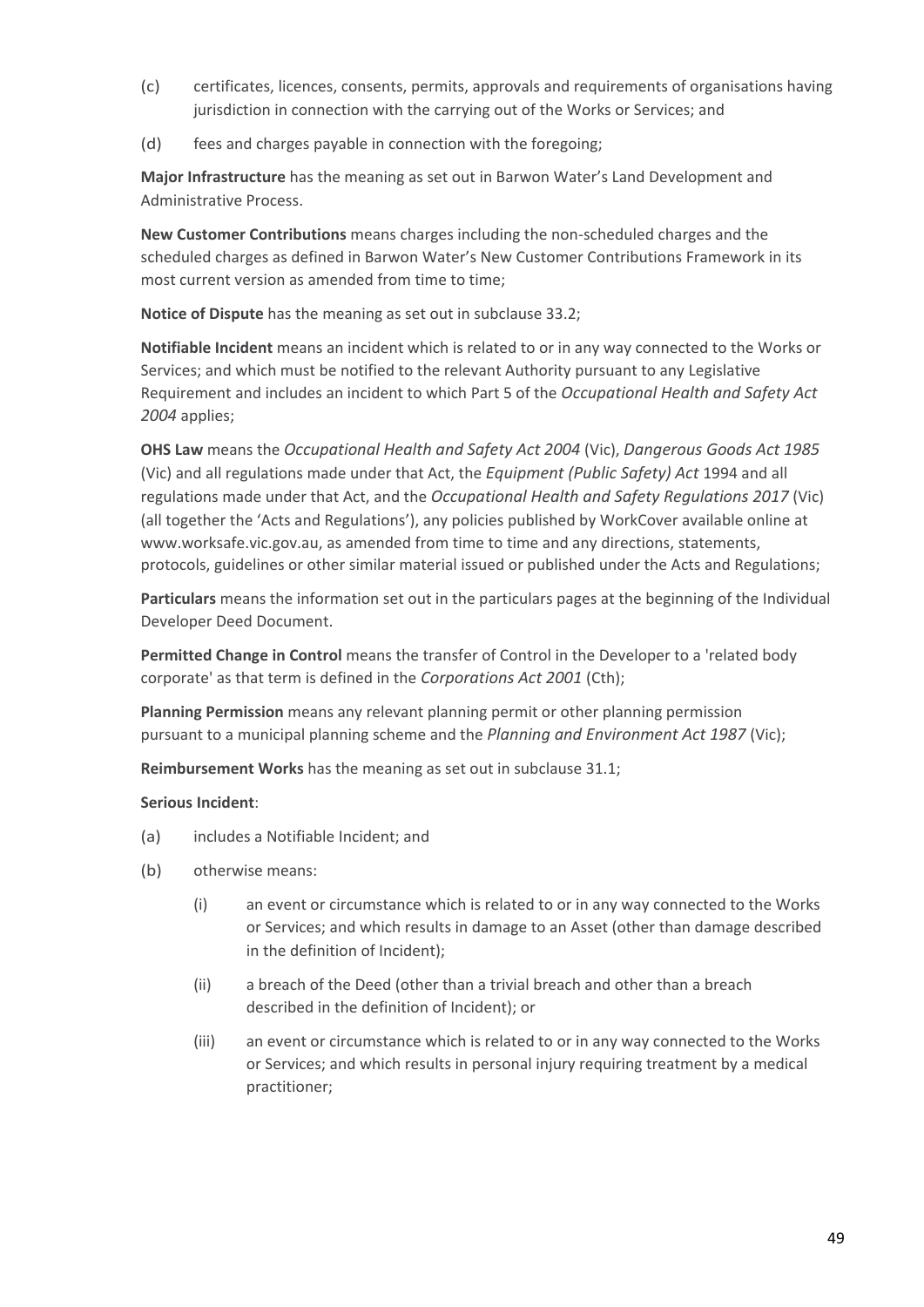**Services** means the design, documentation or supervision or project management or any other action in relation to any Works or the Developer's Water Infrastructure or the provision of advice in relation to such design, documentation or supervision;

**Servicing Requirements and Costing Schedule** means the servicing and costing requirements as set out in Schedule A of any Individual Developer Works Deed Document;

### **Specifications** means

- (a) all technical requirements, design requirements and other requirements, (except for the costing) set out by Barwon Water in the Servicing Requirements and Costing Schedule;
- (b) any applicable Standard; and
- (c) any other requirement or detail as identified by Barwon Water and communicated by Barwon Water to the Developer in writing.

### **Standards** means

- (a) any design and construction standards adopted or developed by Barwon Water as set out in Barwon Water's Land Development and Administrative Process which are relevant to the Works or Services, as amended from time to time.
- (b) any other code, standard or requirement adopted by Barwon Water and advised to the Developer, directly or via publishing on Barwon Water's website, as applying to the Works or Service.

**Statement of Compliance** means the statement issued by a municipal council indicating that all conditions of a planning permit for a Subdivision have been met;

**Subdivision** means the division of land into two or more lots (or a reserve), which can be sold or transferred separately;

**Third Party Assets** means assets by a party other than Barwon Water and includes Third Party Land;

**Third Party Land** means land which is not owned or under the control of Barwon Water or the Developer and on which the Developer will undertake the Works or Services or construct the Developer's Water Infrastructure, or which the Developer desires to access in order to undertake the Works or Services or construct the Developer's Water Infrastructure;

**Warranty Period** is the period as set out in subclauses 11.3.(a), and 11.3(b).

**Water Infrastructure** means any infrastructure which is, or will become, Barwon Water's Asset and which relates to the discharge of Barwon Water's obligations in relation to the construction, operation and maintenance of infrastructure relevant to potable water supply, recycled water supply and/or sewerage;

**Works** means any works in relation to or in connection with the construction of the Developer's Water Infrastructure;

**WorkCover** means the Victorian WorkCover Authority, being the body established by section 18 of the *Accident Compensation Act 1985* (Vic);

**Works Information** means all information, plans, materials, documents and records in relation to: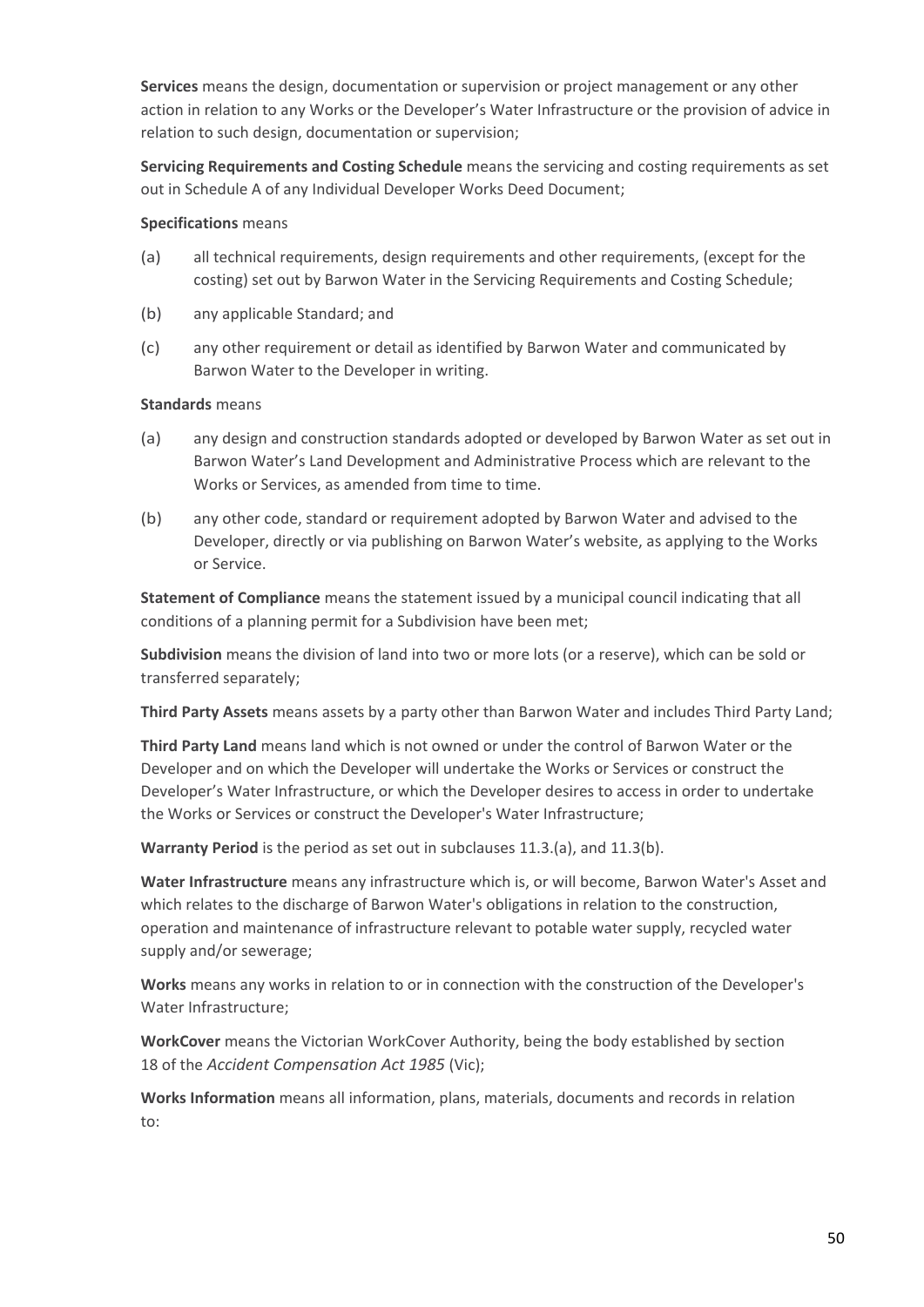- (a) Works or Services; and
- (b) any land affected by the Works or Services, which is required by Barwon Water to operate or maintain Barwon Water's Asset (including any part of the Works that form part of Barwon Water's Asset);

**Works Warranty Bond** means, the bond as described in clause 9 in the form as set out in the Servicing Requirements and Costing Schedule, and securing an amount as set out in the Servicing Requirements and Costing Schedule.

### 2. Rules of Interpretation

In the Deed:

- (a) the singular includes the plural and vice versa;
- (b) a gender includes other genders;
- (c) another grammatical form of a defined word or expression has, when capitalised, a corresponding meaning;
- (d) a reference to a clause, subclause, schedule or annexure is to a clause or subclause of, or schedule or annexure to, the Deed, and a reference to the Deed includes any schedule or annexure;
- (e) a reference to a document or instrument includes the document or instrument as novated, altered, supplemented or replaced from time to time;
- (f) a reference to a party is to a party to the Deed, and a reference to a party to a document includes the party's executors, administrators, successors and permitted assigns and substitutes;
- (g) a reference to a person includes a natural person, partnership, body corporate, association, governmental or local authority or agency or other entity;
- (h) a reference to a statute, ordinance, code or other law includes regulations and other enforceable instruments under it and consolidations, amendments, re-enactments or replacements of any of them;
- (i) the meaning of general words is not limited by specific examples that follow them and which may be introduced by "such as", "for example", "including" or "otherwise";
- (j) the meaning of general words is not limited merely because more specific words precede them;
- (k) any agreement, representation, warranty or indemnity by two or more parties (including where two or more persons are included in the same defined term) binds them jointly and severally;
- (l) any agreement, representation, warranty or indemnity in favour of two or more parties (including where two or more persons are included in the same defined term) is for the benefit of them jointly and severally;
- (m) a rule of construction does not apply to the disadvantage of a party because the party was responsible for the preparation of the Deed or any part of it or benefits from the relevant provision; and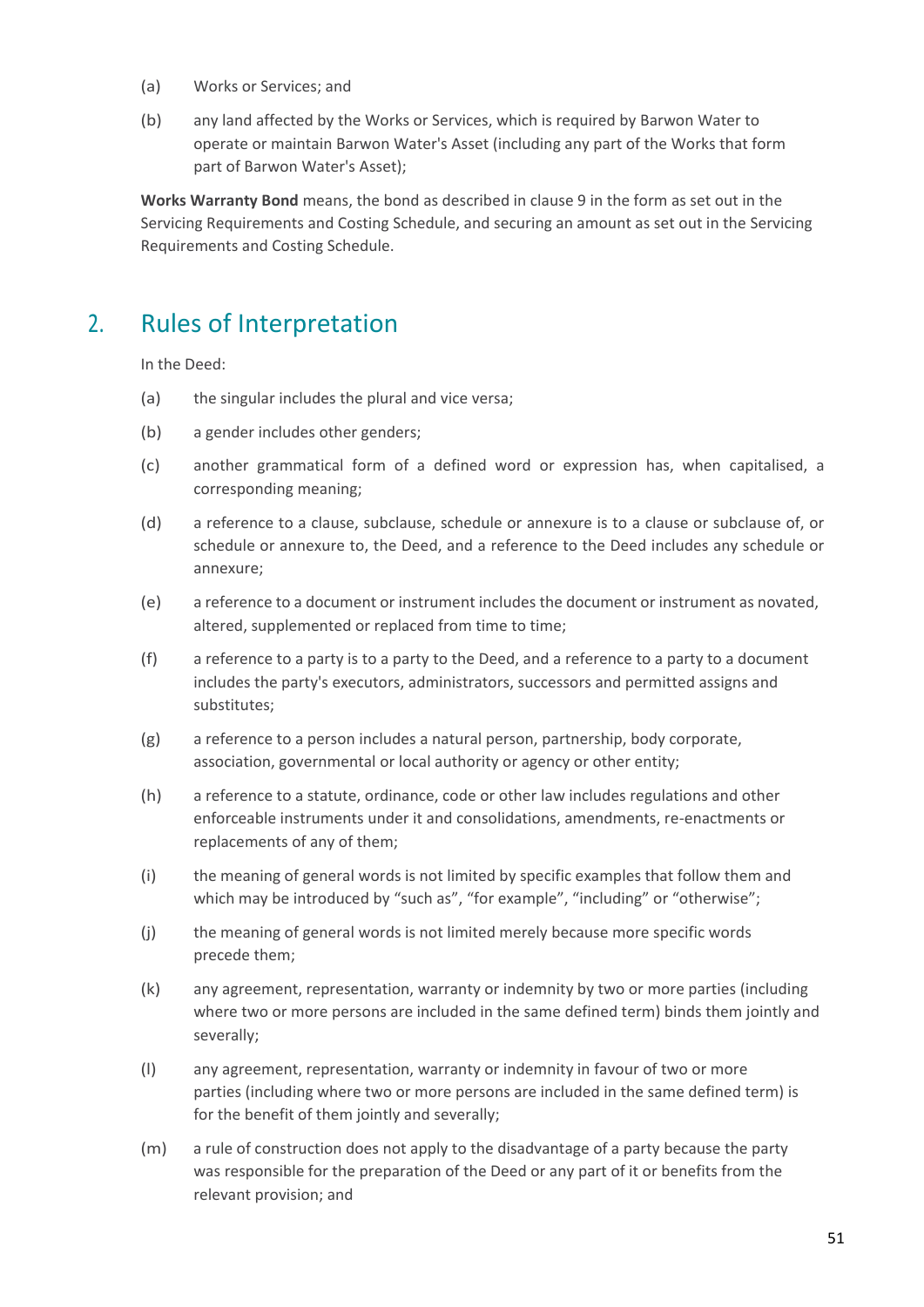(n) if a day on or by which an obligation must be performed or an event must occur is not a Business Day, the obligation must be performed or the event must occur on or by the next Business Day.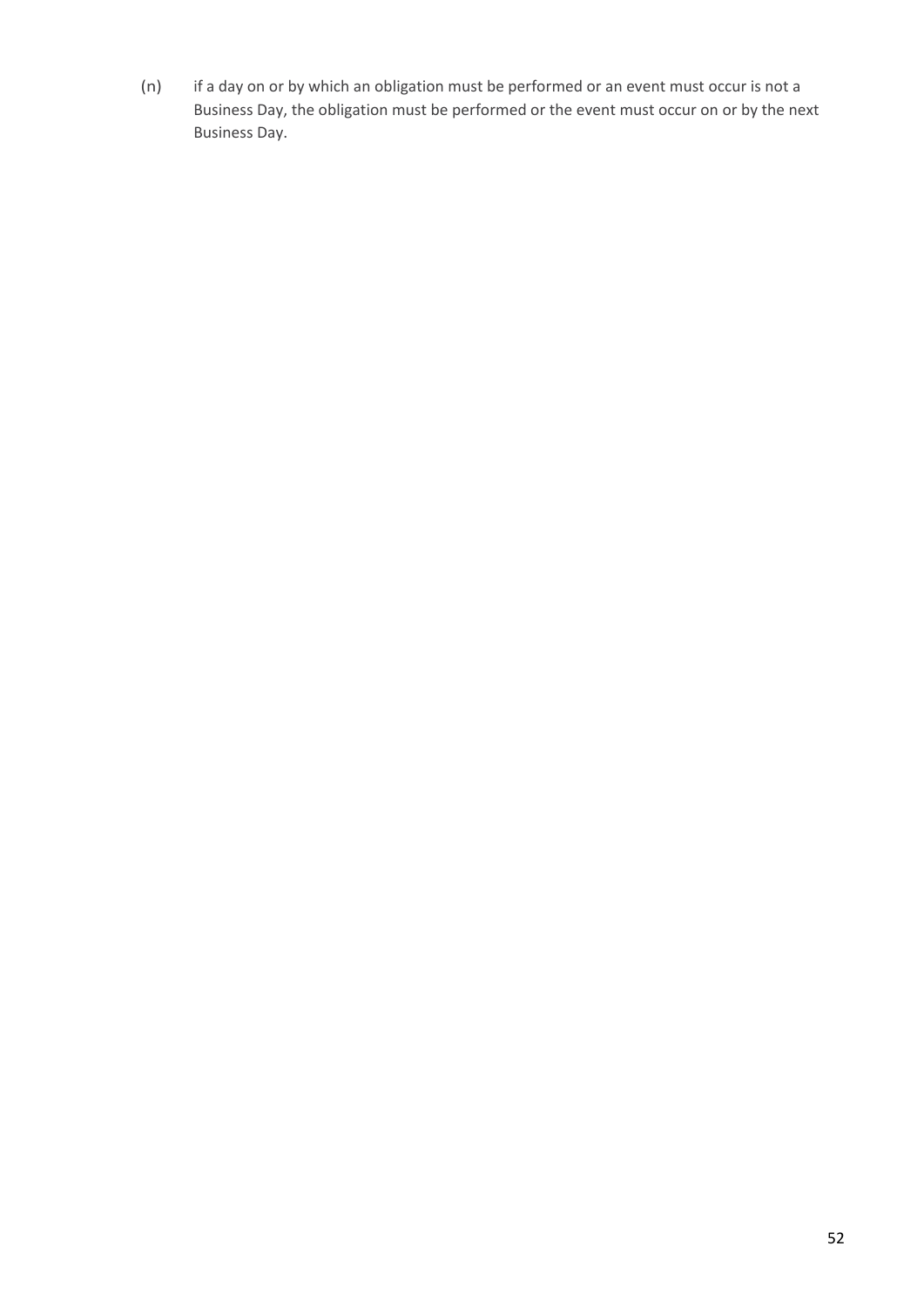# Schedule 2 – Approved form of Guarantee

APPROVED UNCONDITIONAL UNDERTAKING

Barwon Region Water Corporation, ABN 86 348 316 514 55–67 Ryrie Street, Geelong VIC 3220

At the request of ................................................................................................................................

...............................................................ABN ...................................................('the Owner') and in consideration of BARWON REGION WATER CORPORATION ABN 86 348 316 514 ('the Principal') of 55-67 Ryrie Street, Geelong, accepting this undertaking in respect of Barwon Region Water Corporation's "Developer Deed", reference number......................................................., for the proposed subdivision at ........................... in the Municipality of ..........................................

..................................................……….ABN. ........................................... ('the Financial Institution') unconditionally undertakes to pay on demand any sum or sums which may from time to time be demanded by the Principal to a maximum aggregate sum of \$ ................................ (Amount in figures)

The undertaking is to continue until notification has been received from the Principal that the sum is no longer required by the Principal or until this undertaking is returned to the Financial Institution or until payment to the Principal by the Financial Institution of the whole of the sum or such part as the Principal may require.

Should the Financial Institution be notified in writing by the Principal's duly authorised officer for and on behalf of the Principal that the Principal desires payment to be made of the whole or any part or parts of the sum, it is unconditionally agreed that the Financial Institution will make the payment or payments to the Principal forthwith without reference to the Owner and notwithstanding any notice given by the Owner not to pay the same.

Provided always that the Financial Institution may at any time without being required so to do pay to the Principal the sum of \$ ................................. less any amount or amounts it may previously have paid under this undertaking or such lesser sum as may be required and specified by the Principal and thereupon the liability of the Financial Institution hereunder shall immediately cease.

The Deed, and any disputes arising out of or related hereto, shall be governed exclusively by the laws of the state of Victoria, Australia.

DATED at ..................... this ............................... day of ............................................. 20\_ \_

| <b>BANK</b>                    |         |
|--------------------------------|---------|
| STAMP/OFFICIAL                 |         |
| <b>BANK DOCUMENT</b>           |         |
| <b>PAPER</b>                   |         |
|                                |         |
| <b>Bank Authorised Officer</b> | Witness |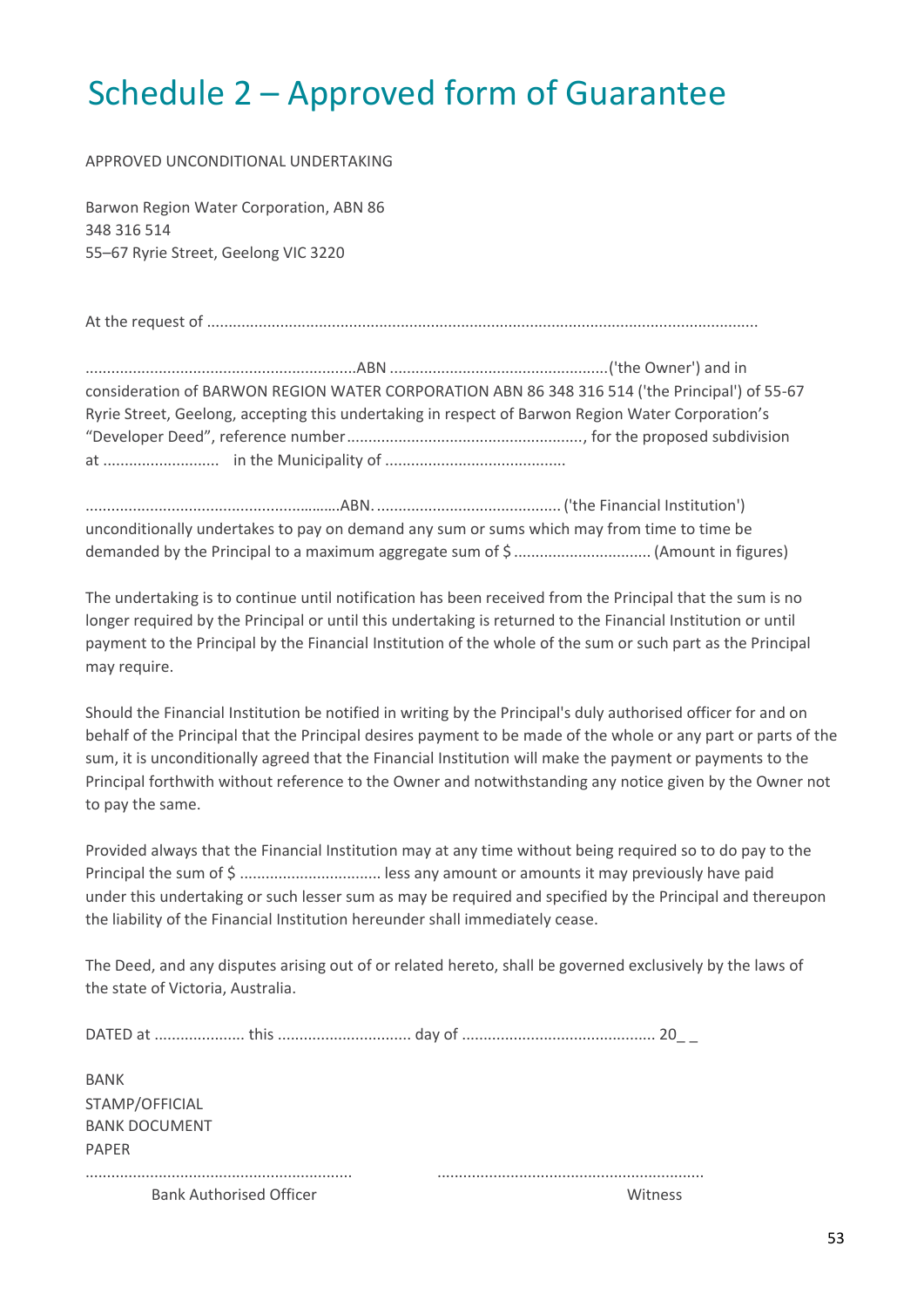| Title                                                                 | Title |
|-----------------------------------------------------------------------|-------|
| On expiry or when no longer required, please return this document to: |       |
|                                                                       |       |
|                                                                       |       |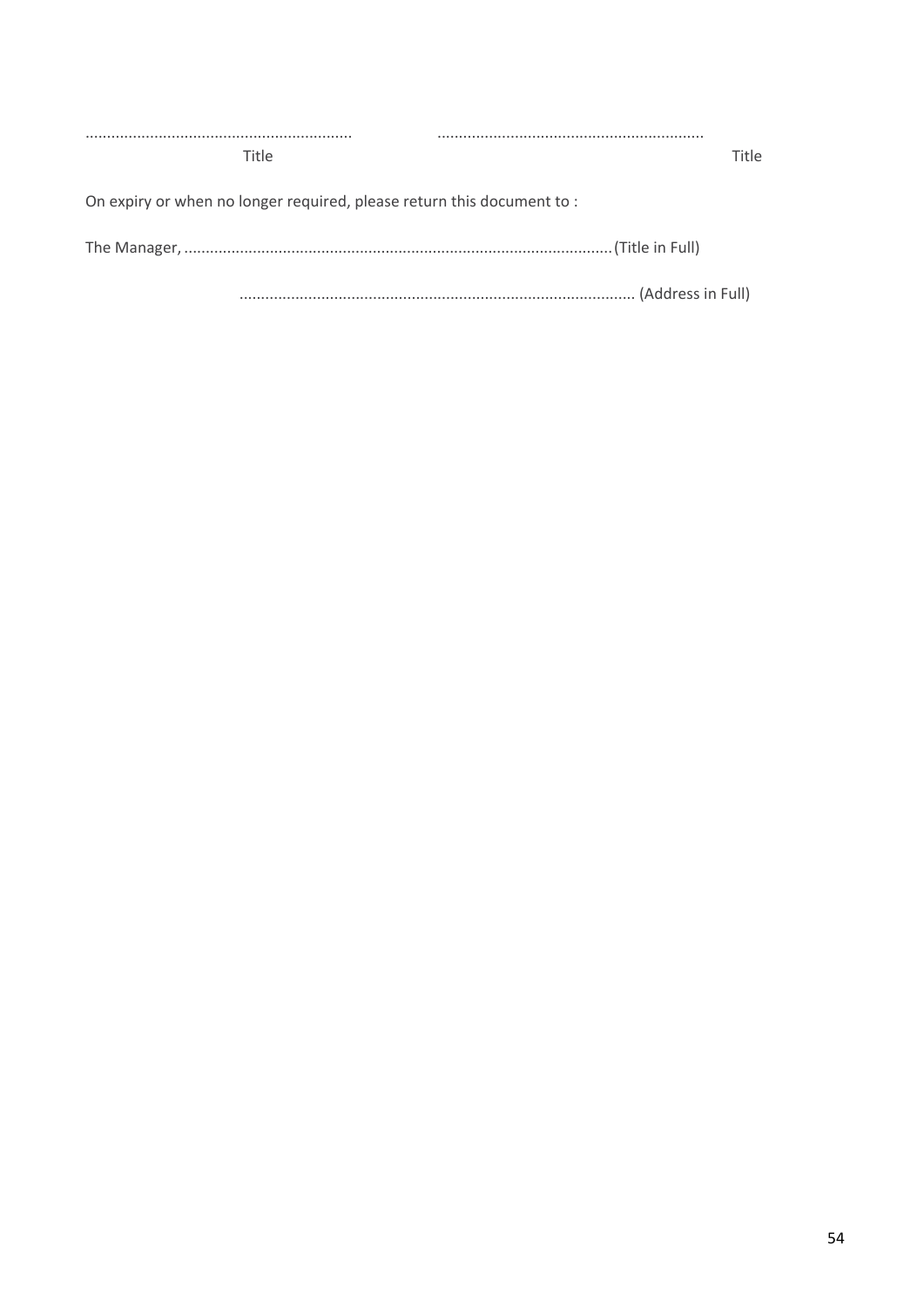## Schedule 3 – Barwon Water's Land Development and Administrative Process (for Developer Works)

### **Explanation:**

- The Developer Deed and the Accreditation Deeds already set out the main processes during the development project.
- "Barwon Water's Land Development and Administrative Process for Developer Works" sets out more details (e.g. process of testing, or requirements for a shut-down, etc.).

### <span id="page-54-0"></span>1. Barwon Water's Land Development and Administrative Process

- (a) Barwon Water's Land Development and Administrative Process for Developer Works may contain or describe:
	- (i) obligations to be discharged by the Developer, or the Accredited Consultants or Accredited Contractors;
	- (ii) actions to be undertaken by the Developer, or the Accredited Consultants or Accredited Contractors;
	- (iii) preconditions to certain events occurring or steps being taken; and
	- (iv) consequences of certain events occurring or steps being taken (including consequences in the nature of releases, warranties or indemnities).
- (b) The obligations, actions, preconditions and consequences referred to in the Developer Deed, the Consultant Accreditation Deed, Contractor Accreditation Deed and the Barwon Water's Land Development and Administrative Process will be given effect to between the parties in addition to the obligations, actions, preconditions and consequences set out in this Schedule.
- (c) If there is any conflict between the provisions of this Schedule and any of the Deeds referred to in paragraph [1\(b\) t](#page-54-0)hen the provisions of the relevant Deed shall prevail.

### 2. Developer's obligations regarding Barwon Water's Land Development and Administrative Process

(a) The Developer must comply, and must procure that the Accredited Consultants or Accredited Contractors comply, with Barwon Water's Land Development and Administrative Process, and must complete, and must procure that the Accredited Consultants or Accredited Contractors complete, all the documents which Barwon Water's Land Development and Administrative Process calls for the Developer, the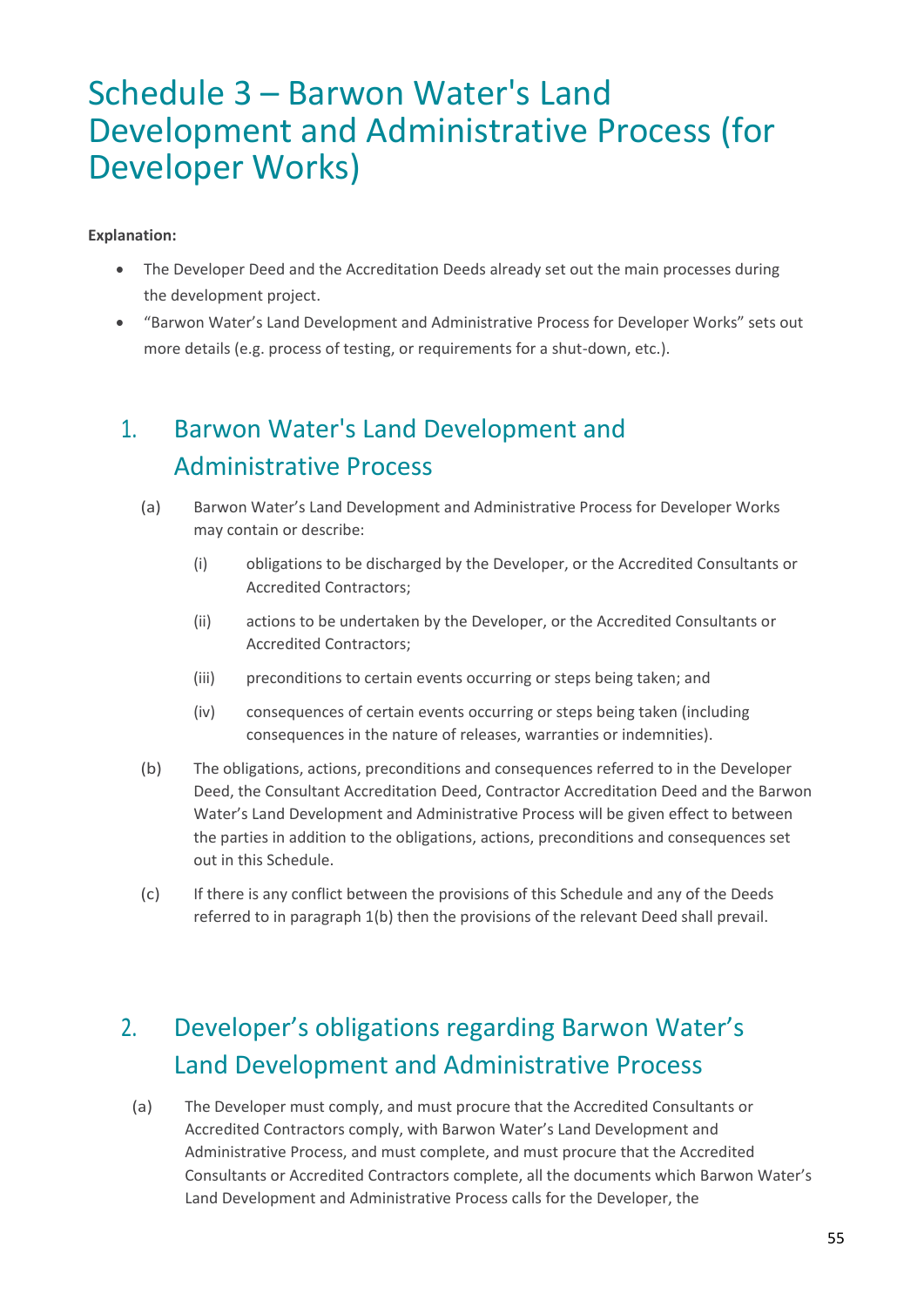Accredited Consultants or Accredited Contractors to complete, must do so within the time as determined by Barwon Water, and must, upon request of Barwon Water resubmit any form if it did not comply with stipulations of the Developer Deed or Barwon Water's Land Development and Administrative Process.

- (b) The Developer warrants that:
	- (i) it or its Accredited Consultants or Accredited Contractors will take care in completing any documents required to be completed by Barwon Water;
	- (ii) the documents which it or its Accredited Consultants or Accredited Contractors completes which are required by Barwon Water will be accurate and complete and will not be misleading; and
	- (iii) neither it nor its Accredited Consultants or Accredited Contractors will complete such documents unless it has sufficient knowledge of the circumstances the subject of the documents to enable it to complete those documents in accordance with Barwon Water's requirements.

### 3. The Accredited Consultant's and Accredited Contractors' obligations regarding Barwon Water's Land Development and Administrative Process

- (a) The Accredited Consultant and the Accredited Contractor must comply with Barwon Water's Land Development and Administrative Process and must complete all the documents which Barwon Water's Land Development and Administrative Process calls for the Consultant and Contractor to complete, must do so within the time provided for in Barwon Water's Administrative Process, and must, upon request of Barwon Water resubmit any form if it did not comply with stipulations of the Developer Deed or Barwon Water's Land Development and Administrative Process.
- (b) The Accredited Consultant and the Accredited Contractor warrant that:
	- (i) they will take care in completing the documents required to be completed by Barwon Water;
	- (ii) the documents which they complete will be accurate and complete and will not be misleading; and
	- (iii) they will not complete such documents unless they have sufficient knowledge of the circumstances that are the subject of the documents to enable it to complete such documents in accordance with Barwon Water's requirements.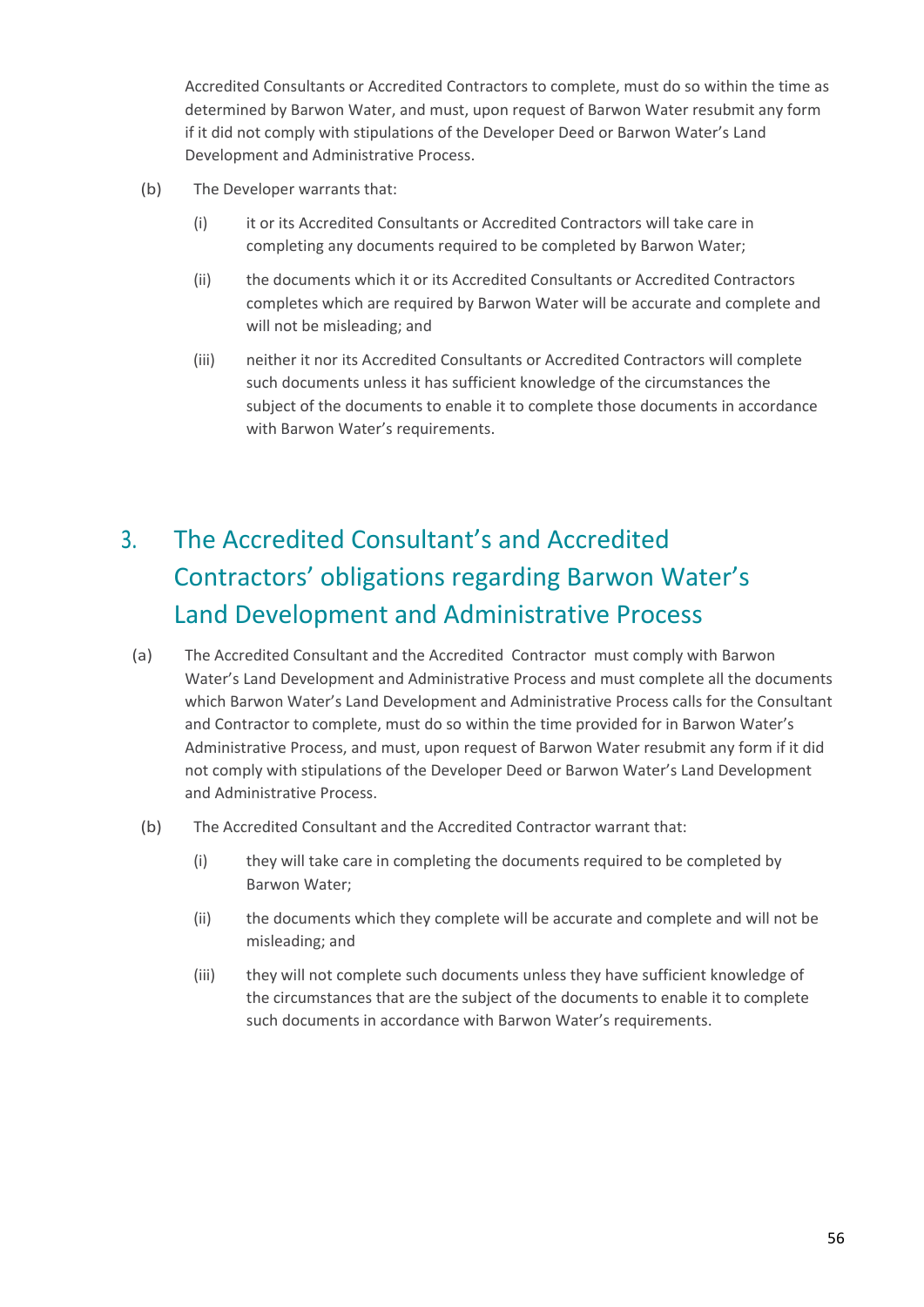### 4. Preliminary Servicing Advice

Any information given in a preliminary servicing advice or otherwise by Barwon Water is not binding upon Barwon Water and the Developer shall not undertake any commitment based on any information given until a formal execution of the Developer Deed.

### 5. Deed application and execution

- (a) After having received the application for a Developer Deed, if Barwon Water decides to offer to the Developer to execute a Developer Deed, Barwon Water will send to the Developer:
	- (i) a cover letter;
	- (ii) two copies of the Developer Deed executed by Barwon Water; and
	- (iii) two copies of the Service Requirements and Costing Schedule which form part of the Developer Deed.
- (b) The Developer must execute both copies of the Developer Deed, complete the particulars page of the Developer Deed, and send one copy of the Developer Deed and the Service Requirements and Costing Schedule back to Barwon Water within three months from the issue date of the Service Requirements and Costing Schedule.

### 6. Payments of fees to Barwon Water

All fees Barwon Water requests the Developer to pay for services or actions of Barwon Water, have to be paid upfront. Barwon Water will not undertake any action or render any service until full payment of the respective fee has been made.

### 7. Engagement and Details of Accredited Consultants and Accredited Contractors for the Works or Services

- (a) The Developer must engage an Accredited Consultant before executing the Developer Deed and must provide Barwon Water with the details of the engaged Accredited Consultant either, if already known, by filling them into the Form 'Application for Developer Deed and Service Requirements and Costing Schedule' or, at the latest, into the Particulars of the Deed before sending the executed copies of the Developer Deed to Barwon Water. .
- (b) The Developer must engage an Accredited Contractor before the commencement of the construction and must immediately after the engagement provide Barwon Water with the details of the Contractor. The Developer may engage additional Accredited Contractors at any time during the provision of the Works or Services.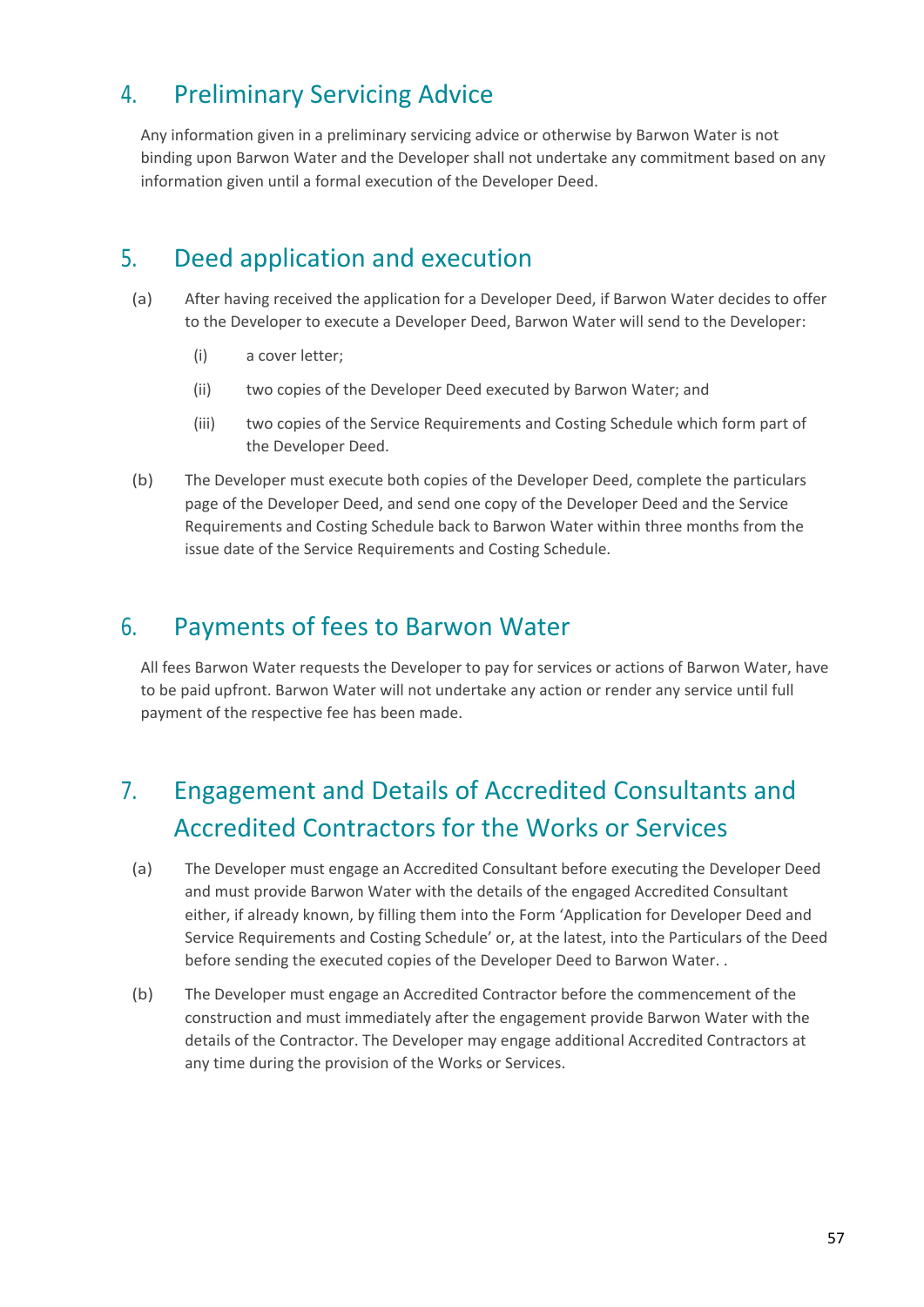Immediately, after engaging an additional Accredited Contractor, the Developer must provide Barwon Water with the details of the additional Accredited Contractor.

### 8. Details of Representatives

- (a) The Developer must provide Barwon Water with the details of the Developer's Representatives when executing the Developer Deed.
- (b) The Accredited Consultant and the Accredited Contractor must provide Barwon Water with the details of their appointed representatives before the commencement of any Works or Services (relevant to the Accredited Consultant and the Accredited Contractor).

### 9. Completion and Submission of the Design Package

- (a) For the submission of the Design Package, the Accredited Consultant must:
	- (i) satisfy all requirements, follow all instructions and attach all additional documentation as prompted in the online form ['Design P](https://onform.com.au/content/onform/agencies/BarwonWater/forms/accredited-consultantscertificationdetaileddesign.html)ackage Submission Form'; and
	- (ii) complete and submit that form.
- (b) Barwon Water may at any time request additional information from the Accredited Consultant and the Accredited Consultant must provide Barwon Water with this information without undue delay.

### 10. Resubmission of the Design Package

- (a) Upon Barwon Water's request, the Accredited Consultant must resubmit the Design Package. In this case, the Consultant must:
	- (i) satisfy all requirements, follow all instructions and attach all additional documentation as prompted in the online form ['Design](https://onform.com.au/content/onform/agencies/BarwonWater/forms/accredited-consultantscertificationdetaileddesign.html) Package Resubmission Form' or as otherwise requested by Barwon Water; and
	- (ii) complete and submit that form.
- (b) In case that Barwon Water has requested the Accredited Consultant to resubmit the Design Package for the fourth time, and provided that the fourth and any former request to resubmit is/was related to defects in the Detailed Design Package, Barwon Water is entitled to charge the ACO for the fourth design audit.

### 11. Activity Method Statement

Barwon Water may, at its discretion, review an activity method statement, or may simply retain the statement as a record. The Developer will be informed if Barwon Water has reviewed or approved the activity method statement in any way, and will be advised of the outcome of that review. The Developer is not otherwise entitled to assume that Barwon Water has reviewed or otherwise approved the content of the activity method statement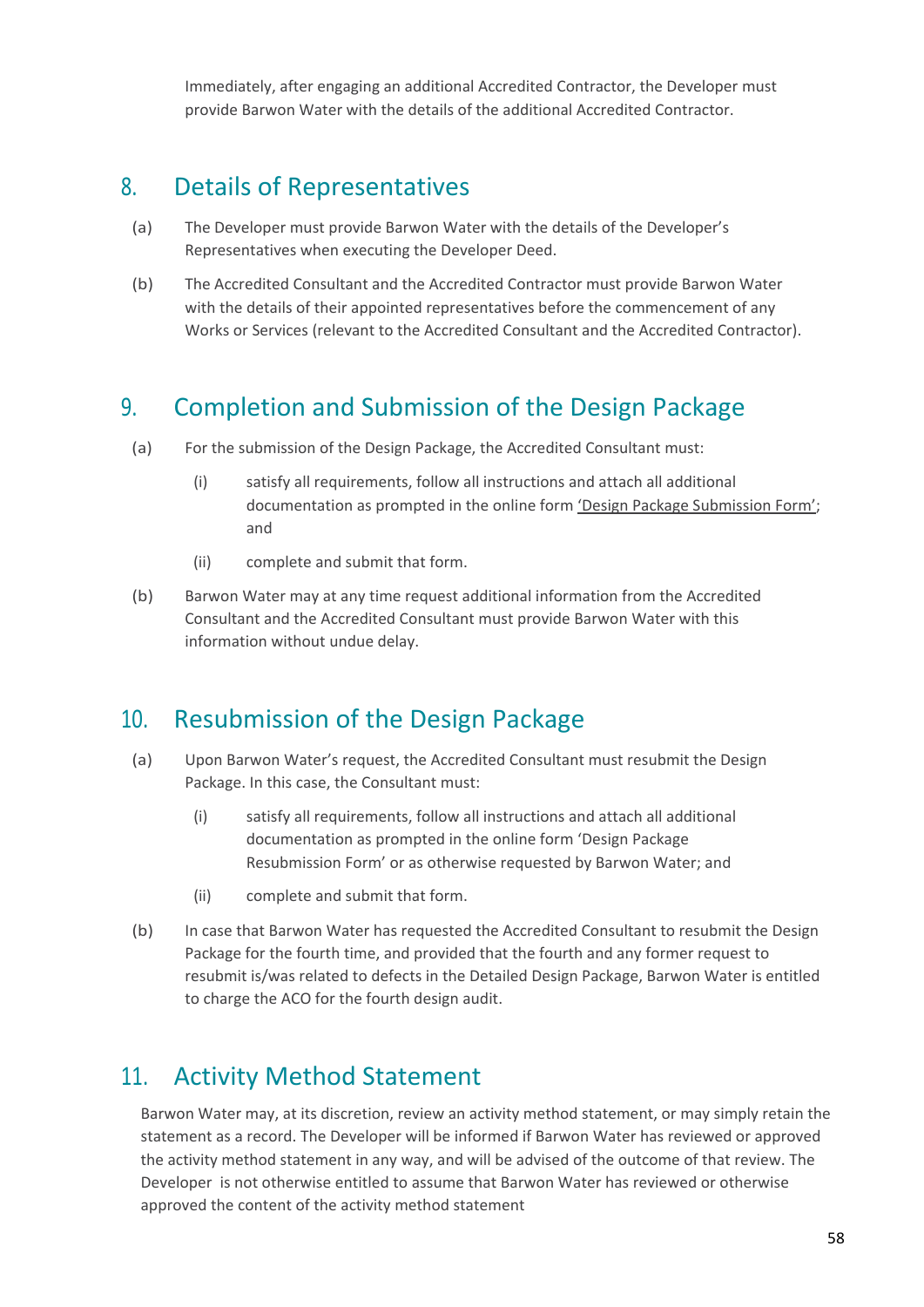### 12. Easements and freehold land

- (a) Easements and/or reserves are to be created in accordance with Barwon Water's Developer Servicing Requirements Manual to be found on Barwon Water's website.
- (b) If Barwon Water requests further easements after having accepted the Design, the Accredited Consultant must, and the Developer must ensure that the Accredited Consultant does, at the Developer's costs, amend the Accepted Design in accordance with the new easements and submit the amended Design to Barwon Water for verification. The amended Design only becomes an Accepted Design under the Deed if Barwon Water confirms that the amended Design complies with all requirements of the Developer Deed and any other requirement for easements requested by Barwon Water.

### 13. Commencement of Works

- (a) Five (5) Business Days before the commencement of the Works or Services, the Accredited Consultant on behalf of the Developer must:
- (b) satisfy all requirements, follow all instructions and attach all additional documentation as prompted in the online form 'Notification of Works'; and
- (c) complete and submit that online form.

### 14. Work on or near Barwon Water Assets

Three (3) business days before any work on or near Barwon Water Assets, the Accredited Contractor must:

- (a) satisfy all requirements, follow all instructions and attach all additional documentation as prompted in the online form 'Application to perform Works on or near Barwon Water Assets'; and
- (b) complete and submit that online form.

### 15. Testing Procedure

(a) The Developer must ensure that the Works or Services are tested by another Accredited Contractor who did not undertake the Works or Services to be tested, at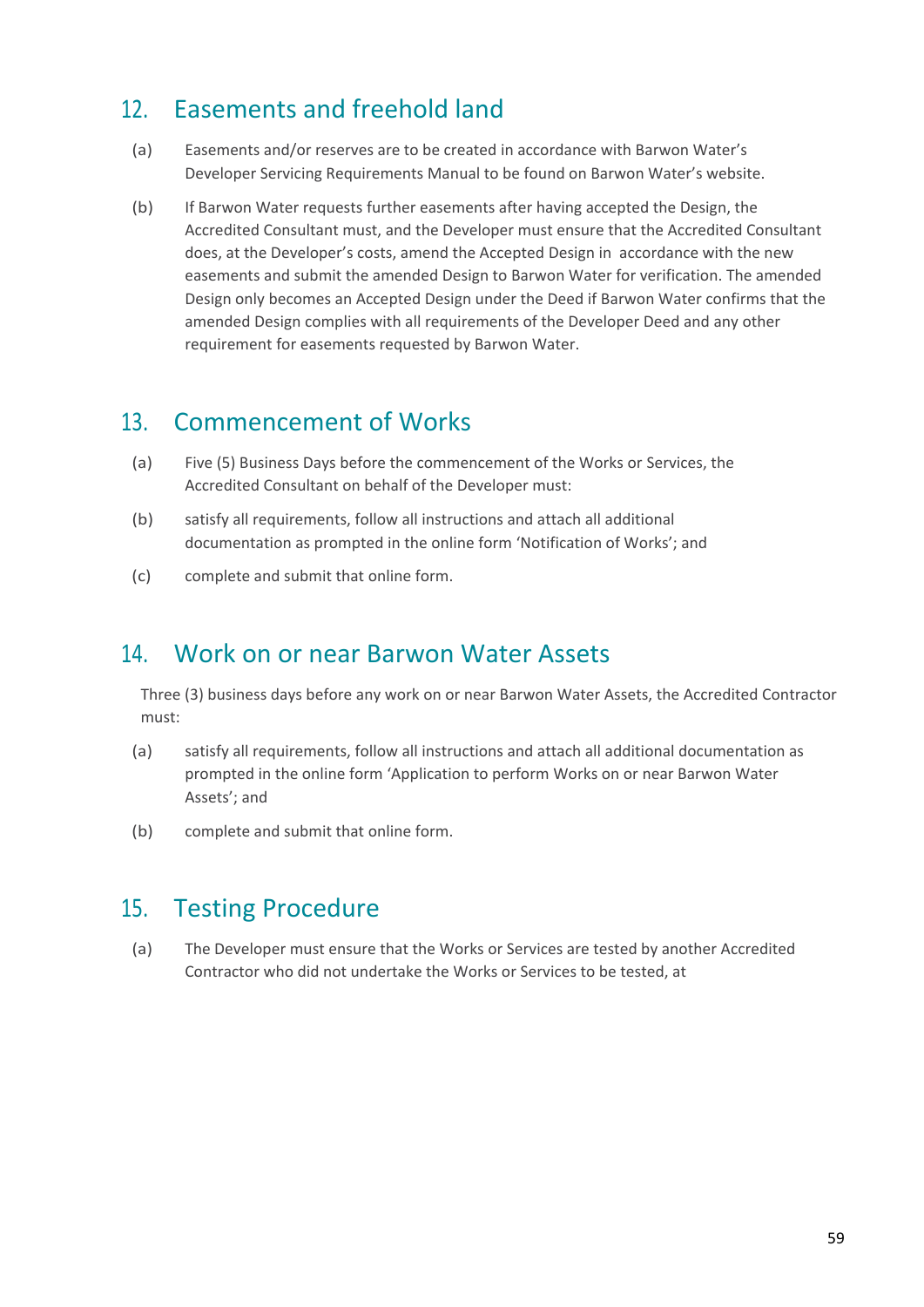the times and in a manner as requested by Barwon Water and according to all applicable industry standards. These testings may include swab testing, hydrostatic testing, pressure testing, ovality testing, water quality testing, dual pipe service testing, etc.

- (b) Three (3) Business Days before any testing any aspect of the Works or Services the Accredited Consultant must:
	- (i) satisfy all requirements, follow all instructions and attach all additional documentation as prompted in the online form 'Notification – Commencement of Testing'; and
	- (ii) complete and submit that online form.
- (c) After the satisfactory completion (as determined by Barwon Water) of any testing, the Consultant must submit the test results to Barwon Water within the timeframes as set out in the Servicing Requirements and Costing Schedule.

### 16. Connection of the Works to existing Barwon Water's Assets;

Prior to the connection of the Works to existing Barwon Water Assets the Accredited Consultant must ensure that all testings required in the Servicing Requirements and Costing Schedule are complete and that the testing process and the test results do comply with the requirements as set out in the Servicing Requirements and Costing Schedule.

### 17. Water/ Recycled Water Shutdown before connection

- (a) In addition to the requirements set out in the preceding clause (Connection of the Works to existing Barwon Water Assets), Barwon Water may determine that a shutdown of the Barwon Water Asset is required before the newly constructed assets are connected to Barwon Water Assets.
- (b) Barwon Water may alternatively determine that no shutdown is required but that the Accredited Contractor must seek the consent to execute the tapping under pressure.
- (c) In both cases, shutdown or tapping under pressure, the Accredited Contractor and the Accredited Consultant must
	- (i) satisfy all requirements, follow all instructions and attach all additional documentation as prompted in the online form 'Request for Water Main Shutdown or Pressure Tapping'; and
	- (ii) complete and submit that online form.
- (d) Barwon Water is entitled to reject a Request for Water Main Shutdown or Pressure Tapping if there is any unresolved or non-remedied Defect or if the Developer otherwise breached the Developer Deed.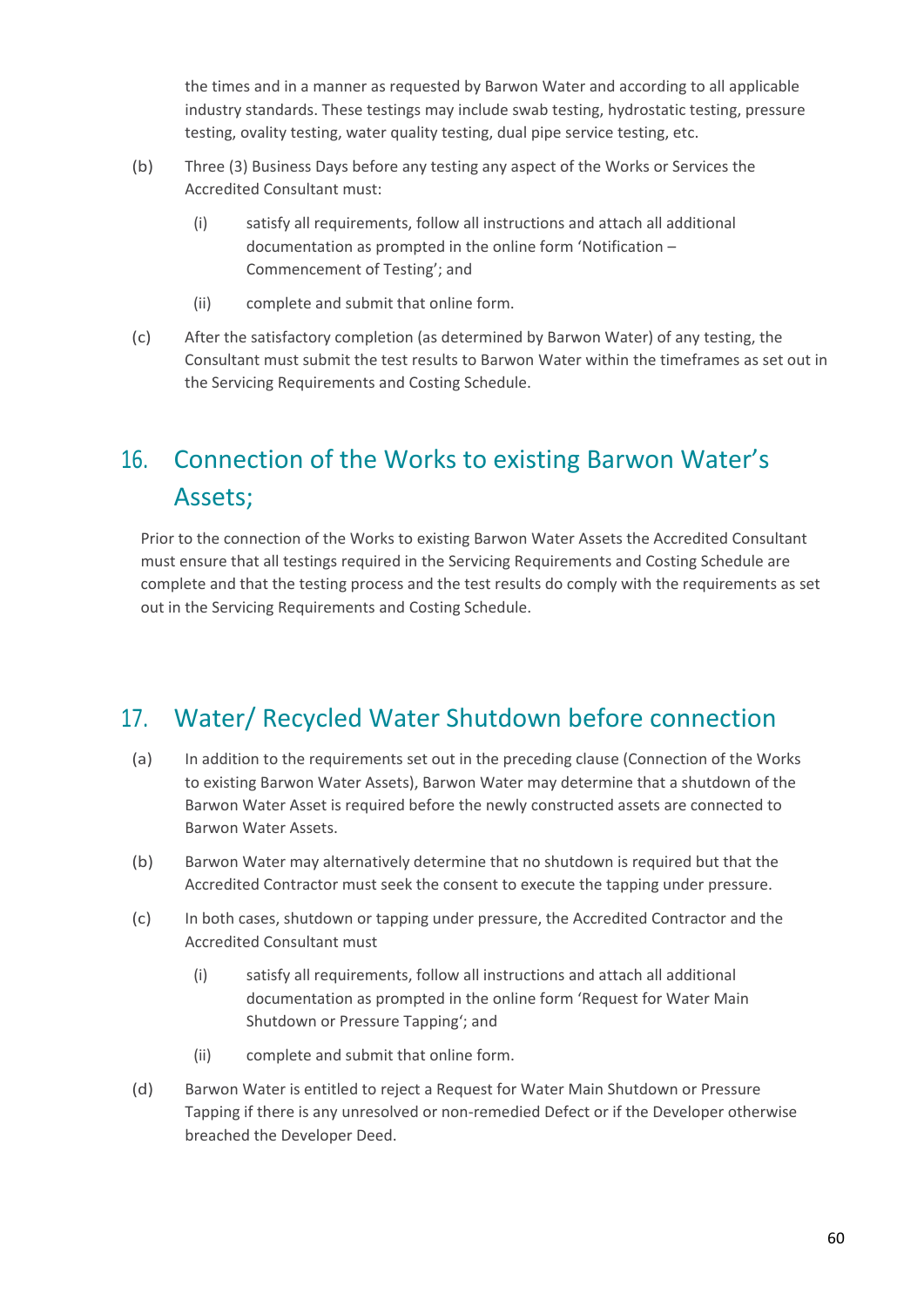### 18. Commissioning of Works for Major Infrastructure

- (a) Some Developer's Water Infrastructure Works include 'Major Infrastructure'. Major Infrastructure means either
	- (i) a water main,
	- (ii) a water pump station,
	- (iii) a sewer pump station,
	- (iv) pressure reducing valves, or
	- (v) a water tank.
- (b) The following Major Infrastructure requires electric power supply:
	- (i) water pump stations,
	- (ii) sewer pump stations,
	- (iii) pressure reducing valves or flow meters, and
	- (iv) water tanks.
- (c) In addition to the conditions for Acceptance of the Works or Services as set out in clause 24 of the Developer Deed, if the Works or Services include Major Infrastructure requiring electric power supply, the Acceptance is subject to a successful prior 'Commissioning' of this Major Infrastructure.
- (d) For a successful Commissioning the Accredited Consultant must:
	- (i) inform Barwon Water about any application for power supply which has been lodged with a power supplier within undue delay;
	- (ii) satisfy all requirements, follow all instructions and attach all additional documentation as prompted in the form 'Pre-Commissioning Checklist'; and
	- (iii) complete and submit the form 'Pre-Commissioning Checklist'; and
	- (iv) at the commissioning date complete the form 'Commissioning Checklist'.

### 19. Provision of the Completion of Works Package to Barwon Water

When providing the Completion of Works Package according to subclause 23.1(a) of the Developer Deed, the Accredited Consultant must:

- (a) satisfy all requirements, follow all instructions and attach all additional documentation as prompted in the online form 'Completion of Works Package'; and
- (b) complete and submit that online form.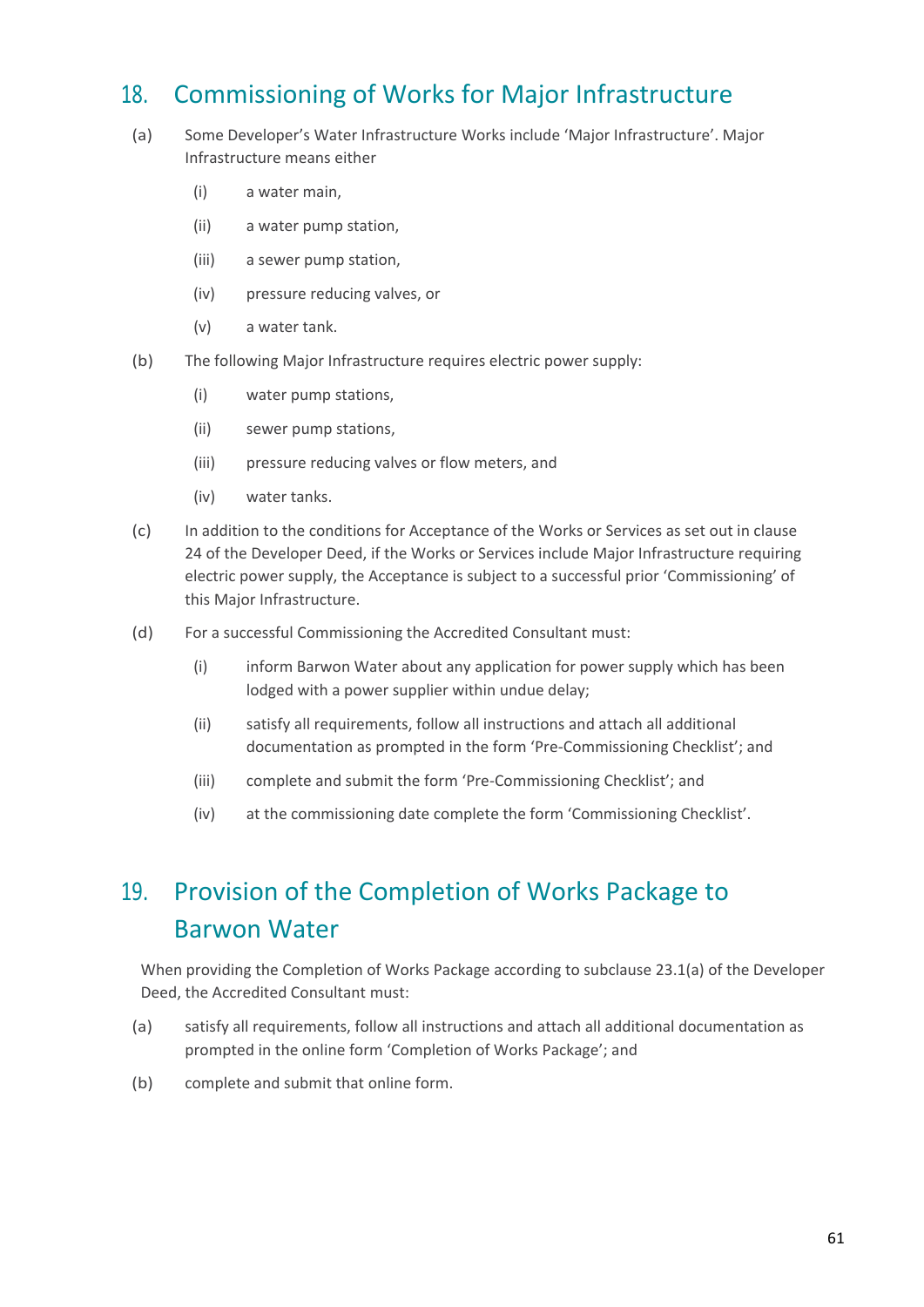### 20. Affecting existing Barwon Water Assets

- (a) If the Service Requirements and Costing Schedule sets out that the Works or Services include the disconnection, removal or decommissioning of existing Barwon Water Assets, Barwon Water is entitled to specify:
	- (i) the respective assets of the Barwon Water Assets that must be either disconnected, removed or decommissioned; and
	- (ii) any principal requirement in respect of the disconnection, removal or decommissioning of any of those assets.
- (b) The ownership of and all responsibility for any Barwon Water Asset which is decommissioned or disconnected transfers to the Developer upon its decommissioning or disconnection.
- (c) In the case that the Barwon Water Asset remains in the ground, upon request of the Developer, Barwon Water may transfer the ownership of the Barwon Water Asset to the Developer.
- (d) The Developer is responsible and liable for:
	- (i) making good any impact to the land, any property including the remaining or to the remaining Barwon Water Assets relating to the disconnection, removal or decommissioning;
	- (ii) the risk arising out of the method of disconnection, removal or decommissioning of Barwon Water's Assets; and
	- (iii) any risk arising from or in connection with the decommissioning, disconnection. or removal.
- (e) The Developer must at its cost:
	- (i) remove any easement securing a former Barwon Water Asset that has been decommissioned; and
	- (ii) create any new easement required by Barwon Water over any replacement asset of a former Barwon Water Asset in accordance with subsections 21.4(b) to (f) of the Developer Deed.

### 21. Provision of Works Information to Barwon Water

Barwon Water is entitled to specify any Works Information in the Servicing Requirements and Costing Schedule.

### 22. Build over consents

The Developer and the Consultant must ensure that all works and services comply with Barwon Water's Asset Protection Policy, if applicable, as published on Barwon Water's website.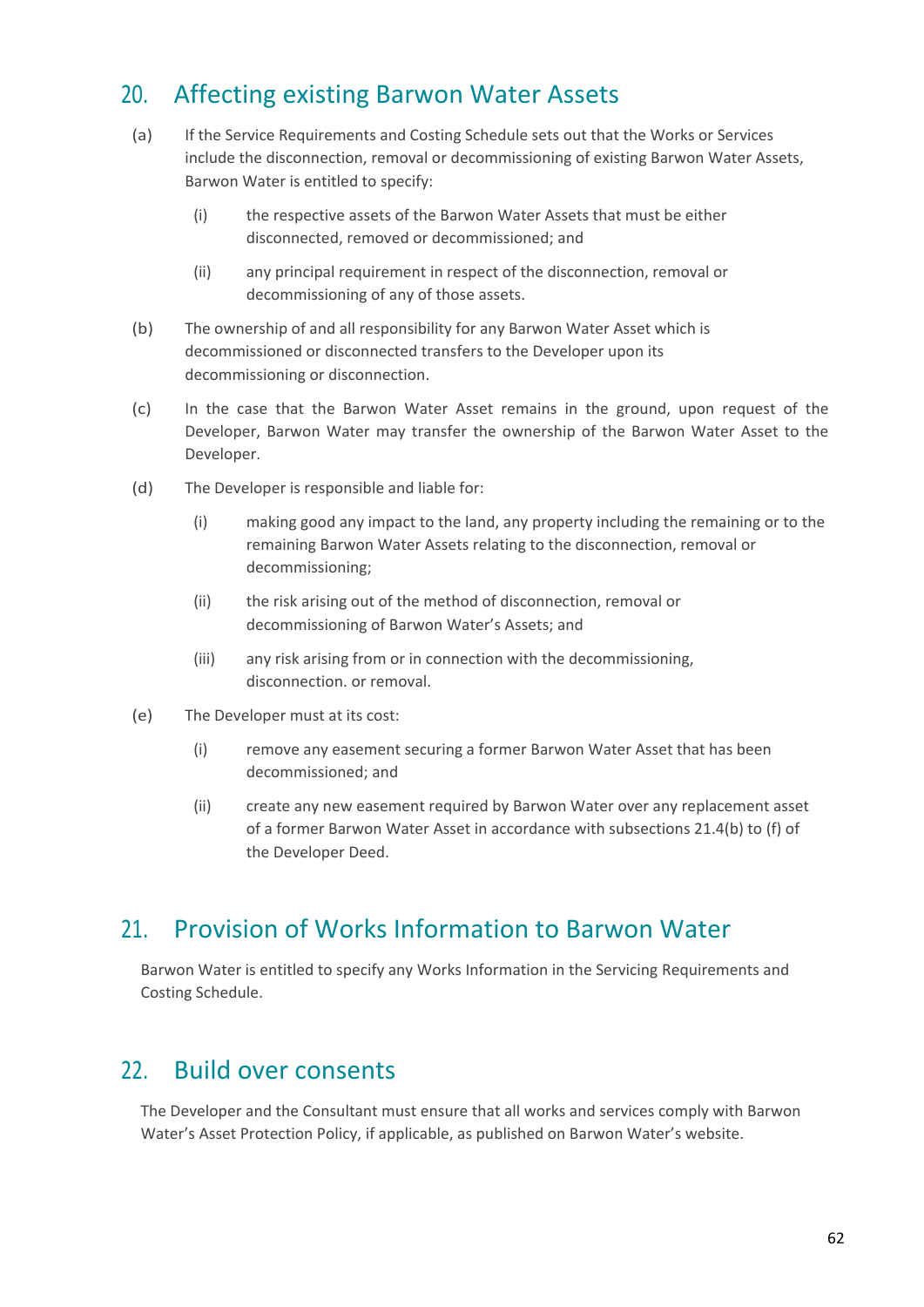### 23. Joint response by Consultant and Contractor to Show Cause Notices

Barwon Water may serve the Consultant and the Contractor with respective Show Cause Notices relating the same issue which inflicts a respective breach of the Consultant's and of the Contractor's obligation. The Consultant and the Contractor may provide to Barwon Water a joint response to the Show Cause Notices but must ensure that it addresses both, the breach of the Contractor's obligation (e.g. non-compliance with Specification) and the Consultant's obligation (e.g. lack of proper supervision or auditing)

### 24. Additional duties Consultant

Upon reasonable prior notice by Barwon Water, the Consultant must attend on site at the date and time as required by Barwon Water.

### 25. Application for Accreditation and for Re-Accreditation

- (a) For the first application for Accreditation, the contractor / consultant must complete the Accreditation Application Form and follow the process as described in section 7 of the Accreditation Deed.
- (b) For the Re-Accreditation and compliance with subsection 7.5(a)(iii) of the Contractor Accreditation Deed and 7.5(a)(iii) of the Consultant Accreditation Deed, the contractor / consultant must
	- (i) satisfy all requirements, follow all instructions and attach all additional documentation as prompted in the online form "Application / Renewal for Accreditation"; and
	- (ii) complete and submit that form.
- (c) After receiving the application for Accreditation or Re-Accreditation, Barwon Water will send to the contractor / consultant a letter informing the contractor / consultant about the outcome of the application for Accreditation or application for Re-Accreditation. Barwon Water is at any time entitled to request further information from the contractor / consultant before proceeding with the application process.

### 26. Breach of a provision in a deed – Filing and issuing of Non-Conformances

(a) Any breach of the Developer Deed, the Contractor Accreditation Deed, or the Consultant Accreditation Deed, entitles Barwon Water to file a "Non-Conformance" under Barwon Water's safety quality and environment management system, and, as the case may be, to serve to the Developer, the Accredited Consultant, or the Accredited Contractor a request to remedy the breach (which may also be called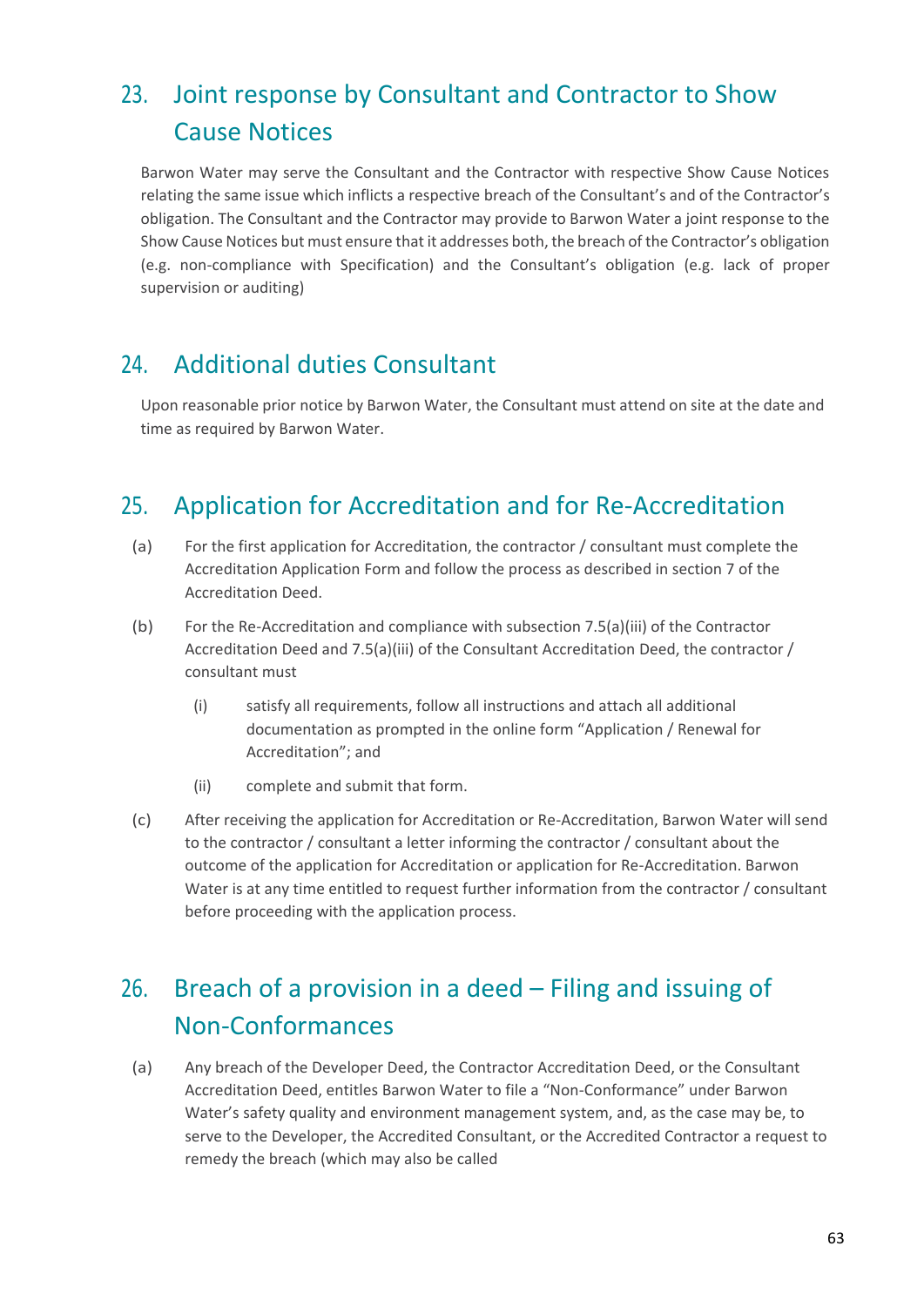"Request For Corrective Action") under the respective stipulation of the respective deed.

(b) Barwon Water will take any filed Non-Conformance into consideration for the performance review of the respective party, and depending on the frequency and the severity of the filed Non-Conformances, Barwon Water may request a Performance Discussion or serve a Show Cause Notice under the Contractor Accreditation Deed or the Consultant Accreditation Deed, or may execute its other rights resulting from a breach of the Contractor Accreditation Deed, the Consultant Accreditation Deed or the Developer Deed, including the termination of the deed or the Accreditation itself.

### 27. Early release of consent to a Statement of Compliance

Barwon Water does principally not give its consent to a Statement of Compliance before Acceptance. In case that the Developer in exceptional circumstances desires that Barwon Water gives a consent to a Statement of Compliance before Acceptance, the Developer must contact Barwon Water and has to follow an application process as determined by Barwon Water.

### 28. Standards

The relevant Standards are set out in the Servicing Requirements and Costing Schedule.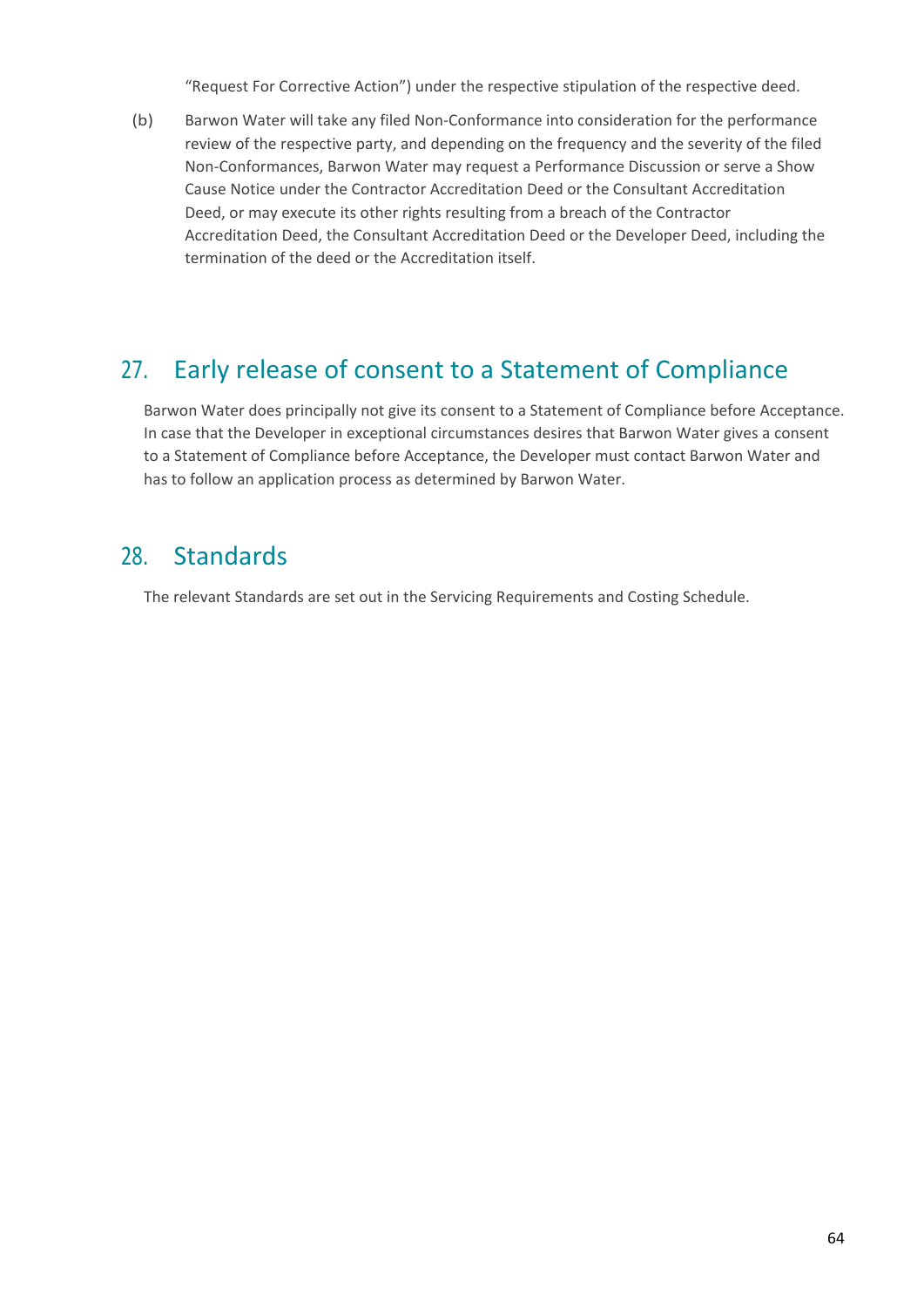# Schedule 4 – Required Insurances

### **Public Liability Insurance**

The public liability insurance must:

- (a) be in the name of the Developer and note Barwon Water's interest;
- (b) cover Barwon Water and the Developer and all Accredited Contractors, Accredited Consultants, and sub-contractors employed from time to time by the Developer in relation to Works or Services for their respective rights and interests;
- (c) cover Barwon Water and the Developer for their liabilities to third parties, including the Developer's liability to Barwon Water or any third party;
- (d) cover loss of damage to property death of or injury to any person (other than liability which is required by law to be insured under a workers compensation policy of insurance);
- (e) provide that failure by the Developer to observe and fulfil the terms of the policy will not prejudice the insurance with regard to Barwon Water;
- (f) provide that the insurer waives all rights, remedies or relief to which it might become entitled by way of subrogation against Barwon Water;
- (g) be for an amount in respect of any one occurrence not less than \$20 million; and
- (h) be maintained until the expiration of the Warranty Period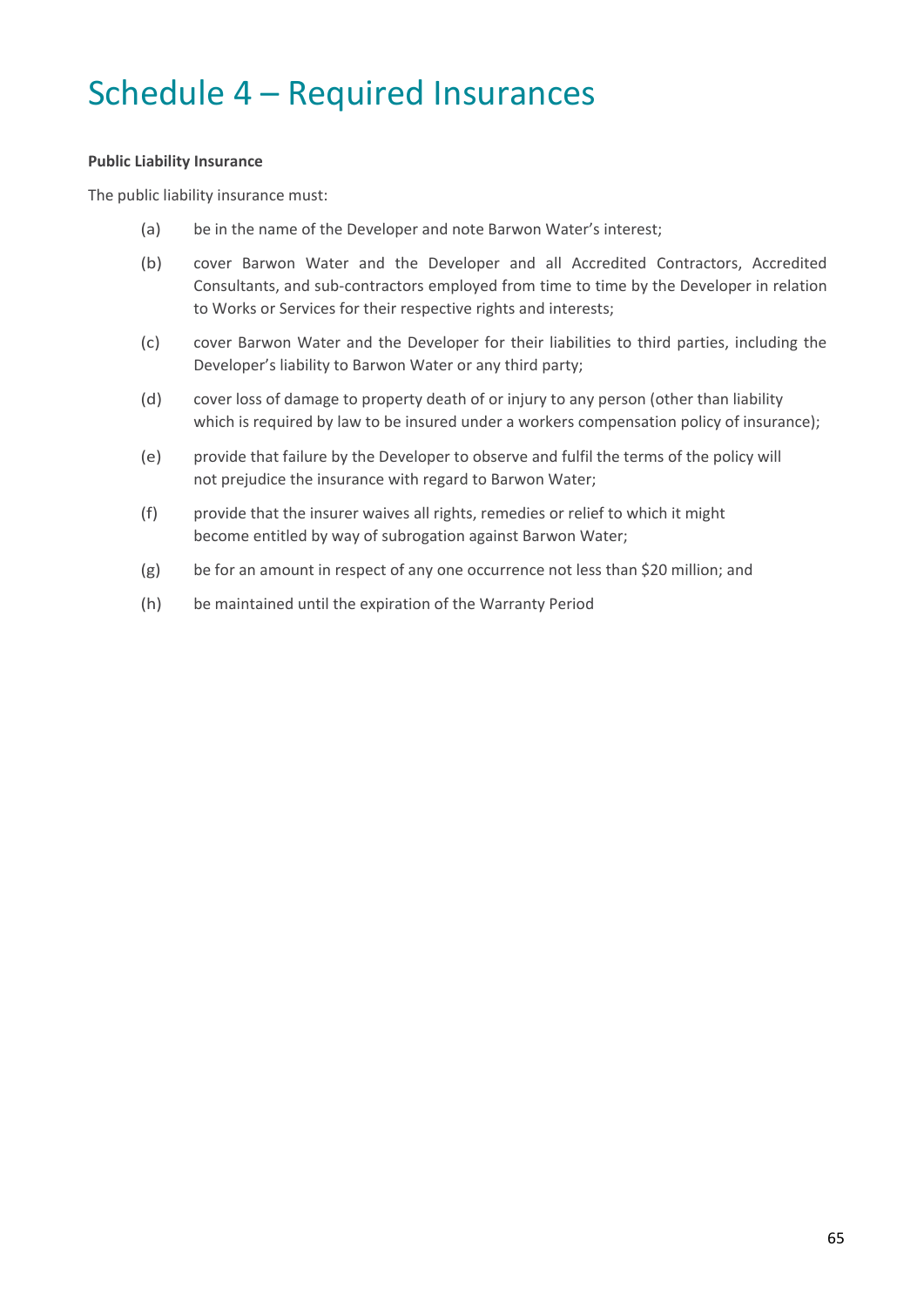# Schedule 5 – Trust

### 1. Application

- (a) This Schedule 5 applies if the Developer is executing the Deed, and becoming a party to the Deed, as a trustee of a trust.
- (b) If this Schedule 5 applies, it is deemed to form part of the Deed.
- (c) The balance of this Schedule 5 applies to the Trustee in respect of the Trust to which it has been appointed pursuant to the Trust Deed (as these terms are defined in the Annexure to this Schedule 5)

### 2. Definitions and Interpretation

### **2.1 Definitions**

Terms defined in the Deed have the same meaning in this Schedule 5.

### **2.2 Interpretation**

- (a) Unless otherwise specified in the Deed, a reference in the Deed to a transaction, asset, act or liability of any nature of the Trustee includes its transactions, assets, acts or liabilities as trustee of the Trust.
- (b) The Trustee acknowledges that it enters into the Deed in its capacity as trustee of the Trust and that the Deed is binding on it personally and in its capacity as trustee of the Trust.
- (c) A reference to a related body corporate of the Trustee includes a related body corporate of the Trust.

### 3. Capacity

The Trustee is entering into the Deed as trustee of the Trust.

### 4. Trustee Provisions

#### **4.1 Trustee representations and warranties**

The Trustee (both in its own right and as trustee of the Trust) represents and warrants to Barwon Water that:

- (a) (**status of the Trust**) the Trust is validly constituted and has not terminated, nor has any action been taken to wind up, terminate or resettle the trust, nor has the date or any event occurred for the vesting of the assets of the Trust (Trust Fund);
- (b) (**status as trustee**) it is the sole trustee of the Trust, it has not given any notice of resignation and no action has been taken to remove it or to appoint an additional trustee of the Trust;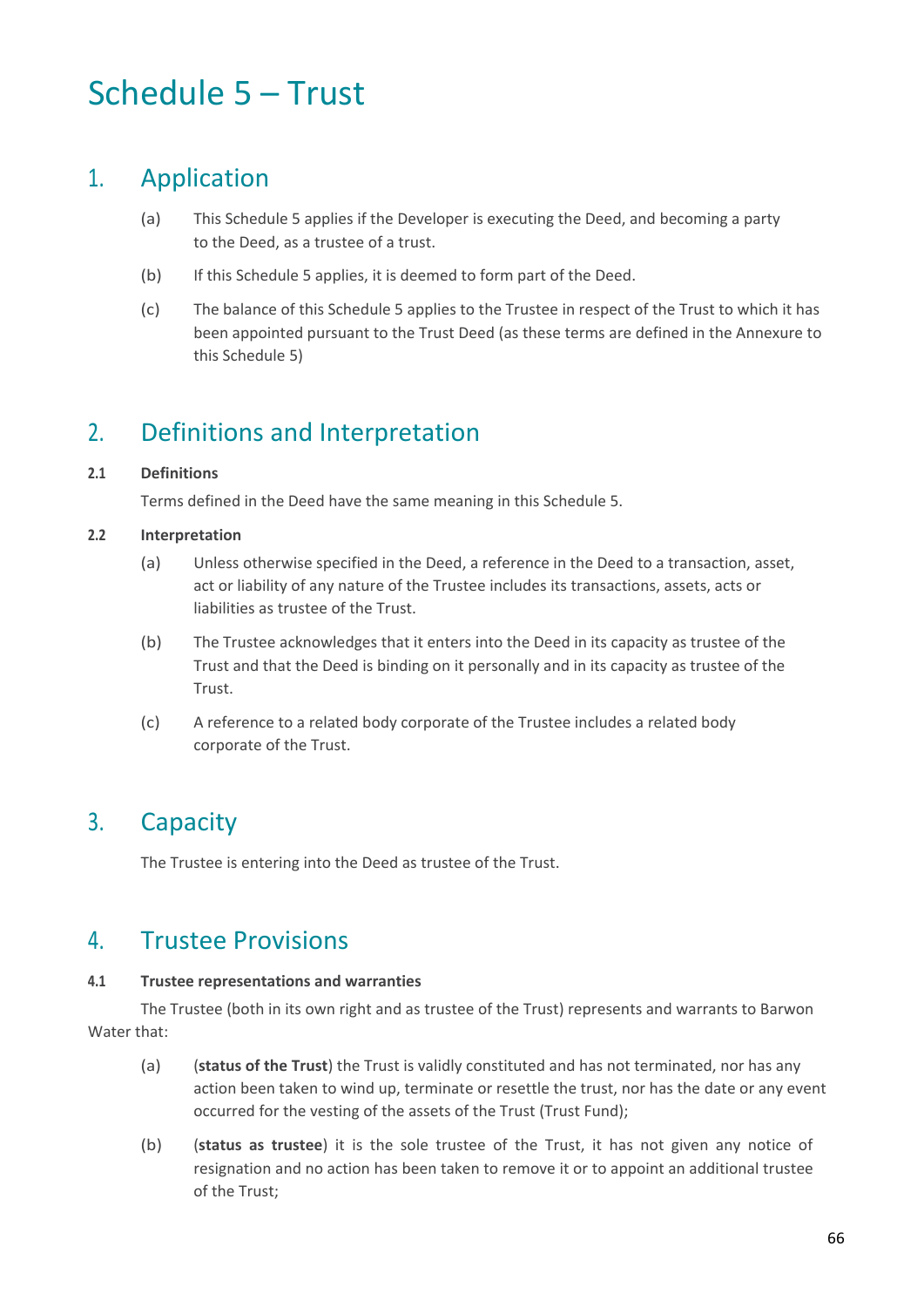- (c) (**trust power**) it has power under the Trust Deed to enter into the Deed and to perform its obligations under the Deed;
- (d) (**trust authority**) all action has been taken that is necessary or desirable under the Trust Deed or at law to authorise its entry into the Deed and to perform its obligations under the Deed;
- (e) (**benefit of beneficiaries**) it is entering into the Deed as part of the proper administration of the Trust, for the commercial benefit of the Trust and for the benefit of the beneficiaries of the Trust;
- (f) (**right of indemnity**):
	- (i) (i) it has the right to be indemnified out of the Trust Fund in relation to any liability arising under or in connection with the proper performance of its rights and obligations under the Deed;
	- (ii) (ii) the Trust Fund is sufficient to satisfy that right in full; and
	- (iii) (iii) it has not released or disposed of its equitable lien over the Trust Fund;
- (g) (**terms of the Trust**) it has disclosed to Barwon Water full particulars of the Trust and of any other trust or fiduciary relationship affecting the Trust Fund and has given Barwon Water a complete and up–to–date copy of the Trust Deed; and
- (h) (**no breach**) it is not in breach of any material obligations imposed on it in its capacity as trustee of the Trust, whether under the Trust Deed or otherwise.

### **4.2 Repetition**

The warranties in clause 4.1 of this Schedule 5 are taken to be made:

- (a) on the date the Deed is signed; and
- (b) on the last Business Day of each month after the date of the Deed.

### **4.3 Provision of Information**

The Trustee must give Barwon Water promptly on request (and in any event within 10 days of receipt of the request) either;

- (a) any information relating to the financial condition (including the financial accounts) business, assets and affairs of the Trust, including a copy of the Trust, that Barwon Water reasonably requests; or
- (b) a statement from the duly appointed auditors of the Trust attesting to the solvency and financial soundness of the Trust, including a copy of the Trust, and the trustee of the Trust.

### **4.4 Trustee Events of Default**

Each of these events or circumstances gives Barwon Water the right to terminate for cause pursuant to clause 31 of the Deed:

(a) (**breach of warranty**) a warranty under clause 4.1 made or taken to be made by the Trustee is incorrect or misleading when made or taken to be made and, if capable of remedy, is not remedied within 10 Business Days of being made or taken to be made;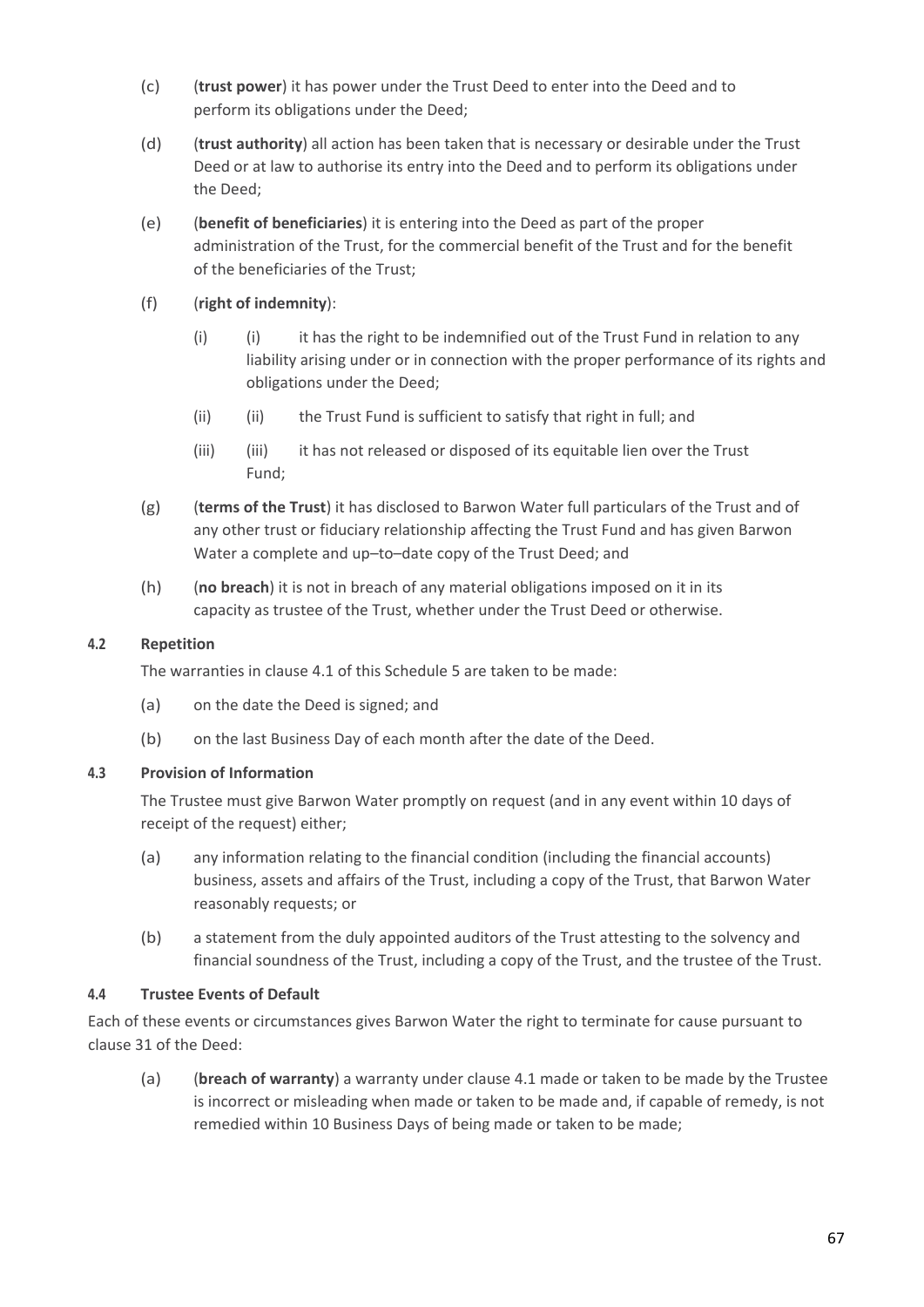- (b) (**amendment of the Trust Deed**) the Trust Deed is amended in any material respect without the prior written consent of Barwon Water;
- (c) (**failure to provide information**) any of the information required to be provided under clause 4.3 is not provided within the time specified in that clause or if the information provided is incorrect, incomplete or misleading in any material respect;
- (d) (**distributions**) any distributions of the capital of the Trust are made out of the Trust without Barwon Water's prior written consent; and
- (e) (**dealing with units**) if the Trust is a unit trust, any unit is issued, transferred, redeemed, encumbered or otherwise dealt with, without notification being given to Barwon Water.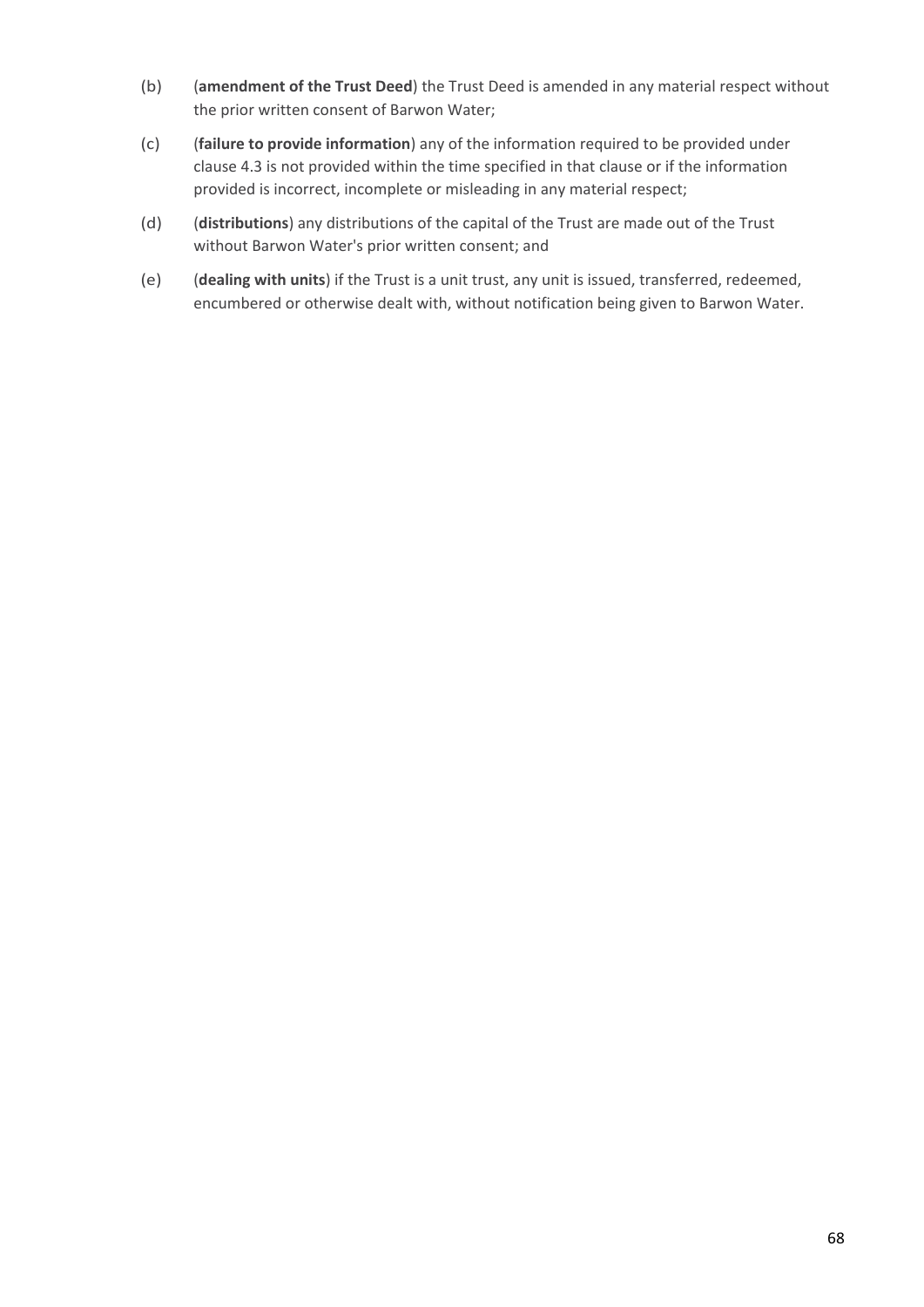# Schedule 6 – Servicing Requirements and Costing

As attached as Schedule A in the relevant Individual Developer Deed Document.